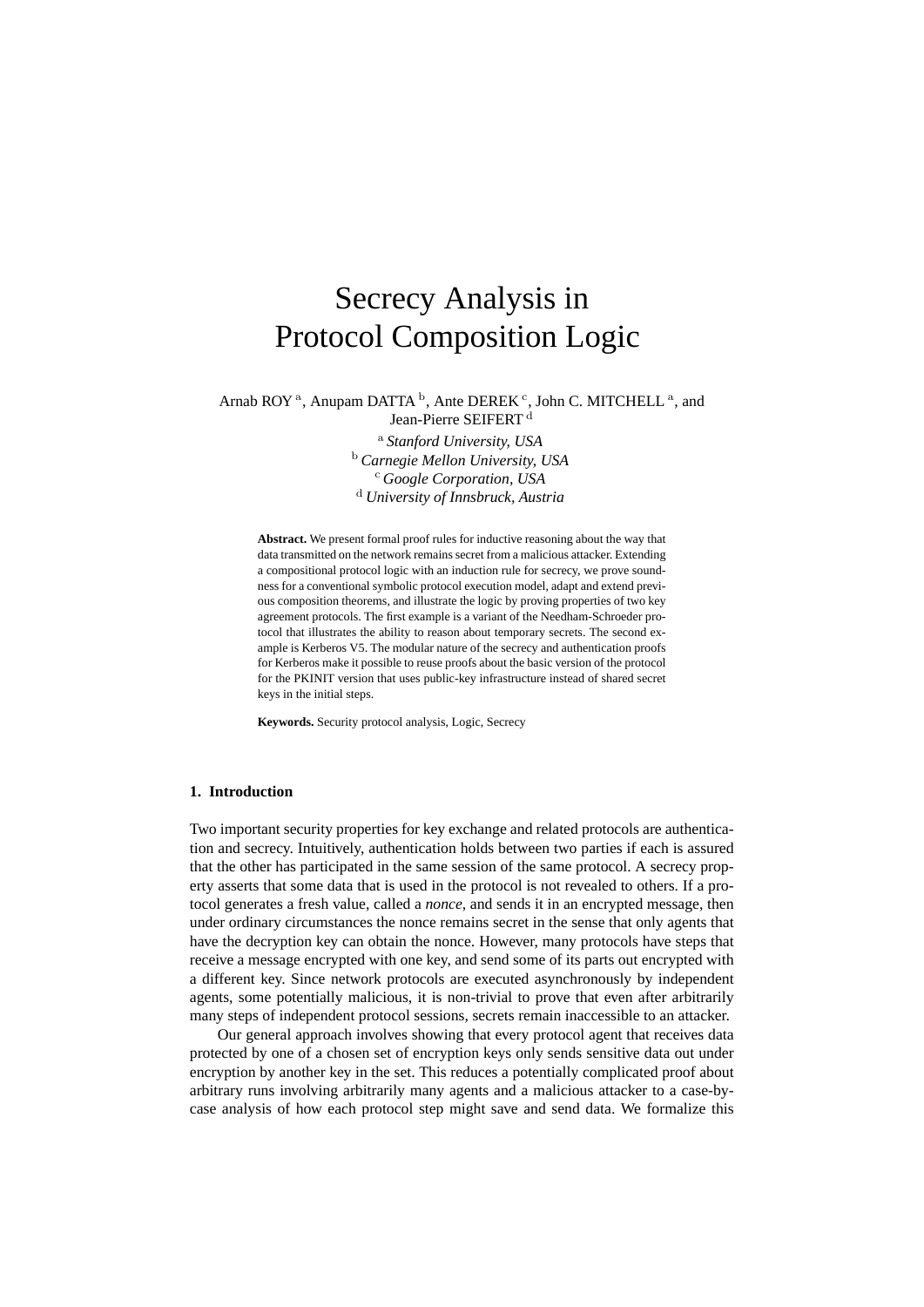form of inductive reasoning about secrecy in a set of new axioms and inference rules that are added to Protocol Composition Logic (PCL) [14,8,9,10,11], prove soundness of the system over a conventional symbolic protocol execution model, and illustrate its use with two protocol examples. The extended logic may be used to prove authentication or secrecy, independently and in situations where one property may depend upon the other. Among other challenges, the inductive secrecy rule presented here is carefully designed to be sound for reasoning about arbitrarily many simultaneous protocols sessions, and powerful enough to prove meaningful properties about complex protocols used in practice. While the underlying principles are similar to the "rank function method" [20] and work using the strand space execution model [21], our system provides precise formal proof rules that are amenable to automation. In addition, casting secrecy induction in the framework of Protocol Composition Logic avoids limitations of some forms of rank function arguments and eliminates the need to reason explicitly about possible actions of a malicious attacker. From a broader point of view, we hope that our formal logic will help clearly identify the vocabulary, concepts, and forms of reasoning that are most effective for proving security properties of large-scale practical protocols.

Our first protocol example is a variant of the Needham-Schroeder protocol, used in [16] to illustrate a limitation of the original rank function method and motivate an extension for reasoning about temporary secrets. The straightforward formal proof in section 4 therefore shows that our method does not suffer from the limitations identified in [16]. Intuitively, the advantage of our setting lies in the way that modal formulas of PCL state properties about specific points in protocol execution, rather than only properties that must be true at all points in all runs.

Our second protocol example is Kerberos V5 [17], which is widely used for authenticated client-server interaction in local area networks. The basic protocol has three sections, each involving an exchange between the client and a different service. We develop a formal proof that is modular, with the proof for each section assuming a precondition and establishing a postcondition that implies the precondition of the following section. One advantage of this modular structure is illustrated by our proof for the PKINIT [7] version that uses public-key infrastructure instead of shared secret keys in the initial steps. Since only the first section of PKINIT is different, the proofs for the second and third sections of the protocol remain unchanged. While lengthy machine-checked proofs of Kerberos were previously given [3], and non-formal mathematical proofs have been developed for other abstractions of Kerberos [5], this is the first concise formal logic proof of secrecy and authentication for Kerberos and PKINIT.

Compositional secrecy proofs are made possible by the composition theorems developed in this paper. While these theorems resemble composition theorems for the simpler proof system presented in earlier work [10,15], adapting that approach for reasoning about secrecy requires new insights. For example, while proving that a protocol step does not violate secrecy, it is sometimes necessary to use information from earlier steps. This history information, which was not necessary in our earlier proofs of authentication properties, appears as preconditions in the secrecy induction of the sequential and staged composition theorems.

The rest of the paper is organized as follows. Some background on PCL is given in section 2, followed by the secrecy-related axioms and proof rules in section 3. The first protocol example is presented in section 4. Composition theorems are developed in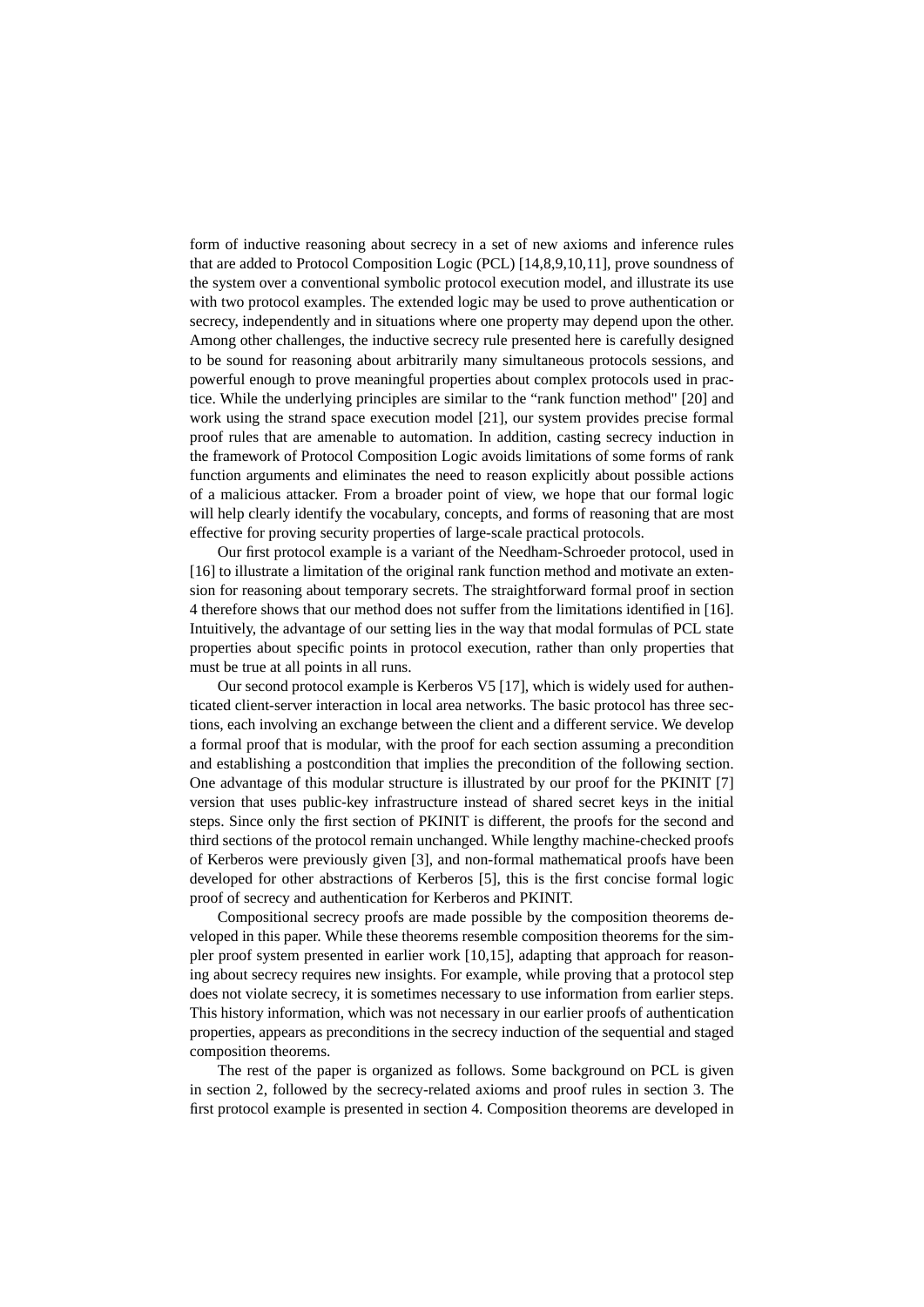section 5, and applied in the proofs for Kerberos in section 6. Related work is summarized in section 7 with conclusions in section 8.

#### **2. Background**

Protocol Composition Logic (PCL) is developed in [14,8,9,10], with [11] providing a relatively succinct overview of the most current form. A simple "protocol programming language" is used to represent a *protocol* by a set of *roles*, such as "Initiator", "Responder" or "Server", each specifying a sequence of actions to be executed by an honest participant. Protocol actions include nonce generation, encryption, decryption and communication steps (sending and receiving). A principal can execute one or more copies of each role, concurrently. We use the word *thread* to refer to a principal executing a particular instance of a role. A *thread* X is identified with a pair  $(\hat{X}, \eta)$ , where  $\hat{X}$  is a principal and η is a unique session id. A *run* is a record of all actions executed by honest principals and the attacker during concurrent execution of one or more instances of the protocol. Table 1 describes the syntax of the fragment of the logic that we will need in this paper. Protocol proofs usually use modal formulas of the form  $\psi[P]_X\varphi$ . The informal reading of the modal formula is that if X starts from a state in which  $\psi$  holds, and executes the program P, then in the resulting state the security property  $\varphi$  is guaranteed to hold irrespective of the actions of an attacker and other honest principals. Many protocol properties are naturally expressible in this form.

The formulas of the logic are interpreted over protocol runs containing actions of honest parties executing roles of the protocol and a *Dolev-Yao* attacker (whose possible actions are define by a set of symbolic computation rules). We say that protocol  $Q$  satisfies formula  $\phi$ , denoted  $\mathcal{Q} \models \phi$ , if in all runs R of  $\mathcal{Q}$  the formula  $\phi$  holds, *i.e.*,  $\mathcal{Q}, R \models \phi$ . For each run, satisfaction of a formula is defined inductively. For example,  $\mathsf{Send}(X, t)$ holds in a run where the thread  $X$  has sent the term  $t$ . For every protocol action, there is a corresponding action predicate which asserts that the action has occurred in the run. Action predicates are useful for capturing authentication properties of protocols since they can be used to assert which principals sent and received certain messages. Encrypt $(X, t)$ means that X computes the encrypted term t, while  $New(X, n)$  means X generates fresh nonce *n*. Honest( $\hat{X}$ ) means that  $\hat{X}$  acts honestly, *i.e.*, the actions of every thread of  $\hat{X}$ precisely follow some role of the protocol. Start $(X)$  means that the thread X did not execute any actions in the past. Has( $X, t$ ) means X possesses term t. This is "possess" in the symbolic sense of computing the term t using Dolev-Yao rules, *e.g.* receiving it in the clear or receiving it under encryption where the decryption key is known.

To illustrate the terminology used in this section we describe the formalization of Kerberos V5, which is a protocol used to establish mutual authentication and a shared session key between a client and an application server [17]. It involves trusted principals known as the Kerberos Authentication Server (KAS) and the Ticket Granting Server (TGS). There are pre-shared long-term keys between the client and the KAS, the KAS and the TGS, and the TGS and the application server. Typically, the KAS shares longterm keys with a number of clients and the TGS with a number of application servers. However, there is no pre-shared long term secret between a given client and an application server. Kerberos establishes mutual authentication and a shared session key between the client and the application server using the chain of trust leading from the client to the KAS and the TGS to the application server.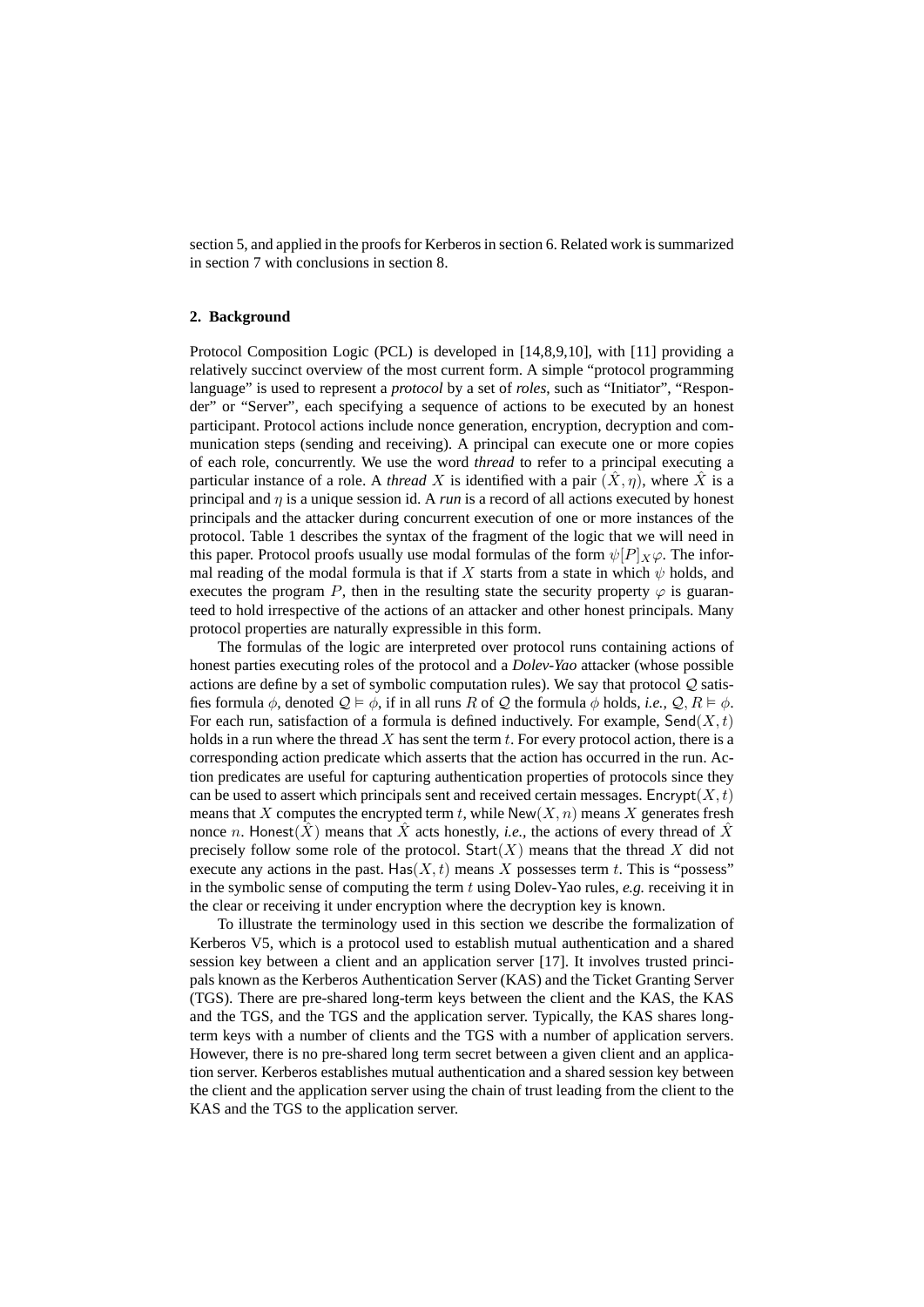```
Action formulas
a ::= \text{Start}(X) | \text{Send}(X, t) | \text{Received}(X, t) | \text{New}(X, t) | \text{SymEnc}(X, t, k) | \text{PkEnc}(X, t, k) |SymDec(X, t, k) | PkDec(X, t, k) | Sign(X, t, k) | Verify(X, t, k) | Hash(X, t, k)Formulas
\phi ::= \mathsf{a} \,|\, \mathsf{Has}(X,t)\,| \,\mathsf{Honest}(\hat{X}) \,|\, \phi \land \phi \,|\, \neg \phi \,|\, \exists V. \; \phiModal form
\Psi ::= \phi [Actions]X \phi
```
**Table 1.** Syntax of the logic

Kerberos has four roles, one for each kind of participant - Client, KAS, TGS and Server. The long-term shared symmetric keys are written here in the form  $k_{X,Y}^{type}$ where  $X$  and  $Y$  are the principals sharing the key. The  $type$  appearing in the superscript indicates the relationship between  $X$  and  $Y$  in the transactions involving the use of the key. There are three types required in Kerberos:  $c \rightarrow k$  indicates that X is acting as a client and Y is acting as a KAS,  $t \to k$  is for TGS and KAS and  $s \to t$  is for application server and TGS. Kerberos runs in three stages with the client role participating in all three. The description of the roles below is based on the A level formalization of Kerberos V5 in [5].

In the first stage, the client thread  $(C)$  generates a nonce  $(n_1)$  and sends it to the KAS  $(\hat{K})$  along with the identities of the TGS  $(\hat{T})$  and itself. The KAS generates a new nonce  $(AKey - Authentication Key)$  to be used as a session key between the client and the TGS. It then sends this key along with some other fields to the client encrypted under two different keys - one it shares with the client  $(k_{C,K}^{c\rightarrow k})$  and one it shares with the TGS  $(k_{T,K}^{t\to k})$ . The message portion encrypted with  $k_{T,K}^{t\to k}$  is called the *ticket granting ticket* (*tgt*). The client extracts  $AKey$  by decrypting the component encrypted with  $k_{C,K}^{c\rightarrow k}$  and using a match actions to separate  $AKey$  from the nonce and  $\hat{T}$ .

In the second stage, the client generates another nonce, encrypts its identity with the session key established in stage one and sends it to the TGS along with the ticket granting ticket and the nonce. The TGS decrypts  $tgt$  with the key it shares with KAS and extracts the session key. It then uses the session key to decrypt the client's encryption and matches this with the identity of the client. The TGS then generates a new nonce to be used as a session key between the client and the application server. It then sends this key along with some other fields to the client encrypted under two different keys - the session key derived in the first stage and one it shares with the aplication server. The encryption with later key is called the service ticket  $(st)$ . The client extracts this new session key by decrypting the component encrypted with the previous session key.

In the third stage, the client encrypts its identity and a timestamp with  $SKey$  and sends it to the application server along with the service ticket. The server decrypts st and extracts the  $SKey$ . It then uses the session key to decrypt the client's encryption, matches the first component of the decryption with the identity of the client and extracts the timestamp. It then encrypts the timestamp with the session key and sends it back to the client. The client decrypts the message and matches it against the timestamp it used. The control flow of Kerberos exhibits a staged architecture where once one stage has been completed successfully, the subsequent stages can be performed multiple times or aborted and started over if an error occurs.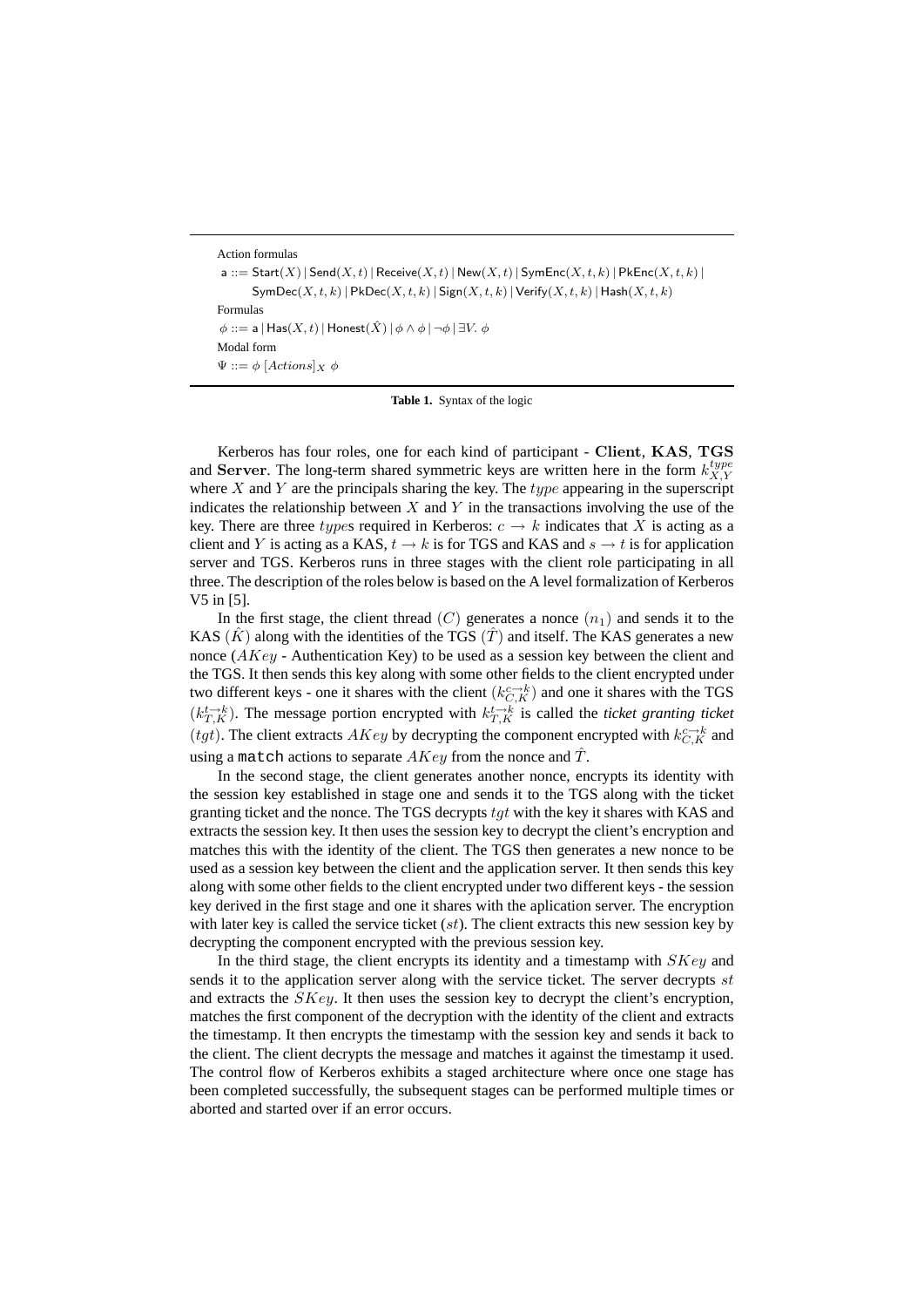```
Client = (C, \hat{K}, \hat{T}, \hat{S}, t) [
  new n_1;
  send \hat{C} \hat{T} \cdot n_1:
   receive \hat{C}.tgt. enc_{kc};text_{kc} := \texttt{symdec} \textit{ enc}_{kc}, k_{C,K}^{c \rightarrow k};match text_{kc} as AKey.n_1.\hat{T};
   \cdots stage boundary \cdotsnew n_2;
  enc_{ct} := symenc \hat{C}, AKey;
  send tgt.enc_{ct}.\hat{C}.\hat{S}, n_2;
  receive \hat{C}.st. enc_t;
  text_{tc} := symdec enc_{tc}, AKey;match text_{tc} as SKey.n_2.\hat{S};
   \cdots stage boundary \cdotsenc_{cs} := symenc \hat{C}.t, SKey;send st.enc_{cs};
  receive enc_{sc};
  text_{sc} := symdec enc_{sc}, Skey;
  match text_{sc} as t;
  |_C\mathbf{KAS} = (K)receive \hat{C}.\hat{T}.n_1;
                                                                 new AKey;
                                                                  tgt:= symenc \; AKey.\hat{C},k_{T,K}^{t\rightarrow k};enc_{kc} := \text{symenc } AKey.n_1.\hat{T}, k_{C,K}^{c\rightarrow k};send \hat{C}.tgt. enc_{kc};\vert_KTGS = (T, \hat{K}) |
                                                                 receive tqt. enc_{ct}. \hat{C}. \hat{S}.n_2;text_{tgt} := \texttt{symdec } \textit{tgt}, k_{T,K}^{t \rightarrow k};match text_{t}as AKey.\hat{C};
                                                                 text_{ct} := symdec enc_{ct}, AKey;match text_{ct} as \hat{C};
                                                                 new SKey;
                                                                  st := symenc SKey.\hat{C}, k^{s \rightarrow t}_{S,T};enc_{tc} := symenc SKey.n_2.\hat{S}, AKey;send \hat{C}.st. enctc;\vert_TServer = (S, \hat{T}) [
                                                                 receive st. enc_{cs};
                                                                  text_{st} := \texttt{symdec } st, k_{S,T}^{s \rightarrow t};match text_{st} as SKey.\hat{C};
                                                                 text_{cs} := symdec enc_{cs}, SKey;
                                                                 match text_{cs} as \hat{C}.t;
                                                                 enc_{sc} := symenc t, SKey;send enc_{sc};
                                                                 \vert_S
```
**Table 2.** Formal description of Kerberos V5, with  $\cdots$  stage boundary  $\cdots$  comments.

# **3. Proof System for Secrecy Analysis**

In this section, we extend PCL with new axioms and rules for establishing secrecy. Secrecy properties are formalized using the  $\text{Has}(X, s)$  predicate, which is used to express that honest principal  $\overline{X}$  has the information needed to compute the secret  $s$ . In a typical two party protocol,  $\overline{X}$  is one of two honest agents and s is a nonce generated by one of them. As an intermediate step, we establish that all occurrences of the secret on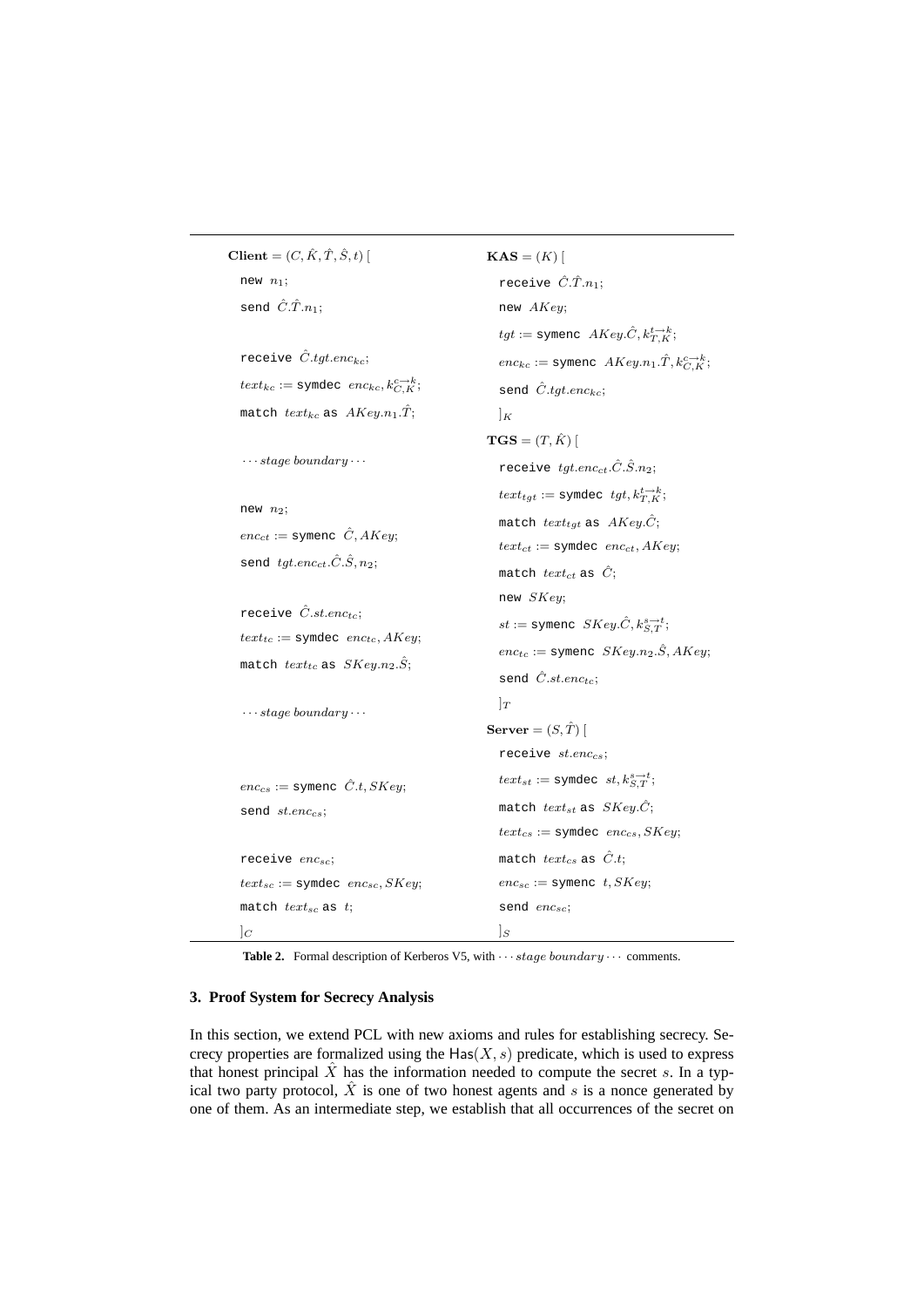the network are protected by keys. This property can be proved by induction over possible actions by honest principals, showing that no action leaks the secret if it was not compromised already.

We introduce the predicate  $\mathsf{SafeMsg}(M, s, \mathcal{K})$  to assert that every occurrence of s in message M is protected by a key in the set  $K$ . Technically speaking, there is an  $(n+2)$ -ary predicate SafeMsg<sup>n</sup> $(M, s, \mathcal{K})$  for each  $n > 0$ , allowing the elements of set  $K$  to be listed as arguments. However, we suppress this syntactic detail in this paper. The semantic interpretation of this predicate is defined by induction on the structure of messages. It is actually independent of the protocol and the run.

**Definition 1 (SafeMsg)** *Given a run* R of a protocol Q, we say  $Q, R \models$  SafeMsg(M, s,  $(\mathcal{K})$  if there exists an  $i$  such that  $\mathsf{SafeMsg}_i(M,s,\mathcal{K})$  where  $\mathsf{SafeMsg}_i$  is defined by induc*tion on* i *as follows:*

| $\mathsf{SafeMsg}_0(M, s, \mathcal{K})$                 | if $M$ is an atomic term different from $s$                                   |
|---------------------------------------------------------|-------------------------------------------------------------------------------|
| $SafeMsg_0(HASH(M), s, \mathcal{K})$                    | for any $M$                                                                   |
| $\mathsf{SafeMsg}_{i+1}(M_0.M_1, s, \mathcal{K})$       | if Safe $Msg_i(M_0, s, \mathcal{K})$ and Safe $Msg_i(M_1, s, \mathcal{K})$    |
| $\mathsf{SafeMsg}_{i+1}(E_{sym}[k](M), s, \mathcal{K})$ | if SafeMsg <sub>i</sub> $(M, s, \mathcal{K})$ or $k \in \mathcal{K}$          |
| $\mathsf{SafeMsg}_{i+i}(E_{pk}[k](M), s, \mathcal{K})$  | if Safe $\mathsf{Msg}_i(M, s, \mathcal{K})$ or $\overline{k} \in \mathcal{K}$ |

The axioms SAF0 to SAF5 below parallel the semantic clauses and follow immediately from them. Equivalences follow as the term algebra is free.

> SAF0 ¬SafeMsg(s, s, K) ∧ SafeMsg(x, s, K), where  $x$  is an atomic term different from  $s$ SAF1 SafeMsg $(M_0, M_1, s, \mathcal{K}) \equiv$  SafeMsg $(M_0, s, \mathcal{K}) \wedge$  SafeMsg $(M_1, s, \mathcal{K})$ SAF2 SafeMsg $(E_{sum}[k](M), s, \mathcal{K}) \equiv$  SafeMsg $(M, s, \mathcal{K}) \vee k \in \mathcal{K}$ SAF3 SafeMsg $(E_{pk}[k](M), s, \mathcal{K}) \equiv$  SafeMsg $(M, s, \mathcal{K}) \vee \bar{k} \in \mathcal{K}$ SAF4 SafeMsg $(HASH(M), s, \mathcal{K})$

The formula SendsSafeMsg( $X, s, \mathcal{K}$ ) states that all messages sent by thread X are "safe" while  $\mathsf{SafeNet}(s, \mathcal{K})$  asserts the same property for all threads. These predicates are definable in the logic as SendsSafeMsg( $X, s, \mathcal{K}$ )  $\equiv \forall M$ . (Send $(X, M) \supset$  SafeMsg( $M, s, \mathcal{K}$ )) and SafeNet $(s, \mathcal{K}) \equiv \forall X$ . SendsSafeMsg $(X, s, \mathcal{K})$ .

In secrecy proofs, we will explicitly assume that the thread generating the secret and all threads with access to a relevant key belong to honest principals. This is semantically necessary since a dishonest principal may reveal its key, destroying secrecy of any data encrypted with it. These honesty assumptions are expressed by the formulas KeyHonest and OrigHonest respectively. KOHonest is the conjunction of the two.

- KeyHonest $(K) \equiv \forall X. \forall k \in \mathcal{K}$ . (Has $(X, k) \supset \mathsf{Honest}(\hat{X})$ )
- OrigHonest $(s) \equiv \forall X$ . (New $(X, s) \supset \mathsf{Honest}(\hat{X})$ ).
- KOHonest $(s, \mathcal{K}) \equiv$  KeyHonest $(\mathcal{K}) \wedge$  OrigHonest $(s)$

We now have the necessary technical machinery to state the induction rule. At a high-level, the NET rule states that if each "possible protocol step"  $P$  locally sends out safe messages, assuming all messages in the network were safe prior to that step, then all messages on the network are safe. A possible protocol step  $P$  is drawn from the set  $BS$  of all basic sequences of roles of the protocol. The basic sequences of a role arise from any partition of the actions in the role into subsequences, provided that if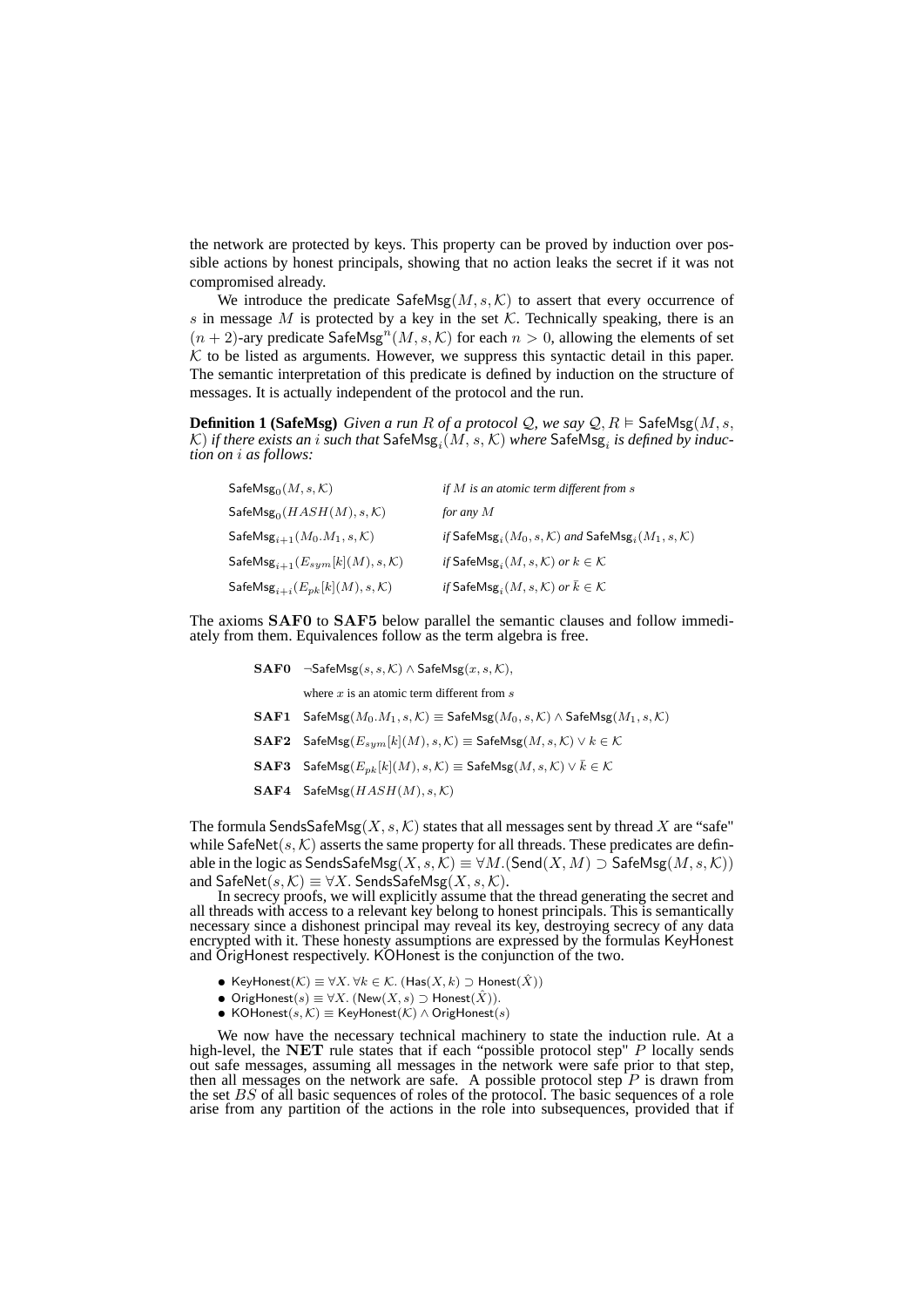any subsequence contains a receive action, then this is the first action of the basic sequence.

**NET** 
$$
\forall \rho \in \mathcal{Q}.\forall P \in BS(\rho).
$$

$$
\dfrac{\mathsf{SafeNet}(s,\mathcal{K})\left[P\right]_{X}\mathsf{Honest}(\hat{X}) \wedge \Phi \supset \mathsf{SendsSafeMsg}(X,s,\mathcal{K})}{\mathcal{Q} \vdash \mathsf{KOHonest}(s,\mathcal{K}) \wedge \Phi \supset \mathsf{SafeNet}(s,\mathcal{K})} \; (*)
$$

The side condition (\*) is:  $[P]_A$  does not capture free variables in  $\Phi$  and  $\mathcal K$  and the variable s. Φ should be prefix closed (explained in Section 3). The NET rule is written as a rule scheme, in a somewhat unusual form. When applied to a specific protocol  $Q$ , there is one formula in the antecedent of the applicable rule instance for each role  $\rho \in \mathcal{Q}$  and for each basic sequence  $P \in BS(\rho)$ ; see [11].

The axioms NET0 to NET3 below are used to establish the antecedent of the NET rule. Many practical security protocols consist of steps that each receive a message, perform some operations, and then send a resulting message. The proof strategy in such cases is to use NET1 to reason that messages received from a safe network are safe and then use this information and the SAF axioms to prove that the output message is also safe.

- **NET0** SafeNet $(s, K)$  [ ] x SendsSafeMsg $(X, s, K)$
- **NET1** SafeNet(s, K) [receive  $M|_X$  SafeMsg( $M$ , s, K)]
- **NET2** SendsSafeMsg $(X, s, \mathcal{K})$  [a]<sub>X</sub> SendsSafeMsg $(X, s, \mathcal{K})$ , where a is not a send.
- NET3 SendsSafeMsg(X, s, K) [send  $M|_X$  SafeMsg( $M$ , s, K)  $\supset$  SendsSafeMsg( $X$ , s, K)

Finally, POS and POSL are used to infer secrecy properties expressed using the Has predicate. The axiom POS states that if we have a safe network with respect to s and key-set  $K$  then the only principals who can possess an unsafe message are the generator of s or possessor of a key in  $K$ . The **POSL** rule lets a thread use a similar reasoning locally.

$$
\begin{aligned} \textbf{POS} \quad & \textsf{SafeNet}(s, \mathcal{K}) \wedge \textsf{Has}(X, M) \wedge \neg \textsf{SafeMsg}(M, s, \mathcal{K}) \\ & \supset \exists k \in \mathcal{K}.~\textsf{Has}(X, k) \vee \textsf{New}(X, s) \\ & \textbf{POSL} \quad \frac{\psi \wedge \textsf{SafeNet}(s, \mathcal{K}) \left[ S \right]_{X} \; \textsf{SendsSafeMsg}(X, s, \mathcal{K}) \wedge \textsf{Has}(Y, M) \wedge \neg \textsf{SafeMsg}(M, s, \mathcal{K}) }{\psi \wedge \textsf{SafeNet}(s, \mathcal{K}) \left[ S \right]_{X} \; \exists k \in \mathcal{K}.~\textsf{Has}(Y, k) \vee \textsf{New}(Y, s) } \end{aligned}
$$

,

where  $S$  is any basic sequence of actions.

Following are useful theorems which follow easily from the axioms.

SREC SafeNet(s, K) ∧ Receive(X, M)  $\supset$  SafeMsg(M, s, K) SSND SafeNet $(s, K) \wedge$  Send $(X, M) \supset$  SafeMsg $(M, s, K)$ 

The collection of new axioms and rules are summarized in Appendix B. We write  $\Gamma \vdash \gamma$  if  $\gamma$  is provable from the formulas in Γ and any axiom or inference rule of the proof system, except the honesty rule HON from previous formulations of PCL (see Appendix A) and the secrecy rule NET. We write  $Q \vdash \gamma$  if  $\gamma$  is provable from the axioms and inference rules of the proof system including the rules HON and NET for protocol Q.

In the following theorem and proof, the closure  $M$  of a set  $M$  of messages is the least set containing  $M$  and closed under pairing, unpairing, encryption with any public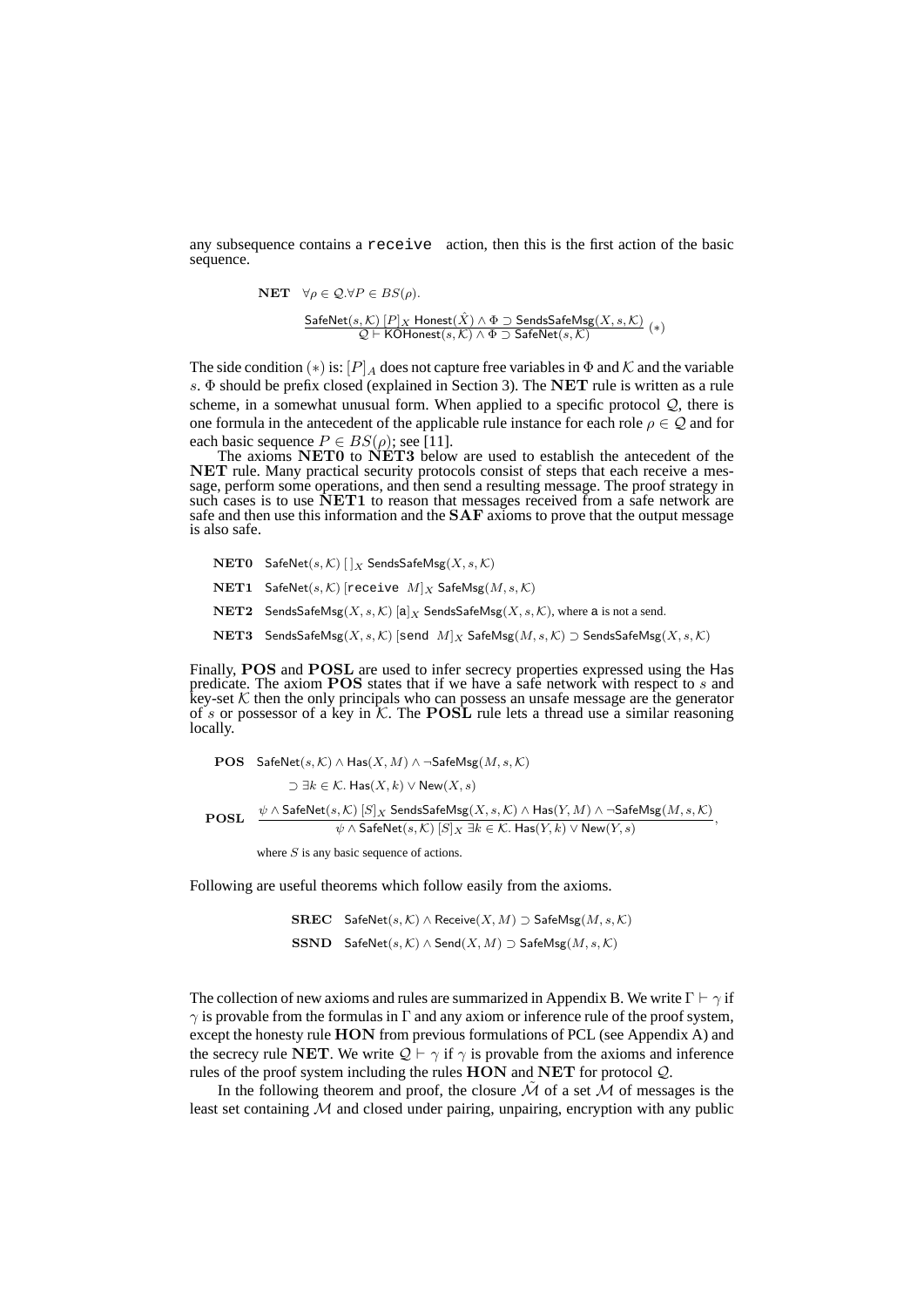key or symmetric key, decryption with a private key or a symmetric key not in  $K$ , and hashing.

**Theorem 1** *If* M *is a set of messages, all safe with respect to secret* s *and key-set* K *then the closure*  $\tilde{\mathcal{M}}$  *contains only safe messages.* 

**Proof**. Since  $\hat{\mathcal{M}}$  is the minimal set satisfying the given conditions, any element  $m \in \hat{\mathcal{M}}$ can be constructed from elements in  $M$  using a finite sequence of the operations enumerated. From the semantics of SafeMsg it is easily seen that all the operations preserve safeness. Hence by induction, all the elements of  $\tilde{\mathcal{M}}$  will be safe.  $\Box$ 

**Lemma 1** *If a thread* X *possesses an unsafe message with respect to secret* s *and key-set* K *then either* X *received an unsafe message earlier, or* X *generated* s*, or* X *possesses*  $a$  key in  $K$ .

**Proof.** Suppose thread X does not satisfy any of the conditions enumerated. Then all the messages it initially knows and has received are safe messages. Since it does not have a key in  $K$ , the list of operations in theorem 1 enumerates a superset of all the operations it can do on this initial safe set (in the Dolev-Yao model). Hence, by theorem 1, X cannot compute any unsafe message. So it cannot possess an unsafe message – a contradiction.  $\square$ 

**Theorem 2 (Soundness)** *If*  $\mathcal{Q} \vdash \gamma$ *, then*  $\mathcal{Q} \models \gamma$ *. Furthermore, if*  $\Gamma \vdash \gamma$ *, then*  $\Gamma \models \gamma$ *.* 

**Proof.** Soundness for this proof system is proved by induction on the length of proofs of the axioms and rules. The most interesting cases are sketched below, after the following definition.

A *prefix closed* formula  $\Phi$  is a formula such that if a run R of a protocol Q satisfies Φ then any prefix of R also satisfies Φ. For example, the formula ¬Send(X, t) is prefix closed. This is because if in any run  $R$ , thread  $X$  has not sent the term  $t$ , it cannot have sent  $t$  in any prefix of  $R$ . In general, the negation of any action formula is prefix closed. Another example is  $\forall X$ . New $(X, s) \supset \hat{X} = \hat{A}$  because this can be re-written as  $\forall X$ . ¬New $(X, s)$   $\lor$   $X = A$  which is a disjunction of the negation of an action formula and an equality constraint.

**NET**: Consider a run R of protocol Q such that the consequent of **NET** is false. We will show that the antecedent is false too. We have  $Q, R \models \text{KOHonest}(s, \mathcal{K}) \land$  $\Phi$ , but  $Q, R \nvDash$  SafeNet(s, K). This implies that  $Q, R \vDash \exists m, X$ . Send $(X, m) \wedge$  $\neg$ SafeMsg $(m, s, \mathcal{K})$ . Note that there must be a first instance when an unsafe message is sent out - let  $\tilde{m}$  be the first such message. Hence, we can split R into  $R_0, R_1, R_2$  such that  $Q, R_0 \vDash \mathsf{SafeNet}(s, \mathcal{K})$  and  $R_1 = \langle X \text{ sends } \tilde{m} \rangle$ ;  $Y$  receives  $\tilde{m}$ ), for some Y.

More formally, let us have:

1.  $Q, R \models$  KOHonest $(s, \mathcal{K}) \land \Phi$ 2.  $Q, R \nvDash$  SafeNet $(s, \mathcal{K})$ 

Condition 2 implies that  $Q, R \vDash \exists m, X$ . Send $(X, m) \wedge \neg \mathsf{SafeMsg}(m, s, \mathcal{K})$ . Note that there must be a first instance when an unsafe message is sent out - let  $\tilde{m}$  be the first such message. Hence, we can split R into  $R_0.R_1.R_2$  such that: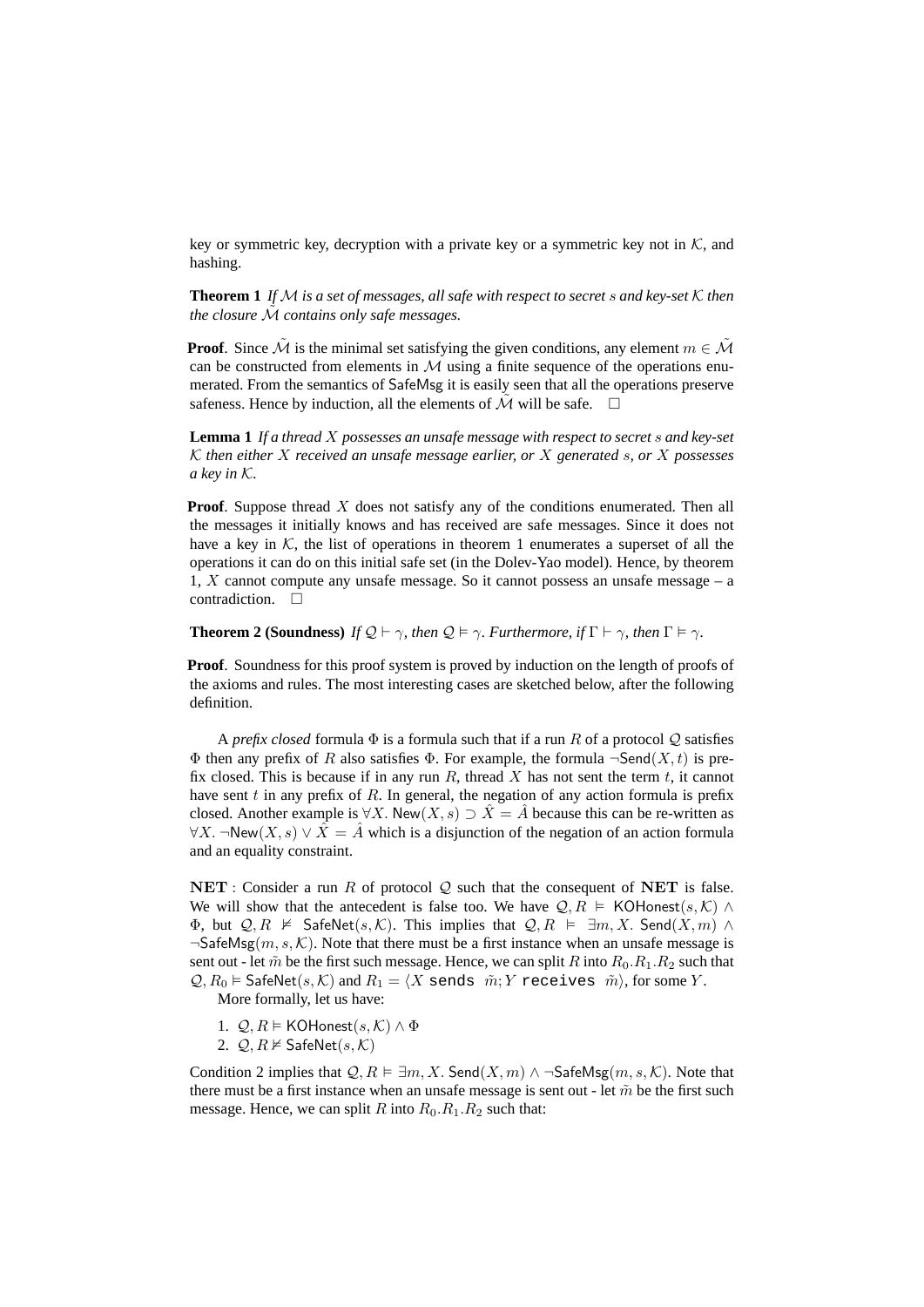- $\mathcal{Q}, R_0 \vDash$  SafeNet $(s, \mathcal{K})$
- $\bullet$   $R_1 = \langle ([\texttt{receive } x; S']_Y \mid [\texttt{send } \tilde{m}; T']_X \longrightarrow [S'(\tilde{m}/x)]_Y \mid [T']_X) \rangle$

Since this is the first send of an unsafe message, therefore X could not have received an unsafe message earlier. Therefore, by the lemma, either  $X$  generated  $s$  or,  $X$  has a key in K. In both cases, KOHonest(s, K) implies Honest(X). Therefore the fragment [send  $\tilde{m}$ ]<sub>X</sub> must be part of a sequence of actions  $[P]$ <sub>X</sub> such that P is a basic sequence of one of the roles in Q. That is,  $R = R'_0 \cdot R'_1 \cdot R'_2$  such that  $R'_0$  is a prefix of  $R_0, R'_1, R'_2$ matches  $R'_1|_X$  with substituition  $\sigma$  and  $R'_2$  is the rest of R. So we have:

- P matches  $R'_1|_X$  with substituition  $\sigma$
- $\bullet$  Q,  $R'_0 \vDash$  SafeNet $(s, \mathcal{K})$
- $Q, R'_0, R'_1 \models$  Honest $(\hat{X}) \wedge \Phi$ , since  $\Phi$  is prefix closed.
- $\bullet$  Q,  $R_{0}^{\prime}.R_{1}^{\prime}$   $\neq$  SendsSafeMsg $(X,s,\mathcal{K})$

Hence, we have:  $Q, R \nvDash \mathsf{SafeNet}(s, \mathcal{K})[P] \times \mathsf{Honest}(\hat{X}) \wedge \Phi \supset \mathsf{SendsSafeMsg}(X, s, \mathcal{K}),$ thus violating the premise.

**POS** : SafeNet(s, K) implies no thread sent out an unsafe message in the run. Hence no thread received an unsafe message. Therefore, by lemma 1, any thread  $X$  possessing an unsafe message must have either generated s or possesses a key in  $K$ .

POSL : The premise of the rule informally states that starting from a "safe" network and additional constraints  $\psi$  thread X concludes that some thread Y possesses an unsafe message  $M$  in all possible runs of any protocol. Specifically this should be true for a run where thread X executes the basic sequence  $[S]_X$  uninterspersed with the actions of any other thread except the receipt of messages sent by  $X$ . Now the premise implies that  $X$ only sends safe messages - also since  $S$  is a basic sequence, the only message that  $X$  can receive in  $[S]_X$  will be only at its beginning, which, due to the starting "safe" network precondition will be a safe message. Hence we can conclude that thread Y possessed an unsafe message before X started executing  $[S]_X$  *i.e.*, when SafeNet(s, K) was true. Therefore using axiom  $POS$  we derive that thread  $Y$  either generated  $s$  or possesses a key in  $K$ , which establises the conclusion of **POSL**.

Formally, assume that the following formula is valid:

 $\mathcal{P}: \psi \wedge$ SafeNet $(s, \mathcal{K})[S]$ <sub>X</sub> SendsSafeMsg $(X, s, \mathcal{K}) \wedge$ Has $(Y, M) \wedge \neg$ SafeMsg $(M, s, \mathcal{K})$ 

Consider R, an arbitrary run of the protocol Q such that  $R = R_0.R_1.R_2$  and the following conditions hold:

- 1. S matches  $R_1|_X$  with substituition  $\sigma$ .
- 2.  $\mathcal{Q}, R_0 \models \sigma(\psi \land \mathsf{SafeNet}(s, \mathcal{K}))$

Therefore, from the validity of  $P$  we have:

 $Q, R_0, R_1 \models \sigma$ (SendsSafeMsg $(X, s, \mathcal{K}) \land$  Has $(Y, M) \land \neg$ SafeMsg $(M, s, \mathcal{K}))$ 

Now, we construct a run  $R'_1 \cong \sigma S$ , that is,  $R'_1$  has only actions of the thread X (any send/receive by  $X$  is with a buffer chord). Since the conditions 1 and 2 still hold for the run  $R' = R_0.R'_1.R_2$ , we have: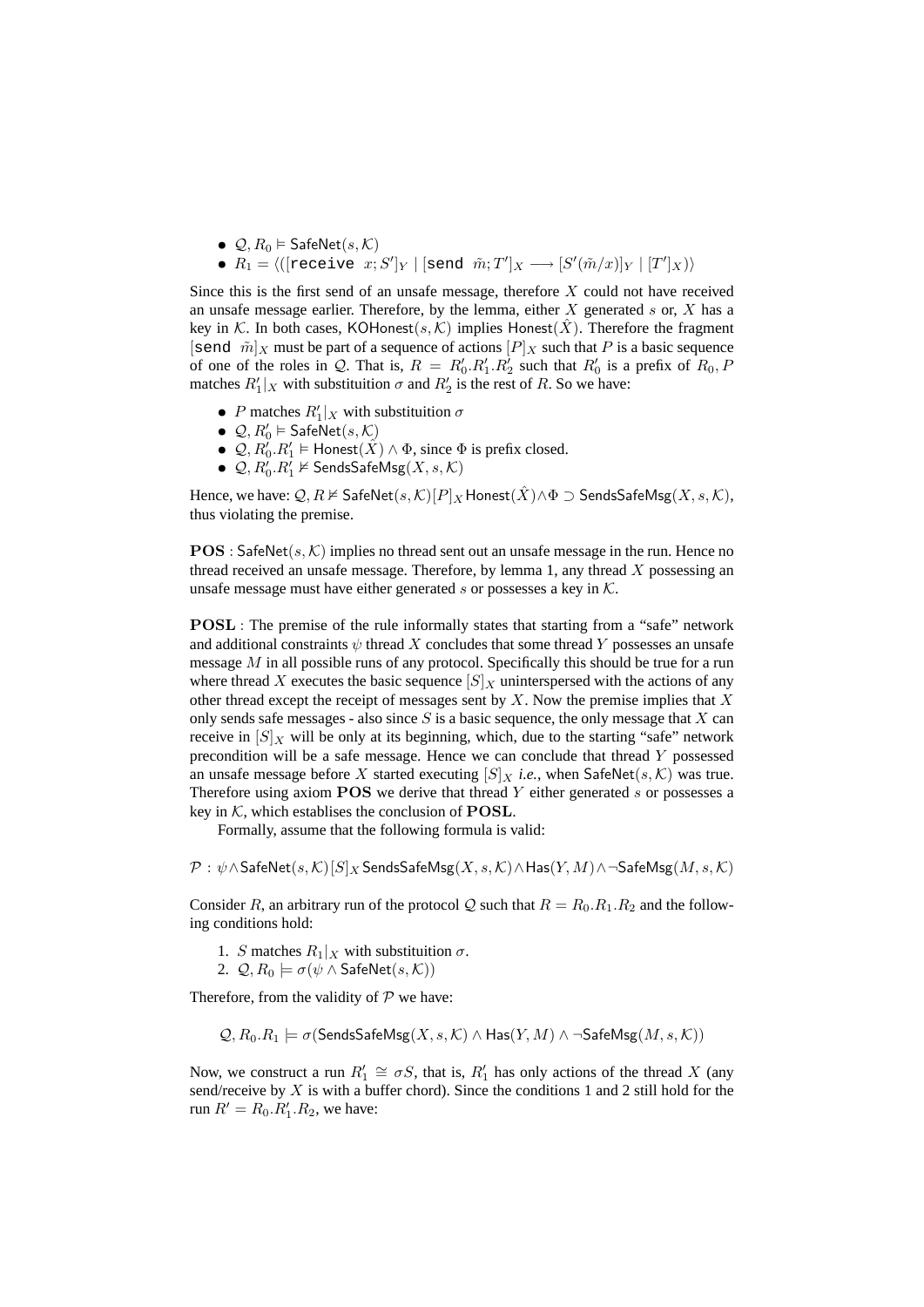$\mathcal{Q}, R_0.R'_1 \models \sigma(\mathsf{SendsSafeMsg}(X,s,\mathcal{K}) \wedge \mathsf{Has}(Y,M) \wedge \neg \mathsf{SafeMsg}(M,s,\mathcal{K}))$ 

We have two cases here:  $Y = X$  or,  $Y \neq X$ . In the first case, since  $\mathcal{Q}, R_0 \models$  $\sigma$ SafeNet(s, K) and  $[S]_X$  can receive at most once - just after  $R_0$ , therefore, if thread X possesses an unsafe message then  $\sigma(\exists k \in \mathcal{K}$ . Has $(X, k) \vee \text{New}(X, s)$  - and this fact cannot be altered by further actions of X.

In the second case, we observe that  $R_1'$  does not contain the action of any thread other than  $X$ , excepting receipt of the messages sent by  $X$ , which are safe anyway. Therefore,  $\mathcal{Q}, R_0 \models \sigma(\text{Has}(Y, M) \land \neg \text{SafeMsg}(M, s, \mathcal{K}))$ . From this, condition 2 and **POS** we have:  $Q, R_0 \models \sigma(\exists k \in \mathcal{K}$ . Has $(Y, k) \vee \text{New}(Y, s)$ . Again, further actions by any thread after  $R_0$  cannot alter this fact. Therefore,  $\mathcal{Q}, R_0, R_1 \models \sigma(\exists k \in \mathcal{K}.\mathsf{Has}(Y, k) \vee \mathcal{K}$  $New(Y, s)$ .

Hence, for all runs  $R$  the following formula holds:

$$
\mathcal{Q}, R \models \psi \land \mathsf{SafeNet}(s, \mathcal{K}) \ [S]_X \ \exists k \in \mathcal{K}.\ \mathsf{Has}(Y, k) \lor \mathsf{New}(Y, s)
$$

$$
\Box
$$

#### **4. Analysis of a variant of NSL**

In this section we use the proof system developed in section 3 to prove a secrecy property of a simple variant NSLV AR of the Needham-Schroeder-Lowe protocol, proposed in [16], in which parties A and B use an authenticated temporary secret  $n_a$  to establish a secret key  $k$  that is in turn used to protect the actual message  $m$ . The main difference from the original NSL protocol is that the initiator's nonce is leaked in the final message. Reasoning from A's point of view, nonce  $n_a$  should be secret between A and B at the point of the run in the protocol where  $A$  is just about to send the last message. This protocol was originally used to demonstrate a limitation of the original rank function method in reasoning about temporary secrets. Modal formulas in PCL allow us to naturally express and prove properties that hold at intermediate points of a protocol execution.

Formally,  $NSLVAR$  is a protocol defined by roles  $\{Init, Resp\}$ , with the roles, written using the protocol program notation, given in Figure 3.

**Theorem 3** Let Init *denote the initial segment of the initiator's role ending just before the last send action. The nonce*  $n_a$  *is a shared secret between* A *and* B *in every state of the protocol where* A has executed **Init** and no further actions, as long as both  $\hat{A}$  and  $\hat{B}$ *are honest. Formally,*

 $NSLVAR \vdash [\tilde{\mathbf{Init}}]_A$  Honest $(\hat{A}) \wedge$  Honest $(\hat{B}) \supset (\mathsf{Has}(X, n_a) \supset \hat{X} = \hat{A} \vee \hat{X} = \hat{B})$ 

*Proof Sketch.* To prove the secrecy property, we start off by proving an authentication property  $[\tilde{\mathbf{Init}}]_A$  Honest $(\hat{A}) \wedge$  Honest $(\hat{B}) \supset \Phi$ , where  $\Phi$  is the conjunction of the following formulas: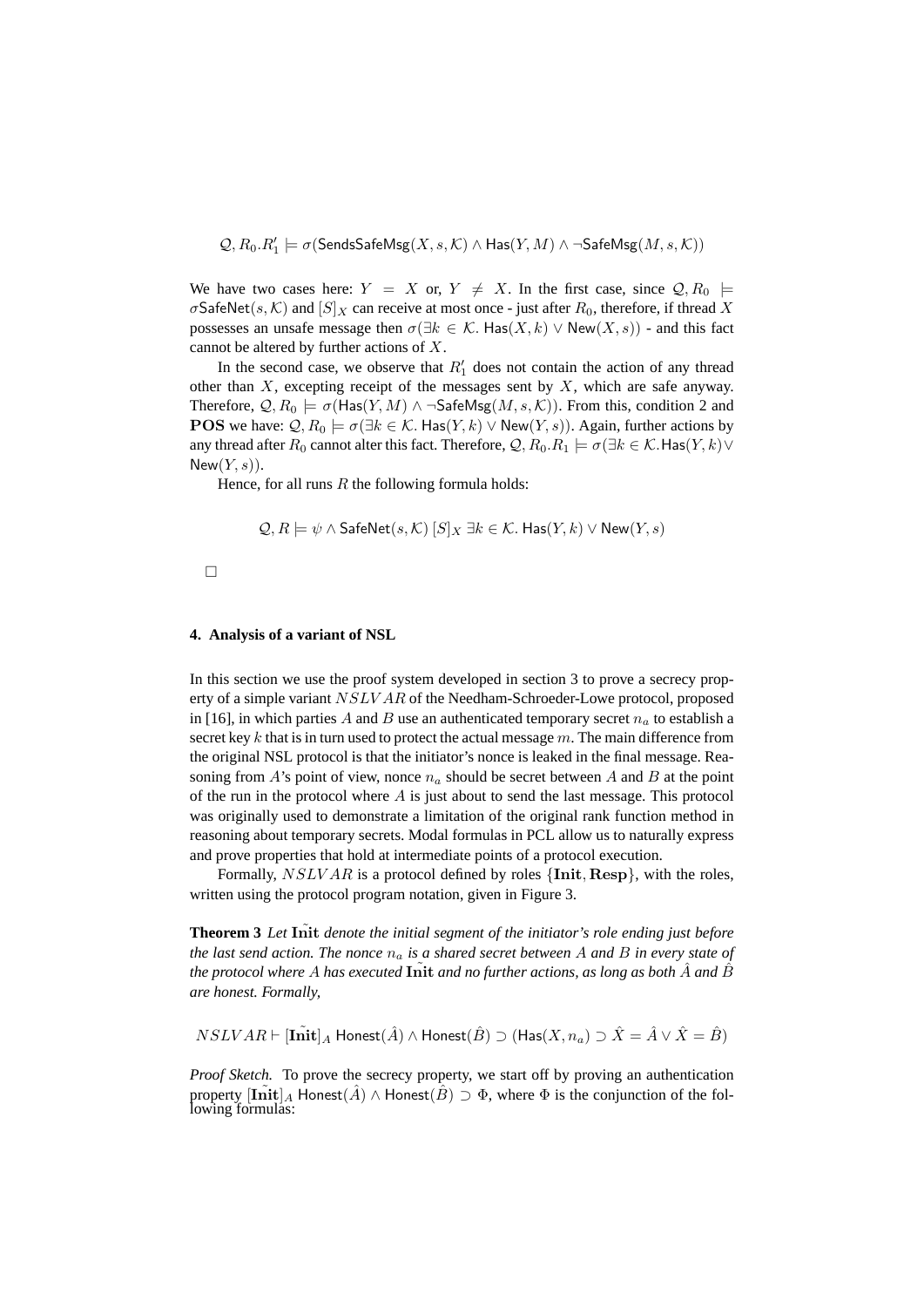| $Init = (A, \hat{B}, m)$                         | $\text{Resp} = (B)$                                |
|--------------------------------------------------|----------------------------------------------------|
| new $n_a$ ;                                      | receive $enc_{r1}$ :                               |
| $enc_{r1} := \text{pkenc }\hat{A}.n_a, \hat{B};$ | $text_{r1} := \text{pkdec}$ enc <sub>r1</sub> , B; |
| send $enc_{r1}$ ;                                | match $text_{r1}$ as $A.n_a$ ;                     |
|                                                  | new $k$ ;                                          |
| receive $enc_i$ ;                                | $enc_i := \text{pkenc } n_a.\hat{B}.k, \hat{A};$   |
| $text_i :=$ pkdec $enc_i$ , $\hat{A}$ ;          | send $enc_i$ :                                     |
| match $text_i$ as $n_a.\hat{B}.k$ ;              |                                                    |
| $enc_{r2} := \text{symenc } m, k;$               |                                                    |
|                                                  | receive $enc_{r2}.n_a$ ;                           |
| send $enc_{r2}.n_a$ ;                            | $m :=$ symdec $enc_{r2}, k$ ;                      |
| A                                                | B                                                  |
|                                                  |                                                    |

**Table 3.** Formal description of *NSLVAR*

 $\Phi_1 : \forall X, \hat{Y}$ . New $(X, n_a) \wedge$  PkEnc $(X, \hat{X}.n_a, \hat{Y}) \supset \hat{Y} = \hat{B}$  $\Phi_2 : \forall X, \hat{Y}, n$ . New $(X, n_a) \supset \neg \mathsf{PkEnc}(X, n, \hat{X}.n_a, \hat{Y})$  $\Phi_3 : \forall X, e$ . New $(X, n_a) \supset \neg$ Send $(X, e, n_a)$  $\Phi_4$ : Honest $(\hat{X}) \wedge$  Send $(X, e.n) \supset \mathsf{New}(X, n)$  $\Phi_5: {\sf{Honest}}(\hat X)\wedge {\sf{PkEnc}}(X, \hat{X'} .n, \hat Y) \supset \hat X' = \hat X$ 

Informally,  $\Phi_1$  and  $\Phi_2$  hold because from the thread A's point of view it is known that it itself generated the nonce  $n_a$  and did not send it out encrypted with any other principal's public key except  $\hat{B}$ 's and that too in a specific format described by the protocol.  $\Phi_3$ holds because we are considering a state in the protocol execution where A has not yet sent the last message - sending of the last message will make  $\text{Send}(A, e.n_a)$  true with  $e = E_{sum}[k](m)$ . These intuitive explanations can be formalized using a previously developed fragment of PCL but we will omit those steps in this paper.  $\Phi_4$  and  $\Phi_5$  follow from a straightforward use of the honesty rule.

In the next step we prove the antecedents of the NET rule. We take  $K =$  $\{\bar{k}_A,\bar{k}_B\}$  where the bar indicates private key which makes KeyHon(K) = Honest( $\hat{A}$ )  $\wedge$ Honest( $\hat{B}$ ). In addition, since thread A generates  $n_a$ , therefore KOHonest( $n_a, K$ )  $\equiv$ Honest( $\hat{A}$ ) ∧ Honest( $\hat{B}$ ). We show that all basic sequence of the protocol send "safe" messages, assuming that formula  $\Phi$  holds and that the predicate SafeNet holds at the beginning of that basic sequence. Formally, for every basic sequence  $P \in$  $\{Init_1,Init_2, Resp_1, Resp_2\}$  we prove that:

$$
\mathsf{SafeNet}(n_a,\mathcal{K})[\mathbf{P}]_{A'}\; \mathsf{Honest}(\hat{A'}) \land \Phi \supset \mathsf{SendsSafeMsg}(A',n_a,\mathcal{K})
$$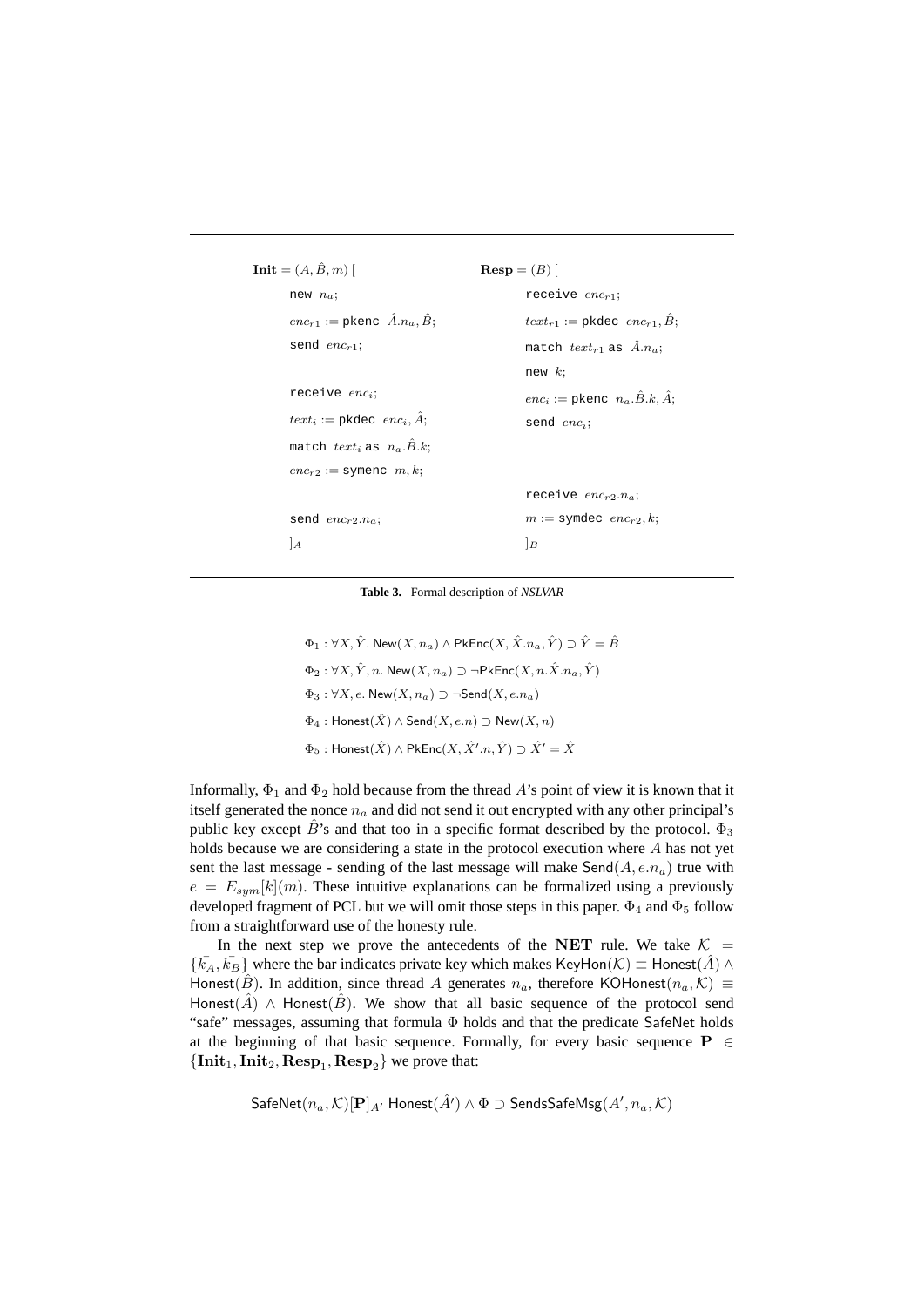| $[\textbf{Init}]_A$ New $(A, n_a)$                                                                                                          | (1) |
|---------------------------------------------------------------------------------------------------------------------------------------------|-----|
| $(-1), N1$ [Init] A New $(X, n_a) \supset X = A$                                                                                            | (2) |
|                                                                                                                                             |     |
| Start $(A)\ _A$ $\neg$ PkEnc $(A, \hat{A}.n_a, \hat{Y}) \vee \hat{Y} = \hat{B}$                                                             | (3) |
| $\neg PkEnc(A, \hat{A}.n_a, \hat{Y}) \vee \hat{Y} = \hat{B}$ [new $n_a$ ; ] $_A \neg PkEnc(A, \hat{A}.n_a, \hat{Y}) \vee \hat{Y} = \hat{B}$ | (4) |
| $\top$ [enc <sub>r1</sub> := pkenc $\hat{A}.n_a, \hat{B}$ ; ] A PkEnc(A, $\hat{A}.n_a, \hat{B}$ )                                           | (5) |
| $\neg PkEnc(A, \hat{A}.n_a, \hat{Y}) \vee \hat{Y} = \hat{B}$ [send <i>enc<sub>r1</sub></i> ;                                                |     |
| receive $enc_i$ ;                                                                                                                           |     |
| $text_i :=$ pkdec $enc_i$ , $\overline{A}$ ;                                                                                                |     |
| match $text_i$ as $n_a.B.k;$                                                                                                                |     |
| $enc_{r2} := \text{symenc } m, k; \mid_A \neg \text{PkEnc}(A, \hat{A}.n_a, \hat{Y}) \vee \hat{Y} = \hat{B}$                                 | (6) |
| $[\tilde{\mathbf{Init}}]_A$ PkEnc $(A, \hat{A}.n_a, \hat{Y}) \supset \hat{Y} = \hat{B}$                                                     | (7) |
|                                                                                                                                             |     |
| $(-1)$ $\left[\text{Init}\right]_A \Phi_1$                                                                                                  | (8) |

**Table 4.** Formal proof of  $[\tilde{\mathbf{Init}}]_A \Phi_1$ 

The formal proof is done in Appendix C. The variables used in the basic sequence we are inducting over are consistently primed so that we do not capture variables in  $\Phi$ ,  $n_a$ or K. Finally, we use the NET rule and POS axiom to show that  $n_a$  is a shared secret between A and B at a state where A has just finished executing **Init.**  $\square$ 

#### **5. Compositional Reasoning for Secrecy**

In this section, we present composition theorems that allow secrecy proofs of compound protocols to be built up from proofs of their parts. An application of this method to the Kerberos protocol is given in the next section. We consider three kinds of composition operations on protocols—*parallel*, *sequential*, and *staged*—as in our earlier work [10,15]. However, adapting that approach for reasoning about secrecy requires new insights. One central concept in our compositional proof methods is the notion of an *invariant*. An invariant for a protocol is a logical formula that characterizes the environment in which it retains its security properties. While in previous work we had one rule for establishing invariants (the HON rule [10]), reasoning about secrecy requires, in addition, the NET rule introduced in this paper. A second point of difference arises from the fact that reasoning about secrecy requires a certain degree of global knowledge. Specifically, while proving that a protocol step does not violate secrecy, it is sometimes necessary to use information from earlier steps. In the technical presentation, this history information shows up as preconditions in the secrecy induction of the sequential and staged composition theorems.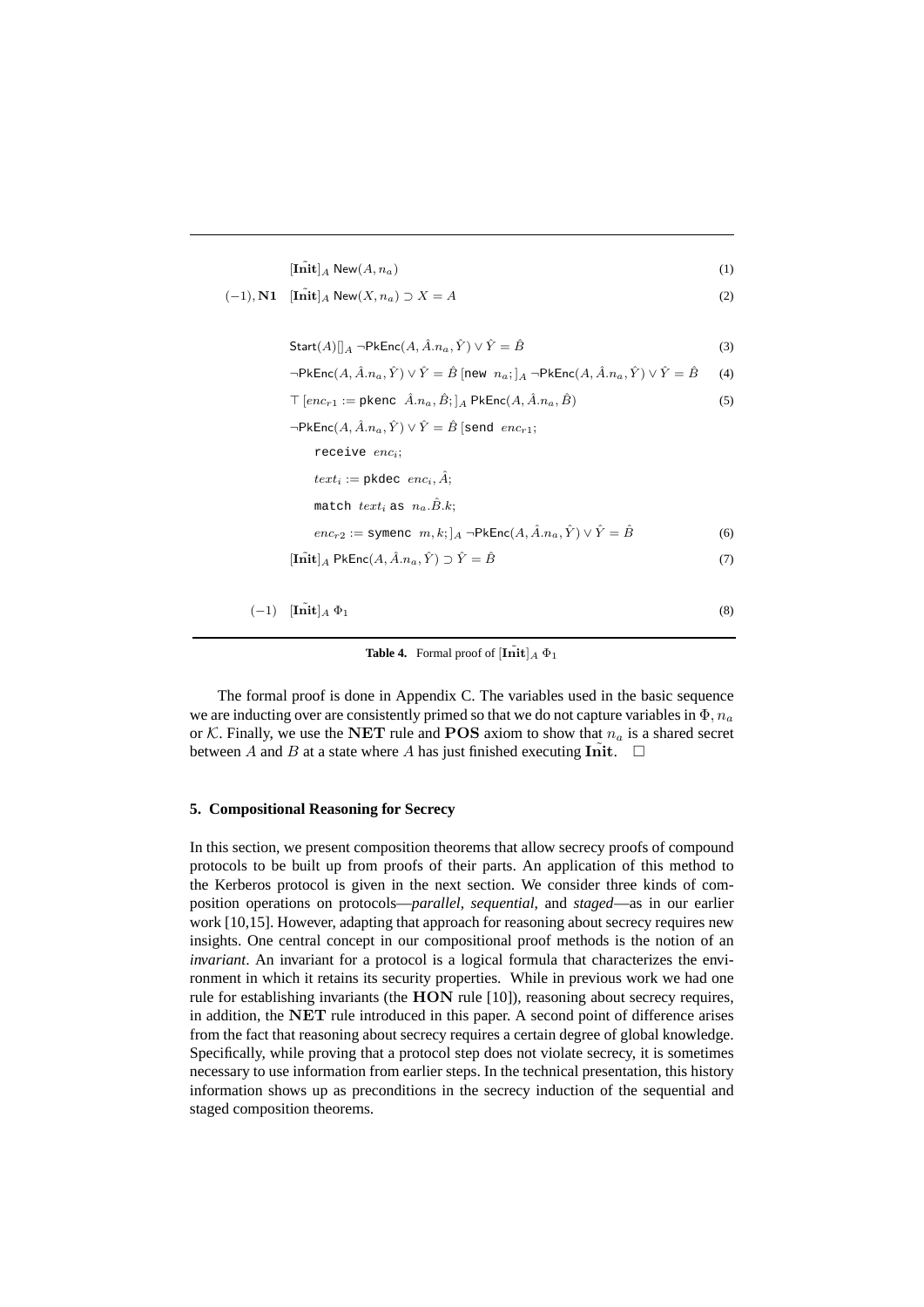**Definition 2 (Parallel Composition)** *The parallel composition*  $Q_1 | Q_2$  *of protocols*  $Q_1$ *and*  $\mathcal{Q}_2$  *is the union of the sets of roles of*  $\mathcal{Q}_1$  *and*  $\mathcal{Q}_2$ *.* 

The parallel composition operation allows modelling agents who simultaneously engage in sessions of multiple protocols. The parallel composition theorem provides a method for ensuring that security properties established independently for the constituent protocols are still preserved in such a situation.

**Theorem 4 (Parallel Composition)** *If*  $\mathcal{Q}_1 \vdash \Gamma$  *and*  $\Gamma \vdash \Psi$  *and*  $\mathcal{Q}_2 \vdash \Gamma$  *then*  $\mathcal{Q}_1 \mid \mathcal{Q}_2 \vdash \Gamma$ Ψ*, where* Γ *denotes the set of invariants used in the proof of* Ψ*.*

One way to understand the parallel composition theorem is to visualize the proof tree for  $\Psi$  for protocol  $\mathcal{Q}_1$  in red and green colors. The steps which use the invariant rules are colored red and correspond to the part  $\mathcal{Q}_1 \vdash \Gamma$ , while all other proof steps are colored green and correspond to the part  $\Gamma \vdash \Psi$ . While composing protocols, all green steps are obviously preserved since they involve proof rules which hold for all protocols. The red steps could possibly be violated because of  $\mathcal{Q}_2$ . For example, one invariant may state that honest principals only sign messages of a certain form, while  $Q_2$  may allow agents to sign other forms of messages. The condition  $\mathcal{Q}_2 \vdash \Gamma$  ensures that this is not the case, i.e., the red steps still apply for the composed protocol.

**Definition 3 (Sequential Composition)** *A protocol* Q *is a sequential composition of two protocols*  $\mathcal{Q}_1$  *and*  $\mathcal{Q}_2$ *, if each role of*  $\mathcal{Q}_2$  *is obtained by the sequential composition of a role of*  $Q_1$  *with a role of*  $Q_2$ *.* 

In practice, key exchange is usually followed by a secure message transmission protocol which uses the resulting shared key to protect data. Sequential composition is used to model such compound protocols. Formally, the composed role  $P_1$ ;  $P_2$  is obtained by concatenating the actions of  $P_1$  and  $P_2$  with the output parameters of  $P_1$  substituted for the input parameters of  $P_2$  (cf. [10]).

**Theorem 5 (Sequential Composition)** *If* Q *is a sequential composition of protocols* Q<sup>1</sup> *and*  $Q_2$  *then we can conclude*  $\mathcal{Q}$  ⊢ KOHonest $(s, \mathcal{K}) \wedge \Phi$  ⊃ SafeNet $(s, \mathcal{K})$  *if the following conditions hold for all*  $P_1$ ;  $P_2$  *in*  $\mathcal{Q}$ *, where*  $P_1 \in \mathcal{Q}_1$  *and*  $P_2 \in \mathcal{Q}_2$ *:* 

- 1. *(Secrecy induction)*
	- $\forall i.\forall S \in BS(P_i)$ .  $\theta_{P_i} \wedge$  SafeNet $(s, K)$   $[S]_X$  Honest $(\hat{X}) \wedge \Phi \supset$  SendsSafeMsg $(X, s, K)$
- 2. *(Precondition induction)*
	- $\bullet$   $\mathcal{Q}_1 \mid \mathcal{Q}_2 \vdash$  Start $(X) \supset \theta_{P_1}$  and  $\mathcal{Q}_1 \mid \mathcal{Q}_2 \vdash \theta_{P_1} [P_1]_X$   $\theta_{P_2}$
	- $\bullet$  ∀*i*.∀*S* ∈ *BS*(*P<sub>i</sub>*).  $\theta_{P_i}[S]$ <sub>*X*</sub>  $\theta_{P_i}$ .

The final conclusion of the theorem is a statement that secrecy of s is preserved in the composed protocol. The secrecy induction is very similar to the NET rule. It states that all basic sequences of the two roles only send out safe messages. This step is compositional since the condition is proved independently for steps of the two protocols. One point of difference from the NET rule is the additional precondition  $\theta_{P_i}$ . This formula usually carries some information about the history of the execution, which helps in deciding what messages are safe for A to send out. For example, if  $\theta_{P_i}$  says that A received some message m, then it is easy to establish that m is a safe message for A to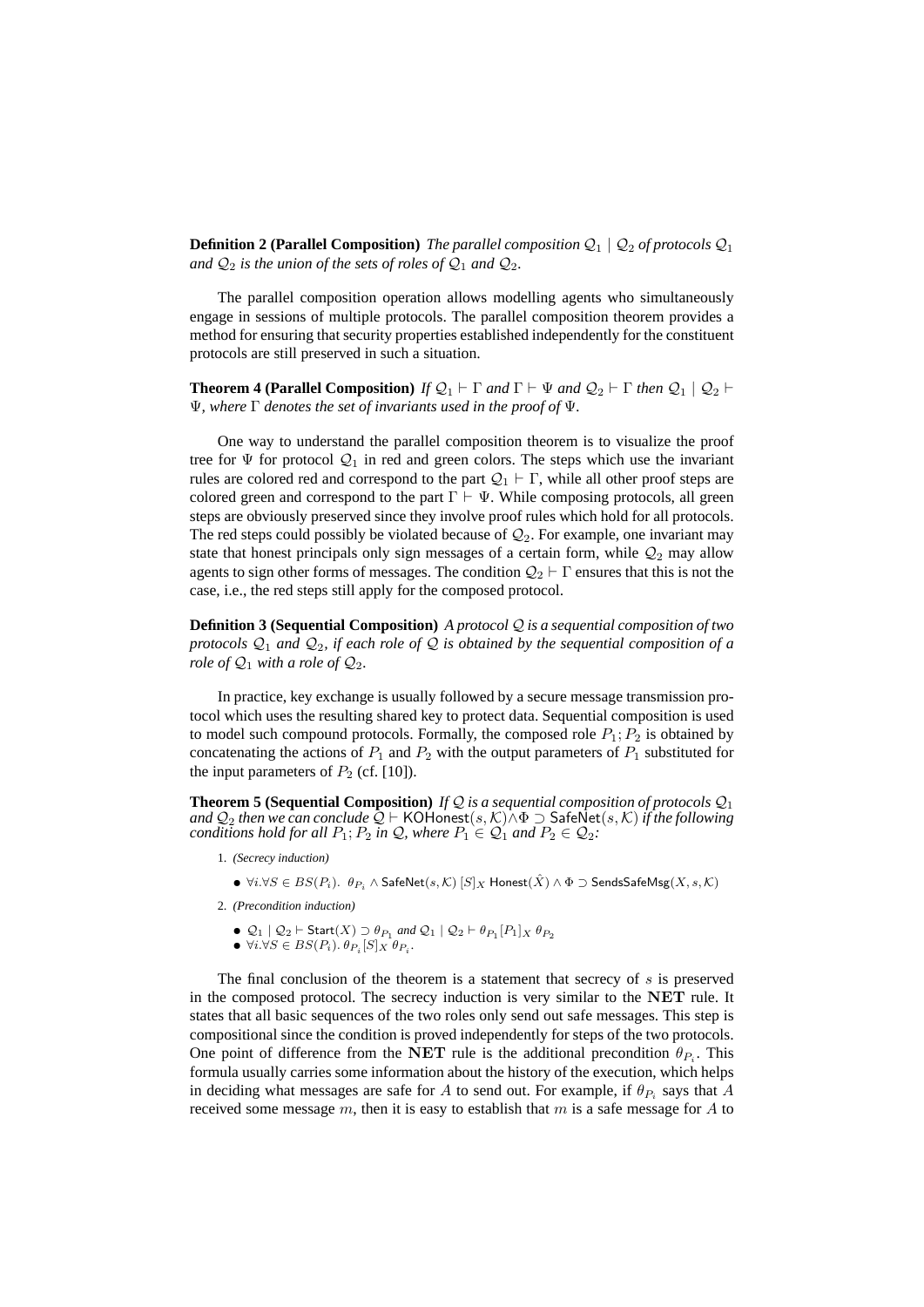send out again. The precondition induction proves that the  $\theta_{P_i}$ 's hold at each point where they are assumed in the secrecy induction. The first bullet states the base case of the induction:  $\theta_{P_1}$  holds at the beginning of the execution and  $\theta_{P_2}$  holds when  $P_1$  completes. The second bullet states that the basic sequences of  $P_1$  and  $P_2$  preserve their respective preconditions.

**Definition 4 (Staged Composition)** *A protocol* Q *is a staged composition of protocols*  $\mathcal{Q}_1, \mathcal{Q}_2, \ldots, \mathcal{Q}_n$  if each role of  $\mathcal Q$  is of the form  $RComp(\langle R_1, R_2, \ldots, R_n \rangle)$ , where  $R_i$ *is a role of protocol* Q<sup>i</sup> *.*

Consider the representation of sequential composition of  $n$  protocols as a directed graph with edges from  $Q_i$  to  $Q_{i+1}$ . The staged composition operation extends sequential composition by allowing self loops and arbitrary backward arcs in this chain. This control flow structure is common in practice, e.g., Kerberos [17], IEEE 802.11i [1], and IKEv2 [6]. A role in this composition, denoted  $RComp(\langle \ldots \rangle)$  corresponds to a possible execution path in the control flow graph by a single thread (cf. [15]). Note that the roles are built up from a finite number of basic sequences of the component protocol roles.

**Theorem 6 (Staged Composition)** *If*  $\mathcal{Q}$  *is a staged composition of protocols*  $\mathcal{Q}_1$ ,  $\mathcal{Q}_2$ ,  $\cdots$ ,  $\mathcal{Q}_n$  *then we can conclude*  $\mathcal{Q} \vdash \mathsf{KOHonest}(s, \mathcal{K}) \land \Phi \supset \mathsf{SafeNet}(s, \mathcal{K})$  *if for all*  $RComp(\langle P_1, P_2, \cdots, P_n \rangle) \in \mathcal{Q}$ :

- 1. *(Secrecy induction)*
	- $\bullet\;\forall i. \forall S\in BS(P_i).$   $\theta_{P_i} \wedge$  SafeNet $(s,\mathcal{K})$   $[S]_X$  Honest $(\hat{X})\wedge \Phi \supset$  SendsSafeMsg $(X,s,\mathcal{K})$
- 2. *(Precondition induction)*
	- $\mathcal{Q}_1 \mid \mathcal{Q}_2 \cdots \mid \mathcal{Q}_n$  ⊢ Start(*X*) ⊃ θ<sub>P1</sub> and  $\mathcal{Q}_1 \mid \mathcal{Q}_2 \cdots \mid \mathcal{Q}_n$  ⊢ ∀*i*. θ<sub>P<sub>i</sub></sub>[P<sub>i</sub>]*x* θ<sub>P<sub>i+1</sub></sub><br>• ∀*i*.∀*S* ∈ ∪<sub>*j*≥*i*</sub> *BS*(*P<sub>j</sub>*). θ<sub>P<sub>i</sub></sub>[S]*x* θ<sub>P<sub>i</sub></sub>.
	-

The secrecy induction for staged composition is the same as for sequential composition. However, the precondition induction requires additional conditions to account for the control flows corresponding to backward arcs in the graph. The technical distinction surfaces in the second bullet of the precondition induction. It states that precondition  $\theta_{P_i}$ should also be preserved by basic sequences of all higher numbered components, i.e., components from which there could be backward arcs to the beginning of  $P_i$ .

#### **6. Analysis of Kerberos V5**

In this section we analyze Kerberos V5, which was described in section 2. The security properties of Kerberos that we prove are listed in table 5. We abbreviate the honesty assumptions by defining  $\textsf{Hom}(\hat{X_1}, \cdots, \hat{X_n}) \equiv \textsf{Honest}(\hat{X_1}) \wedge \cdots \textsf{Honest}(\hat{X_n})$ . The security objectives are of two types: authentication and secrecy. The authentication objectives take the form that a message of a certain format was indeed sent by some thread of the expected principal. The secrecy objectives take the form that a putative secret is known only to certain principals. For example,  $AUTH_{kas}^{client}$  states that when the thread C finishes executing the Client role, some thread of  $\hat{K}$  (the KAS) indeed sent the expected message;  $SEC^{client}_{akey}$  states that the authorization key is secret after execution of the Client role by  $C$ ; the other security properties are analogous.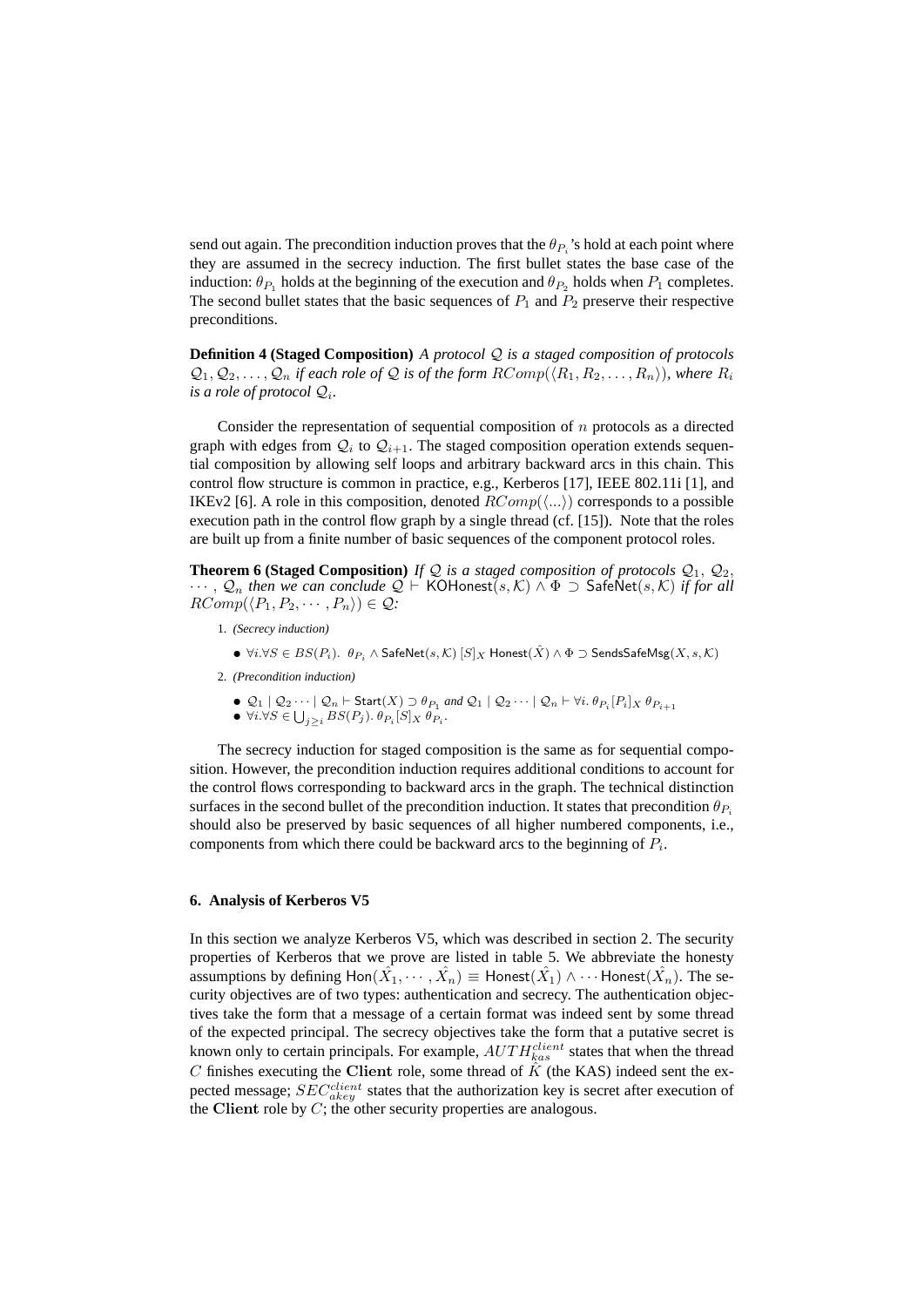

**Table 5.** Kerberos Security Properties

**Theorem 7 (KAS Authentication)** *On execution of the* Client *role by a principal it is guaranteed that the intended KAS indeed sent expected response assuming that the both the client and the KAS are honest. Similar result holds for a principal executing the* TGS *role. Formally, KERBEROS*  $\vdash$   $AUTH_{kas}^{client}, AUTH_{kas}^{fgs}$ 

*Proof Sketch.* In the course of executing the Client role, principal  $\hat{C}$  receives a message containing the encrypted term  $E_{sym}[k_{C,K}^{c\rightarrow k}](AKey.n_1.\hat{T})$ . Using axiom ENC4, we derive that this message was encrypted by one of the owners of  $k_{C,K}^{c\to k}$ , which is either  $\hat{C}$ or  $\hat{K}$ . Then, by using the rule HON we establish that no thread of  $\hat{C}$  does this unless  $\hat{C} = \hat{K}$ , and so this must be some thread of  $\hat{K}$ . Once again we use the HON rule to reason that if an honest thread encrypts a message of this form then it also sends out a message of the form described in  $\ddot{AUTH}_{kas}$ . The proof of  $\ddot{AUTH}_{kas}^{tgs}$  is along identical lines. In Appendix D.2, we first give a *template* proof for the underlying reasoning and then instantiate it for both  $AUTH_{kas}^{client}$  and  $AUTH_{kas}^{tgs}$ .  $\square$ 

**Theorem 8 (Authentication Key Secrecy)** *On execution of the* Client *role by a principal, secrecy of the Authentication Key is preserved assuming that the client, the KAS and the TGS are all honest. Similar results hold for principals executing the* KAS *and*  ${\bf TGS}$  roles. Formally, KERBEROS  $\vdash$  SEC<sup>client</sup>, SEC<sup>kas</sup>, SEC<sup>tgs</sup>

*Proof Sketch.* In Appendix D.3 we formally prove the secrecy of the session key AKey with respect to the key-set  $\mathcal{K} = \{k_{C,K}^{c \to k}, k_{T,K}^{t \to k}\}\.$  The proof is modular and broadly, there are two stages to the proof:

- 1. In the first stage we assume certain conditions, denoted  $\Phi$ , and the honesty of principals  $\hat{C}$ ,  $\hat{K}$  and  $\hat{T}$  and prove that this implies SafeNet( $AKey$ ,  $\mathcal{K}$ ). The proof of this part uses the Staged Composition Theorem. The components of this proof are:
	- secrecy induction we will describe this shortly.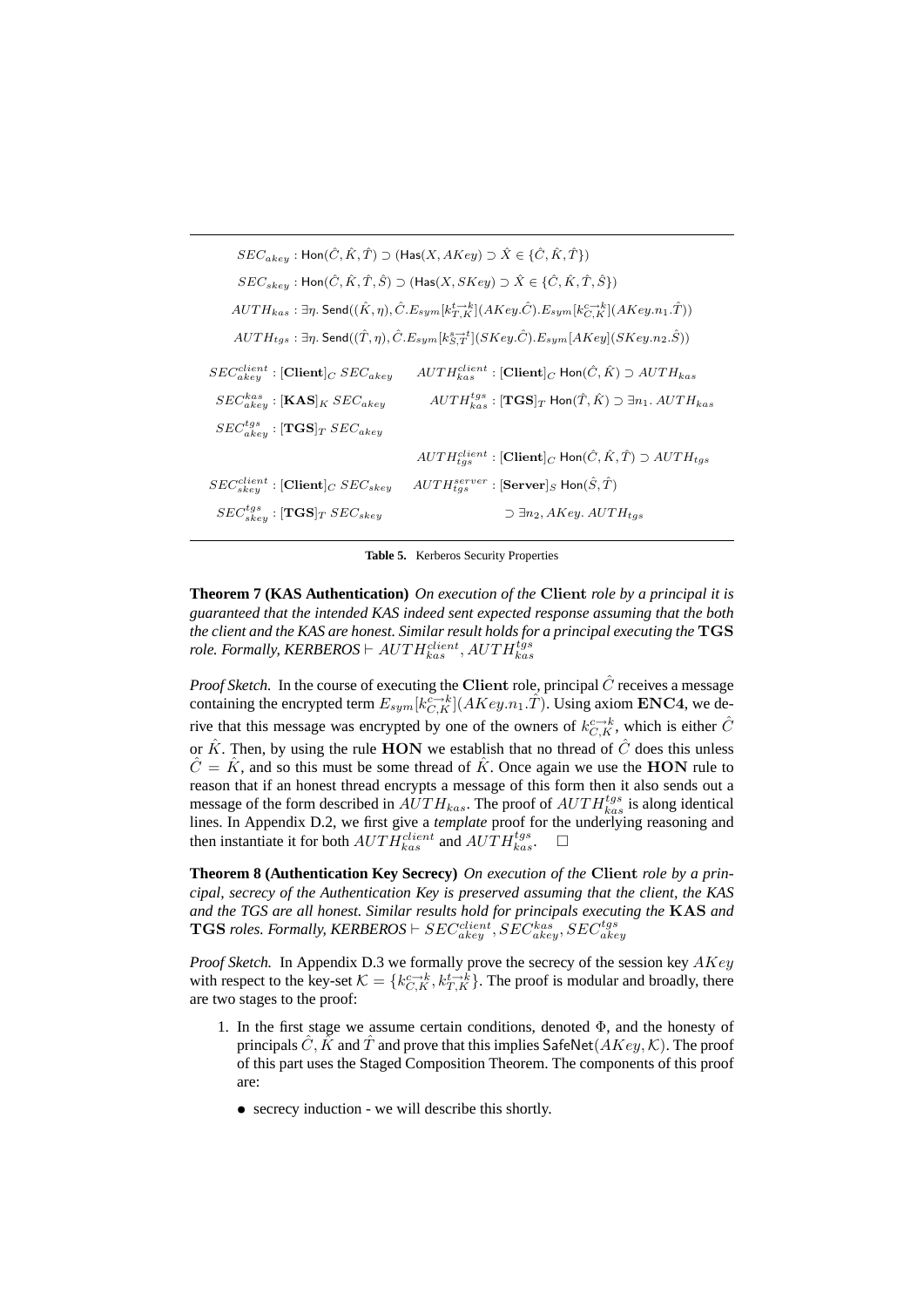- precondition induction in case of *KERBEROS* most basic sequences do not need any precondition to facilitate the secrecy induction. For two of the basic sequences in the Client program, the preconditions are simply of the form that a certain message was received. Since receiving a message is a monotonic property, that is - once it is true it is always true thereafter - the precondition induction goes through simply.
- 2. In the second stage we prove that execution of the Client, KAS or the TGS roles discharge the assumptions Φ. These proofs are derived from the authentication properties  $AUTH_{kas}^{client}$ ,  $AUTH_{kas}^{tgs}$ . Now we combine the two derivations, use the POS axiom and conclude  $\widetilde{SEC}_{akey}^{client}$ ,  $\widetilde{SEC}_{akey}^{kas}$  and  $\widetilde{SEC}_{akey}^{tgs}$ .

As the form of the secrecy induction suggests, we do an induction over all the basic sequences of *KERBEROS*. Broadly, the induction uses a combination of the following types of reasoning:

- The secrecy axioms enumerated in the proof system section. The structure of Kerberos suggests that in many of the basic sequences the messages being sent out are functions of messages received. A key strategy here is to use NET1 and the safe network hypothesis to derive that the message received is safe and then proceed to prove that the messages being sent out are also safe. Consider as an example the sequence of actions by an application server thread  $[\textbf{Server}]_{S'}$ : S' receives a message  $E_{sym}[SKey'](\hat{C}'.t')$ and sends out a message  $E_{sym}[SKey'](t')$ . It is provable, just by using the **SAF** axioms that the later message is safe if the former message is safe.

- Derivations from  $\Phi$ : The structure of  $\Phi$  is dictated by the structure of the basic sequences we are inducing over. A practical proof strategy is starting the induction without figuring out a Φ at the outset and construct parts of the Φ as we do induction over an individual basic sequence. In case of *KERBEROS*, these parts are formulae that state that the generating thread of the putative secret  $AKey$  did not perform certain types of action on AKey or did it in a restricted form. The motivation for this structure of the Φ parts is that many of the basic sequences generate new nonces and send them out unprotected or protected under a set of keys different from  $K$ . The  $\Phi$  parts tell us that this is not the way the secret in consideration was sent out. For example consider one of the parts  $\Phi_1 : \forall X, M$ . New $(X, AKey) \supset \neg(\mathsf{Send}(X, M) \wedge \mathsf{containsOpen}(M, AKey))$ . this tells us that the generator of  $AKey$  did not send it out unprotected in the open.

- Derivations from the  $\theta$ 's, that is, the preconditions. These are conditions which are true at the beginning of the basic sequence we are inducing over with respect to the staged control flow that *KERBEROS* exhibits. As before, a practical proof strategy is to find out what precondition we need for the secrecy induction and do the precondition induction part afterwards. Consider for example the end of the first stage of the client thread  $\left[\text{Client}\right]_{C}$ . We know that at the beginning of the second stage the following formula always holds -  $\theta$ : Receive $(\hat{C}', tgt'.E_{sym}[k_{C',K'}^{c\to k'}](AKey'.n'_1.\hat{T}'))$ . The reason this information is necessary is that the second stage sends out  $tgt'$  in the open - in order to reason that this send is safe, given the safe network hypothesis at the beginning of the second stage, we use the precondition and the theorem **SREC** to derive that  $tgt'$  was safe to begin with.  $\square$ 

**Theorem 9 (TGS Authentication)** *On execution of the* Client *role by a principal it is guaranteed that the intended TGS indeed sent the expected response assuming that the*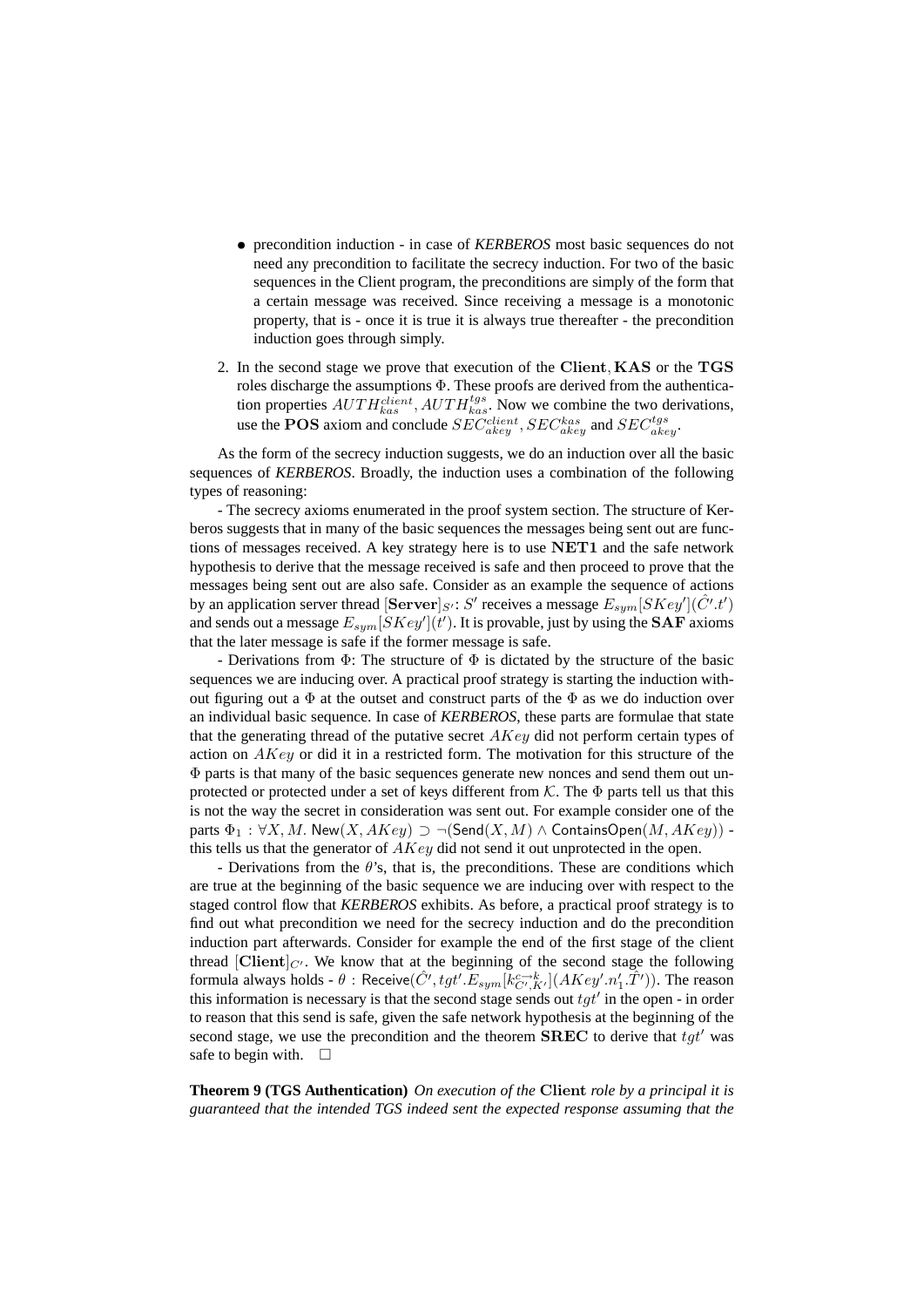*client, the KAS and the TGS are all honest. Similar result holds for a principal executing the* Server *role. Formally, KERBEROS*  $\vdash$   $AUTH^{client}_{tgs}$ ,  $AUTH^{server}_{tgs}$ 

*Proof Sketch.* The proof of  $AUTH_{tgs}^{server}$  can be instantiated from the *template* proof for theorem 7 and is formally done in Appendix D.2. The proof of  $AUTH_{tgs}^{client}$  uses the secrecy property  $SEC^{client}_{akey}$  established in theorem 8 and is formally done in Appendix D.4. At a high level, the client reasons that since  $AKey$  is known only to  $\hat{C}, \hat{K}$  and  $\hat{T}$ , the term  $E_{sym}[AKey](SKey.n_2.\hat{S})$  - which it receives during the protocol execution - could only have been computed by one of them. Some non-trivial technical effort is required to prove that this encryption was indeed done by a thread of  $\hat{T}$  and not by any thread of  $\overline{C}$  or  $\overline{K}$ , which could have been the case if  $e.g.,$  there existed a reflection attack. After showing that it was indeed a thread of  $\hat{T}$  who encrypted the term, we use the honesty rule to show that it indeed sent the expected response to  $C$ 's message.  $\square$ 

**Theorem 10 (Service Key Secrecy)** *On execution of the* Client *role by a principal, secrecy of the Service Key is preserved assuming that the client, the KAS, the TGS and the application server are all honest. Similar result holds for a principal executing the*  $TGS$  *role. Formally, KERBEROS*  $\vdash$   $SEC_{skey}^{client}$ ,  $SEC_{skey}^{tgs}$ 

*Proof Sketch.* The idea here is that the Service Key SKey is protected by the key-set  ${k_{S,T}^{s\to t}}$ ,  $AKey$ . The proof of this theorem being very similar to the proof of theorem 8 is omitted from this paper.  $\square$ 

#### *Kerberos with PKINIT*

We prove theorems for Kerberos with PKINIT [22] that are analogous to theorems 7-10 and are listed in Table 6. The proofs are omitted due to space constraints. In the first stage of Kerberos with PKINIT, the KAS establishes the authorization key encrypted with a symmetric key which in turn is sent to the client encrypted with its public key. For client  $\hat{C}$  and KAS  $\hat{K}$  let us denote this symmetric key by  $k_{C,K}^{pkinit}$ . Since the structure of the rest of the protocol remains the same with respect to the level of formalization in this paper [7], we can take advantage of the PCL proofs for the symmetric key version. In particular, the proofs for the properties of Kerberos with PKINIT analogous to  $AUTH_{kas}^{fgs}, AUTH_{tgs}^{client}$  and  $AUTH_{tgs}^{server}$  are identical in structure to the symmetric key version. The proof of the property corresponding to  $AUTH_{kas}^{client}$  is different because of the differing message formats in the first stage. There is an additional step of proving the secrecy of  $k_{C,K}^{phinit}$ , after which the secrecy proofs of  $AKey$  and  $SKey$  are reused with only the induction over the first stage of the client and the KAS being redone.

#### **7. Related Work**

Some secrecy proofs using the CSP [20] or strand space [21] protocol execution model use inductive arguments that are similar to the form of inductive reasoning codified in our formal system. For example, within CSP, properties of messages that may appear on the network have been identified by defining a *rank function* [20,16], with an inductive proof used to show that rank is preserved by the attacker actions and all honest parties.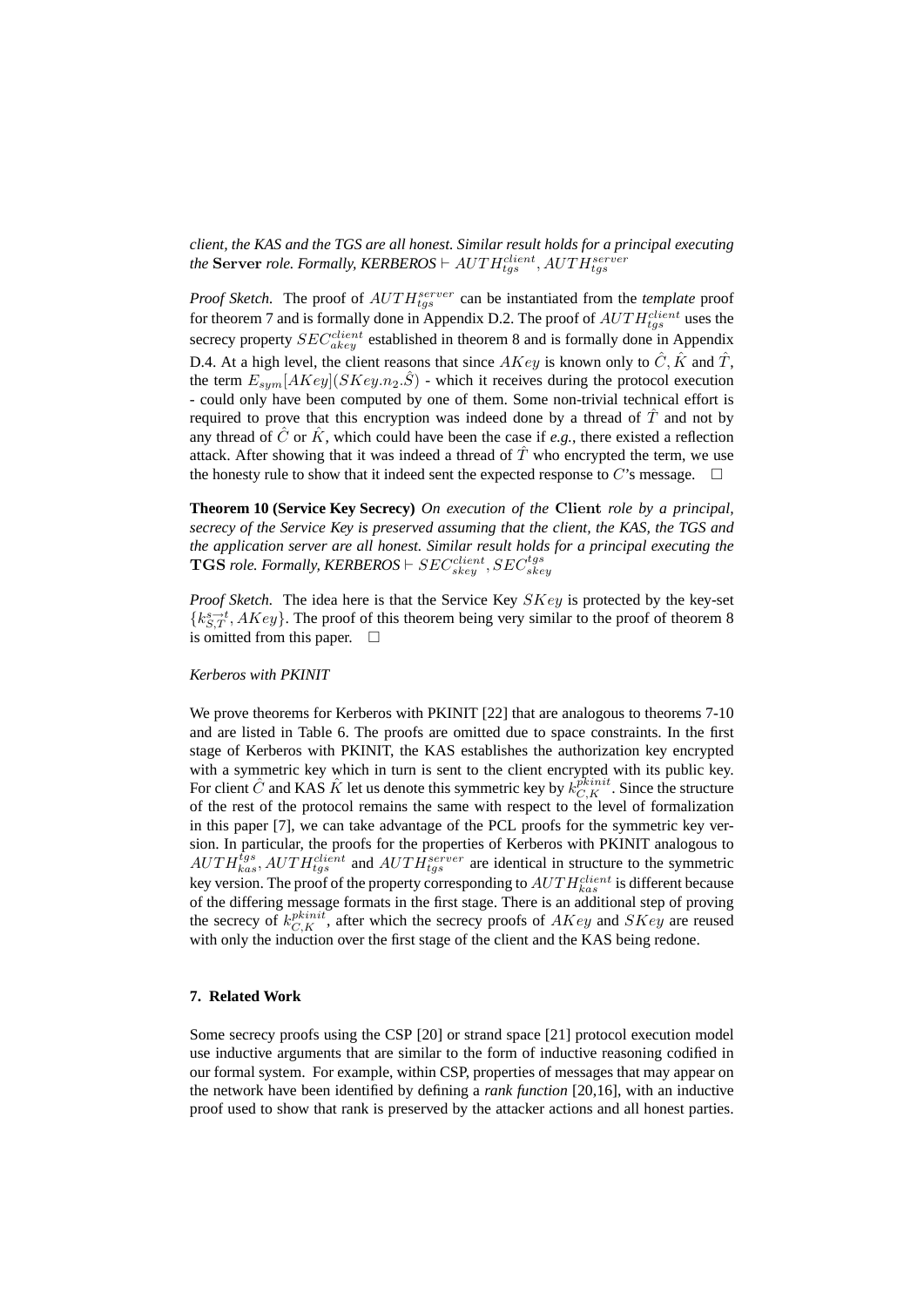```
SEC_k : Hon(\hat{C}, \hat{K}) \supseteq (GoodKeyAgainst(X, k) \vee \hat{X} \in \{\hat{C}, \hat{K}\})SEC_{akeu} : \text{Hom}(\hat{C}, \hat{K}, \hat{T}) \supset (\text{GoodKeyAgainst}(X, AKey) \vee \hat{X} \in \{\hat{C}, \hat{K}, \hat{T}\})SEC_{skey} : \text{Hom}(\hat{C}, \hat{K}, \hat{T}, \hat{S}) \supset (\text{GoodKeyAgainst}(X, SKey) \vee \hat{X} \in \{\hat{C}, \hat{K}, \hat{T}, \hat{S}\})AUTH_{kas}: \exists \eta. Send((\hat{K}, \eta), E_{nk}[pk_C](Cert_K.SIG[sk_K](k.ck)).\hat{C}.E_{sym}[k_{T,K}^{t\to k}](AKey.\hat{C}).E_{sym}[k](AKey.n_1.t_K.\hat{T}))AUTH_{tgs}: \exists \eta. Send((\hat{T},\eta),\hat{C}.E_{sym}[k^{s\to t}_{S,T}](SKey.\hat{C}).E_{sym}[AKey](SKey.n_2.\hat{S}))SEC^{client}_k : [\textbf{Client}]_C \, SEC_k \hspace{2.05in} SEC_k^{kas}]\mathbf{K}_k^{kas}:[\mathbf{KAS}]_K SEC_kSEC^{client}_{akey} : [\mathbf{Client}]_{C}\,SEC_{akey}\qquad AUTH^{client}_{kas} : [\mathbf{Client}]_{C}\,Hon(\hat{C},\hat{K})\supset AUTH_{kas}SEC^{kas}_{akey} : [\mathbf{KAS}]_K \, SEC_{akey} \qquad \quad AUTH^{tgs}_{kas} : [\mathbf{TGS}]_T \, \mathsf{Hon}(\hat{T},\hat{K})SEC_{\text{shear}}^{tgs} : [\textbf{TGS}]_T SEC_{\text{akeur}}\supset \exists n_1, k, ck, t_K. AUTH_{kas}AUTH^{client}_{tgs}: [{\bf Client}]_{C} Hon(\hat{C}, \hat{K}, \hat{T}) \supset {AUTH_{tgs}}SEC^{client}_{skey}: {\bf [Client]}_{C} \: SEC_{skey} \hspace{6mm} AUTH^{server}_{tgs}AUTH_{tas}^{server}: [\bf Server]_S Hon(\hat{S}, \hat{T})SEC_{skey}^{tgs}: [\mathbf{TGS}]_T \: SEC_{skey} \longrightarrow \exists n_2, \textit{AKey.} \: AUTH_{tgs}
```
**Table 6.** PKINIT Security Properties

In comparison, arguments in our formal logic use a conjunction involving the SafeNet predicate and protocol specific properties  $\Phi$  in our inductive hypotheses. These two formulas together characterize the set of possible messages appearing on the network and can be viewed as a symbolic definition of a rank function. We believe that our method is as powerful as the rank function method for any property expressible in our logic. However, it is difficult to prove a precise connection without first casting the rank function method in a formal setting that relies on a specific class of message predicates.

One drawback of the rank functions approach is that the induction is performed by "global" reasoning – trying to capture all possible properties of the system at once. This makes the method less applicable since it cannot handle protocols which deal with temporary secrets or use authentication to ensure secrecy properties. Although some of these issues can be resolved by extensions of the rank function method [13,12], we expect that the tools available in PCL are more general and may be better suited for application to real-world protocols.

Our composition theorems allow us to use a divide-and-conquer approach for complex protocols with different parts serving different purposes. By varying the preconditions of the secrecy induction in the staged composition theorem, we are essentially modifying the rank function as we shift our attention from one protocol stage to the other.

Because of its widespread deployment and relative complexity, Kerberos has been the subject of several logical studies. Bella and Paulson use automated theorem proving techniques to reason explicitly about properties of Kerberos that hold in all traces con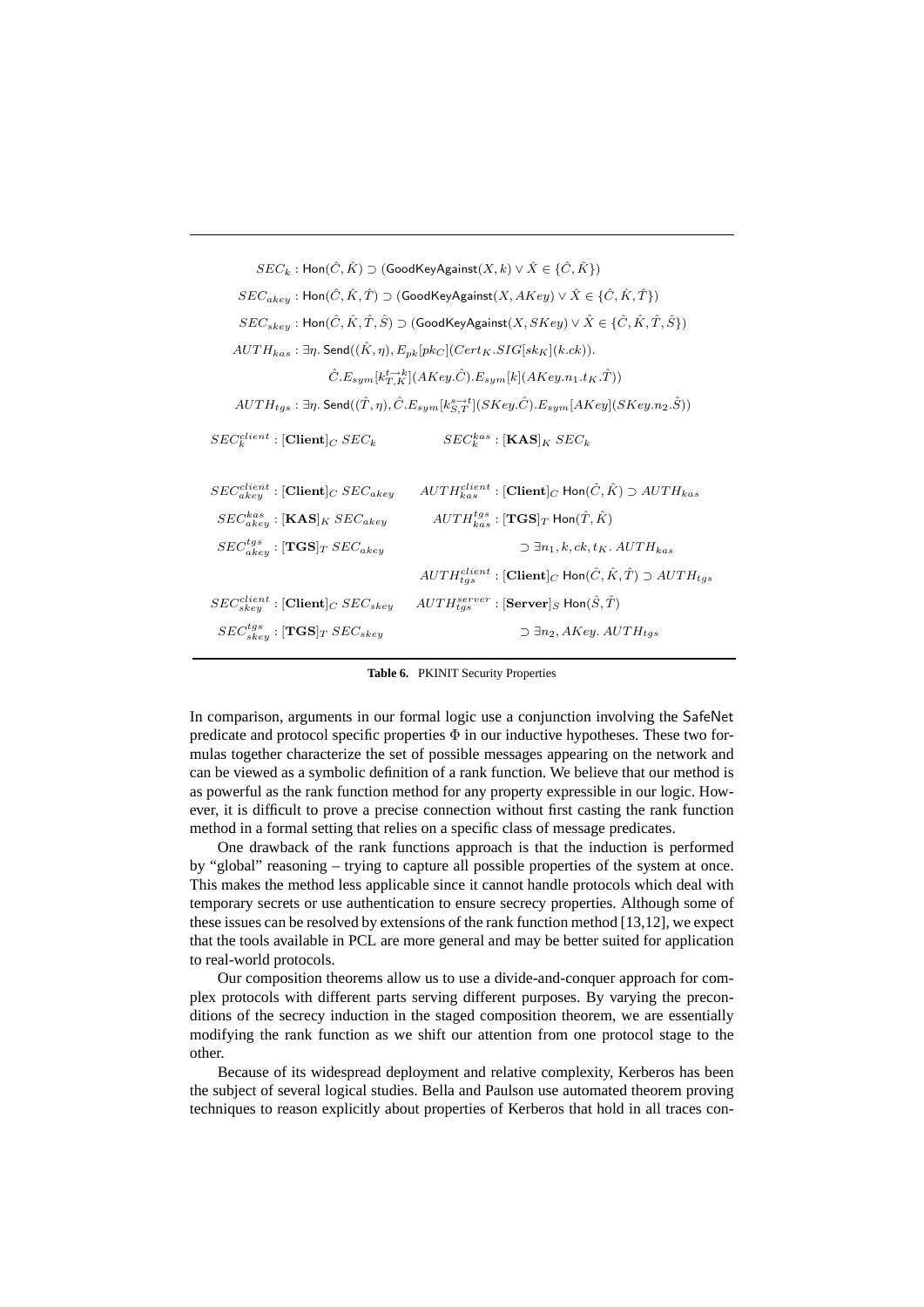taining actions of honest parties and a malicious attacker [3]. Our high-level axiomatic proofs are significantly more concise since we do not require explicit reasoning about attacker actions. Another line of work uses a multiset rewriting model [4,2] to develop proofs in the symbolic and computational model. However, proofs in these papers use unformalized (though rigorous) mathematical arguments and are not modular.

#### **8. Conclusion**

We present formal axioms and proof rules for inductive reasoning about secrecy and prove soundness of this system over a conventional symbolic model of protocol execution. The proof system uses a *safe message* predicate to express that any secret conveyed by the message is protected by a key from a chosen list. This predicate allows us to define two additional concepts: a principal *sends safe messages* if every message it sends is safe, and the *network is safe* if every message sent by every principal is safe.

Our main inductive rule for secrecy, NET, states that if every honest principal preserves safety of the network, then the network is safe, assuming that only honest principals have access to keys in the chosen list. The remainder of the system makes it possible to discharge assumptions used in the proof, and prove (when appropriate) that only honest principals have the chosen keys. While it might initially seem that network safety depends on the actions of malicious agents, a fundamental advantage of Protocol Composition Logic is that proofs only involve induction over protocol steps executed by honest parties.

We illustrate the expressiveness of the logic presented in this paper by proving properties of two protocols, a variant of the Needham-Schroeder protocol that illustrates the ability to reason about temporary secrets, and Kerberos. The modular nature of the secrecy and authentication proofs for Kerberos makes it possible to reuse proofs about the basic version of the protocol for the PKINIT version that uses public-key infrastructure instead of shared secret keys in the initial steps. Compositional secrecy proofs are made possible by the composition theorems developed in section 5 of this paper.

We have also developed a proof system for secrecy analysis that is sound over a "computational" protocol execution model which involves probabilistic polynomial-time computation [19]. The proofs of Kerberos security properties in the computationally sound logic turn out to be syntactically analogous to the symbolic version described in this paper. However, the proofs for NSL and variants are not entirely analogous to the symbolic versions. Specifically, these proofs involve axioms capturing some subtle ways in which cryptographic reduction proofs work which do not seem to have a direct correspondence with the symbolic way of interpreting the cryptographic primitives.

#### **References**

- [1] IEEE P802.11i/D10.0. Medium Access Control (MAC) security enhancements, amendment 6 to IEEE Standard for local and metropolitan area networks part 11: Wireless Medium Access Control (MAC) and Physical Layer (PHY) specifications., April 2004.
- [2] M. Backes, I. Cervesato, A. D. Jaggard, A. Scedrov, and J.-K. Tsay. Cryptographically sound security proofs for basic and public-key kerberos. In *Proceedings of 11th European Symposium on Research in Computer Security*, 2006. To appear.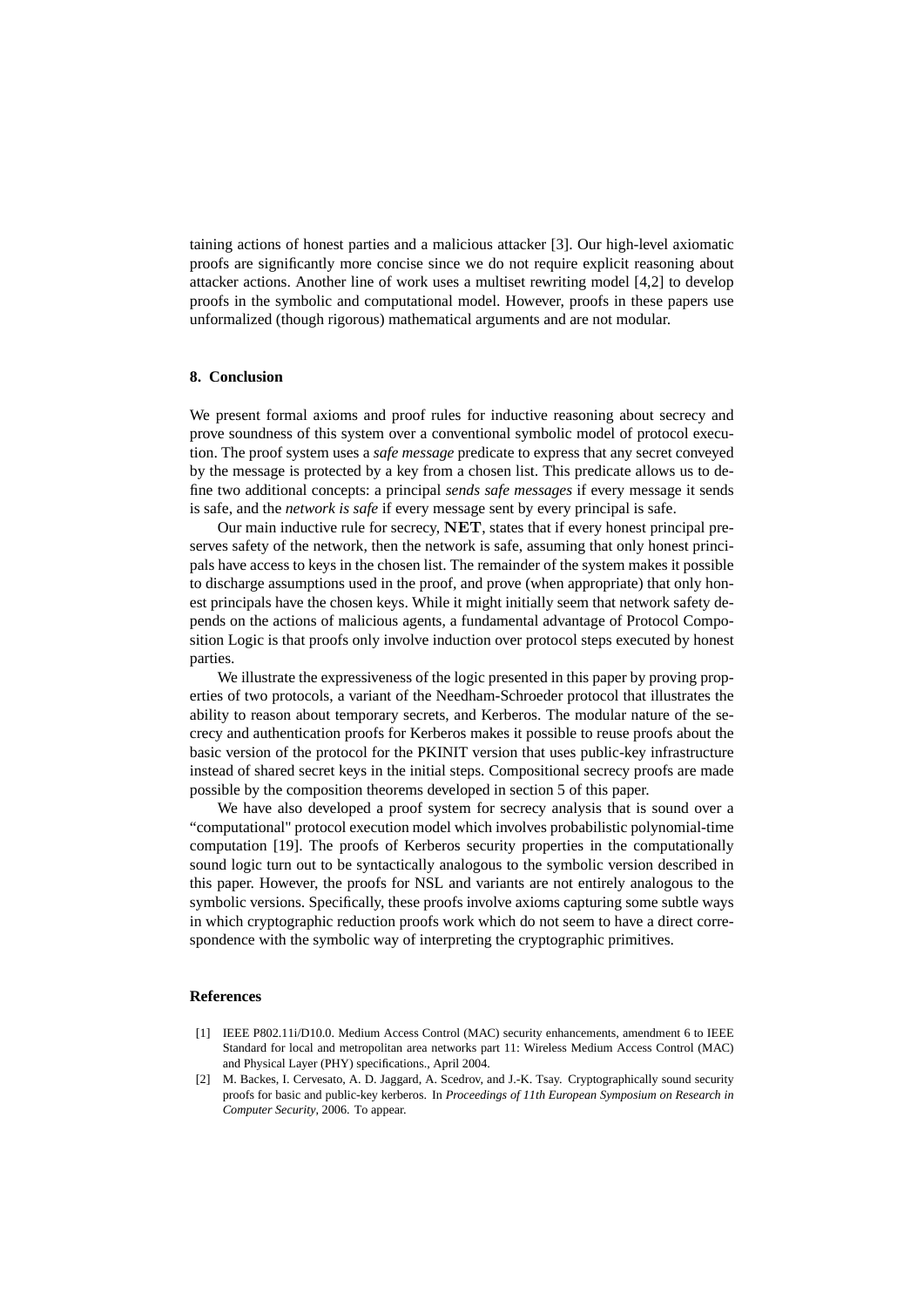- [3] G. Bella and L. C. Paulson. Kerberos version IV: Inductive analysis of the secrecy goals. In J.-J. Quisquater, editor, *Proceedings of the 5th European Symposium on Research in Computer Security*, pages 361–375, Louvain-la-Neuve, Belgium, Sept. 1998. Springer-Verlag LNCS 1485.
- [4] F. Butler, I. Cervesato, A. D. Jaggard, and A. Scedrov. A Formal Analysis of Some Properties of Kerberos 5 Using MSR. In *Fifteenth Computer Security Foundations Workshop — CSFW-15*, pages 175–190, Cape Breton, NS, Canada, 24–26 June 2002. IEEE Computer Society Press.
- [5] F. Butler, I. Cervesato, A. D. Jaggard, and A. Scedrov. Verifying confidentiality and authentication in kerberos 5. In *ISSS*, pages 1–24, 2003.
- [6] E. C. Kaufman. Internet Key Exchange (IKEv2) Protocol, 2005. RFC.
- [7] I. Cervesato, A. Jaggard, A. Scedrov, J.-K. Tsay, and C. Walstad. Breaking and fixing public-key kerberos. Technical report.
- [8] A. Datta, A. Derek, J. C. Mitchell, and D. Pavlovic. A derivation system for security protocols and its logical formalization. In *Proceedings of 16th IEEE Computer Security Foundations Workshop*, pages 109–125. IEEE, 2003.
- [9] A. Datta, A. Derek, J. C. Mitchell, and D. Pavlovic. Secure protocol composition. In *Proceedings of 19th Annual Conference on Mathematical Foundations of Programming Semantics*, volume 83. Electronic Notes in Theoretical Computer Science, 2004.
- [10] A. Datta, A. Derek, J. C. Mitchell, and D. Pavlovic. A derivation system and compositional logic for security protocols. *Journal of Computer Security*, 13:423–482, 2005.
- [11] A. Datta, A. Derek, J. C. Mitchell, and A. Roy. Protocol Composition Logic (PCL). *Electronic Notes in Theoretical Computer Science*, 172:311–358, 2007.
- [12] R. Delicata and S. Schneider. Temporal rank functions for forward secrecy. In *18th IEEE Computer Security Foundations Workshop, (CSFW-18 2005)*, pages 126–139. IEEE Computer Society, 2005.
- [13] R. Delicata and S. A. Schneider. Towards the rank function verification of protocols that use temporary secrets. In *Proceedings of the Workshop on Issues in the Theory of Security: WITS '04*, 2004.
- [14] N. Durgin, J. C. Mitchell, and D. Pavlovic. A compositional logic for protocol correctness. In *Proceedings of 14th IEEE Computer Security Foundations Workshop*, pages 241–255. IEEE, 2001.
- [15] C. He, M. Sundararajan, A. Datta, A. Derek, and J. C. Mitchell. A modular correctness proof of ieee 802.11i and tls. In *ACM Conference on Computer and Communications Security*, pages 2–15, 2005.
- [16] J. Heather. Strand spaces and rank functions: More than distant cousins. In *Proceedings of the 15th IEEE Computer Security Foundations Workshop (CSFW'02)*, page 104, 2002.
- [17] J. Kohl and B. Neuman. The kerberos network authentication service, 1991. RFC.
- [18] Z. Manna and A. Pnueli. *Temporal verification of reactive systems: safety*. Springer-Verlag New York, Inc., New York, NY, USA, 1995.
- [19] A. Roy, A. Datta, A. Derek, and J. Mitchell. Inductive proofs of computational secrecy. In *Proc. 12th European Symposium On Research In Computer Security*, 2007.
- [20] S. Schneider. Verifying authentication protocols with csp. *IEEE Transactions on Software Engineering*, pages 741–58, 1998.
- [21] F. J. Thayer, J. C. Herzog, and J. D. Guttman. Strand spaces: Proving security protocols correct. *Journal of Computer Security*, 7(1), 1999.
- [22] L. Zhu and B. Tung. Public key cryptography for initial authentication in kerberos, 2006. Internet Draft.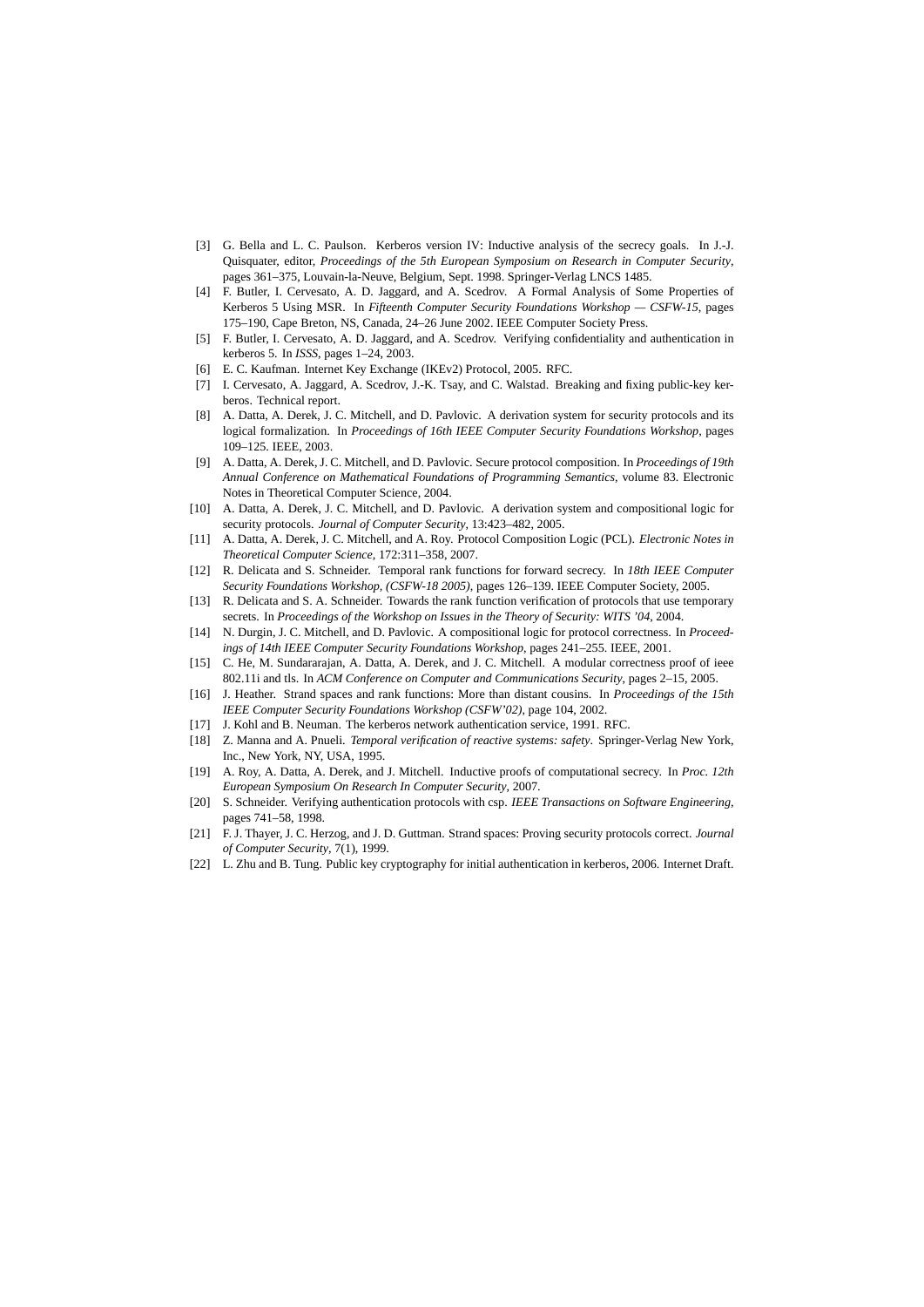# **A. Protocol Logic**

#### *A.1. Axioms and Inference Rules*

A representative fragment of the axioms and inference rules in the proof system are collected in Table 7. For expositional convenience, we divide the axioms into four groups.

The axioms about protocol actions state properties that hold in the state reached by executing one of the actions in a state in which formula  $\phi$  holds. Note that the a in axiom AA1 is any one of the actions and a is the corresponding predicate in the logic. Axiom N1 states that two different threads cannot generate the same nonce while axiom AN2 states that if a thread generates a nonce and does nothing else, only that thread possesses the nonce.

The possession axioms reflect a fragment of Dolev-Yao rules for constructing or decomposing messages while the encryption axioms symbolically model encryption. The generic rules are used for manipulating modal formulas.

#### *A.2. The Honesty Rule*

The honesty rule is essentially an invariance rule for proving properties of all roles of a protocol. It is similar to the basic invariance rule of LTL [18]. The honesty rule is used to combine facts about one role with inferred actions of other roles.

For example, suppose Alice receives a response from a message sent to Bob. Alice may wish to use properties of Bob's role to reason about how Bob generated his reply. In order to do so, Alice may assume that Bob is honest and derive consequences from this assumption. Since honesty, by definition in this framework, means "following one or more roles of the protocol," honest principals must satisfy every property that is a provable invariant of the protocol roles. Using the notation just introduced, the honesty rule may be written as follows.

$$
\begin{array}{cc}\n\left[\begin{array}{ccc}\n\vdots & \phi & \forall \rho \in \mathcal{Q}.\forall P \in BS(\rho). \phi [P]_X \phi \\
\hline\n\mathcal{Q} \vdash \mathsf{Honest}(\hat{X}) \supset \phi\n\end{array}\right] &\text{no free variable} \\
\text{no free variable} \\
\text{on the variable} \\
\text{on the variable} \\
\text{on the variable} \\
\text{on the variable } P \text{ is the number of variables.}\n\end{array}
$$

In words, if  $\phi$  holds at the beginning of every role of  $\mathcal Q$  and is preserved by all its basic sequences, then every honest principal executing protocol  $Q$  must satisfy  $\phi$ . The side condition prevents free variables in the conclusion Honest( $\hat{X}$ )  $\supset \phi$  from becoming bound in any hypothesis. Intuitively, since  $\phi$  holds in the initial state and is preserved by all basic sequences, it holds at all pausing states of any run.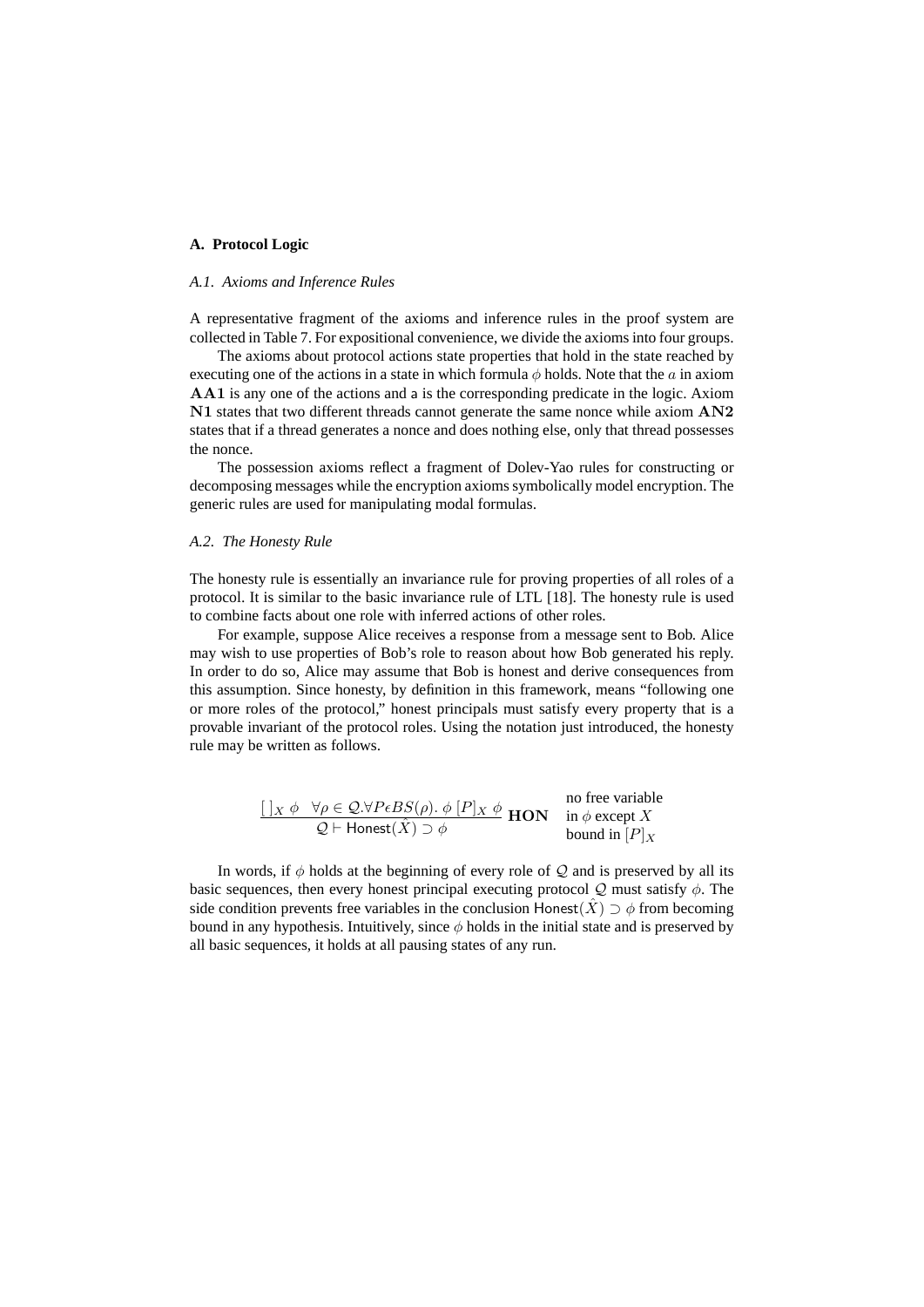#### **Axioms for protocol actions**

- $A$ A1  $\phi[a]_X$  a
- AA2 Start $(X)$ [ ] $_X \neg a(X)$
- **AA3**  $\neg$ Send $(X, t)[b]_X\neg$ Send $(X, t)$  if  $\sigma$ Send $(X, t) \neq \sigma$ b for all substitutions  $\sigma$
- AN2  $\phi$ [new  $x]_X$  Has( $Y, x$ )  $\supset (Y = X)$
- **ARP** Receive $(X, p(x))$ [match  $q(x)$  as  $q(t)$ ] $_X$  Receive $(X, p(t))$ 
	- P1 Persist $(X, t)[a]_X$  Persist $(X, t)$ , for Persist  $\in \{\text{Has}, \text{Send}, \text{Receive}\}$
	- N1 New $(X, n) \wedge$  New $(Y, n) \supset X = Y$

# **Possession Axioms**

| ORIG New $(X,x) \supset \text{Has}(X,x)$               | <b>TUP</b> Has( <i>X</i> , <i>x</i> ) $\land$ Has( <i>X</i> , <i>y</i> ) $\supset$ Has( <i>X</i> , <i>x</i> . <i>y</i> ) |
|--------------------------------------------------------|--------------------------------------------------------------------------------------------------------------------------|
| <b>REC</b> Receive $(X, x) \supseteq \text{Has}(X, x)$ | <b>PROJ</b> Has $(X, x, y) \supset$ Has $(X, x) \wedge$ Has $(X, y)$                                                     |

#### **Encryption Axioms**

Let Enc ∈ {SymEnc, PkEnc}, Dec ∈ {SymDec, PkDec} in the following:

- **ENC0**  $[m' := \text{enc } m, k; ]_X \mathsf{Enc}(X, m, k)$
- ENC1 Start $(X)$   $\left[\right]_X \neg \text{Enc}(X, m, k)$
- ENC2  $\pi(X, m, k)$  [a]  $_X \pi(X, m, k)$ , for  $\pi \in \{\text{Enc}, \neg \text{Enc}\}$

where, either  $a \neq enc \cdots or$ ,  $a = (p := enc \; k', q)$ , such that  $(q, k') \neq (m, k)$ 

- ENC3  $Enc(X, m, k)$  ⊃ Has $(X, k)$  ∧ Has $(X, m)$
- ENC4 SymDec $(X, E[k](m), k) \supset \exists Y$ . SymEnc $(Y, m, k)$
- **PENC4** PkDec $(X, E[k](m), \overline{k}) \supset \exists Y$ . PkEnc $(Y, m, k)$

**Generic Rules**

$$
\tfrac{\theta[P]_X\phi\quad \theta[P]_X\psi}{\theta[P]_X\phi\wedge\psi}\,\mathbf{G1}\quad \, \tfrac{\theta'\supset \theta\quad \theta[P]_X\phi\quad \phi\supset \phi'}{\theta'[P]_X\phi'}\,\mathbf{G2}\quad \, \tfrac{\phi}{\theta[P]_X\phi}\,\mathbf{G3}
$$

**Table 7.** Fragment of the Proof System

# **B. New Definitions, Axioms and Rules for Secrecy**

$$
\begin{aligned} \mathsf{SendsSafeMsg}(X,s,\mathcal{K}) &\equiv \forall M. \ (\mathsf{Send}(X,M) \supset \mathsf{SafeMsg}(M,s,\mathcal{K})) \\ &\quad \mathsf{SafeNet}(s,\mathcal{K}) \equiv \forall X. \ \mathsf{SendsSafeMsg}(X,s,\mathcal{K}) \\ &\quad \mathsf{KeyHonest}(\mathcal{K}) \equiv \forall X. \ \forall k \in \mathcal{K}. \ (\mathsf{Has}(X,k) \supset \mathsf{Honest}(\hat{X})) \\ &\quad \mathsf{OrigHonest}(s) \equiv \forall X. \ (\mathsf{New}(X,s) \supset \mathsf{Honest}(\hat{X})) \\ &\quad \mathsf{KOHonest}(s,\mathcal{K}) \equiv \mathsf{KeyHonest}(\mathcal{K}) \ \wedge \mathsf{OrigHonest}(s) \end{aligned}
$$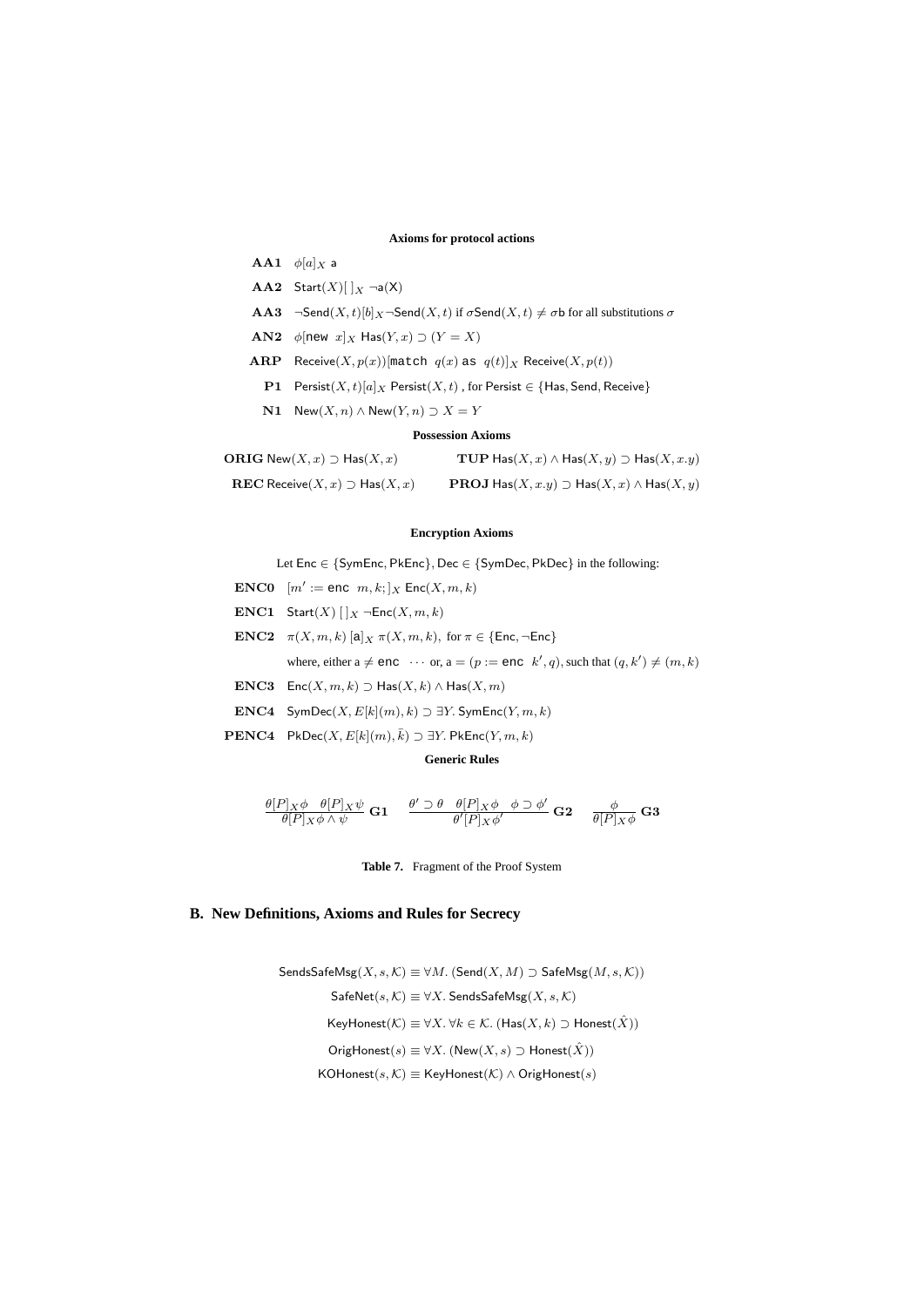| <b>SAF0</b> $\neg$ SafeMsg $(s, s, \mathcal{K}) \wedge$ SafeMsg $(x, s, \mathcal{K})$ , |  |
|-----------------------------------------------------------------------------------------|--|
| where $x$ is an atomic term different from $s$                                          |  |

- SAF1 SafeMsg $(M_0.M_1, s, \mathcal{K}) \equiv$  SafeMsg $(M_0, s, \mathcal{K}) \wedge$  SafeMsg $(M_1, s, \mathcal{K})$
- SAF2 SafeMsg $(E_{sum}[k](M), s, \mathcal{K}) \equiv$  SafeMsg $(M, s, \mathcal{K}) \vee k \in \mathcal{K}$
- SAF3 SafeMsg $(E_{pk}[k](M), s, \mathcal{K}) \equiv$  SafeMsg $(M, s, \mathcal{K}) \vee \bar{k} \in \mathcal{K}$
- SAF4 SafeMsg $(HASH(M), s, \mathcal{K})$
- **NET**  $\forall \rho \in \mathcal{Q}.\forall P \in BS(\rho).$  $\mathsf{SafeNet}(s,\mathcal{K})\left[P\right]_{X}$  Honest $(\hat{X}) \wedge \Phi \supset \mathsf{SendsSafeMsg}(X,s,\mathcal{K})$  $Q \vdash$  KOHonest $(s, K) \land \Phi \supset$  Sendssatewisg $(X, s, K)$  (\*)

(\*):  $[P]_A$  does not capture free variables in  $\Phi$ , K, s, and  $\Phi$  is prefix closed.

- **NET0** SafeNet $(s, K)$   $\vert \vert_X$  SendsSafeMsg $(X, s, K)$
- **NET1** SafeNet( $s, K$ ) [receive  $M|_X$  SafeMsg( $M, s, K$ )
- **NET2** SendsSafeMsg $(X, s, \mathcal{K})$  [a]<sub>X</sub> SendsSafeMsg $(X, s, \mathcal{K})$ , where a is not a send.
- NET3 SendsSafeMsg $(X, s, \mathcal{K})$  [send  $M_X$  SafeMsg $(M, s, \mathcal{K})$   $\supset$  SendsSafeMsg $(X, s, \mathcal{K})$
- POS SafeNet(s,  $K$ ) ∧ Has( $X$ ,  $M$ ) ∧ ¬SafeMsg( $M$ ,  $s$ ,  $K$ )

 $\ni \exists k \in \mathcal{K}$ . Has $(X, k)$  ∨ New $(X, s)$ 

 $\textbf{POSL} \quad \frac{\psi \wedge \textsf{SafeNet}(s, \mathcal{K})~[S]_X~\textsf{SendsSafeMsg}(X, s, \mathcal{K})~\wedge~\textsf{Has}(Y, M)~\wedge~\neg \textsf{SafeMsg}(M, s, \mathcal{K})}{\psi \wedge \textsf{SafeMed}(S, M) \wedge \psi \wedge \textsf{Send}(S, \neg \textsf{lex}(X, M) \wedge \neg \textsf{SafeMsg}(M, s, \mathcal{K})},$  $\psi \wedge$  SafeNet $(s, \mathcal{K})$   $[S]_X \exists k \in \mathcal{K}$ . Has $(Y, k) \vee$  New $(Y, s)$ 

where  $S$  is any basic sequence of actions.

- SREC SafeNet $(s, K) \wedge$  Receive $(X, M) \supset$  SafeMsg $(M, s, K)$
- SSND SafeNet(s,  $K$ )  $\wedge$  Send(X, M)  $\supset$  SafeMsg(M, s, K)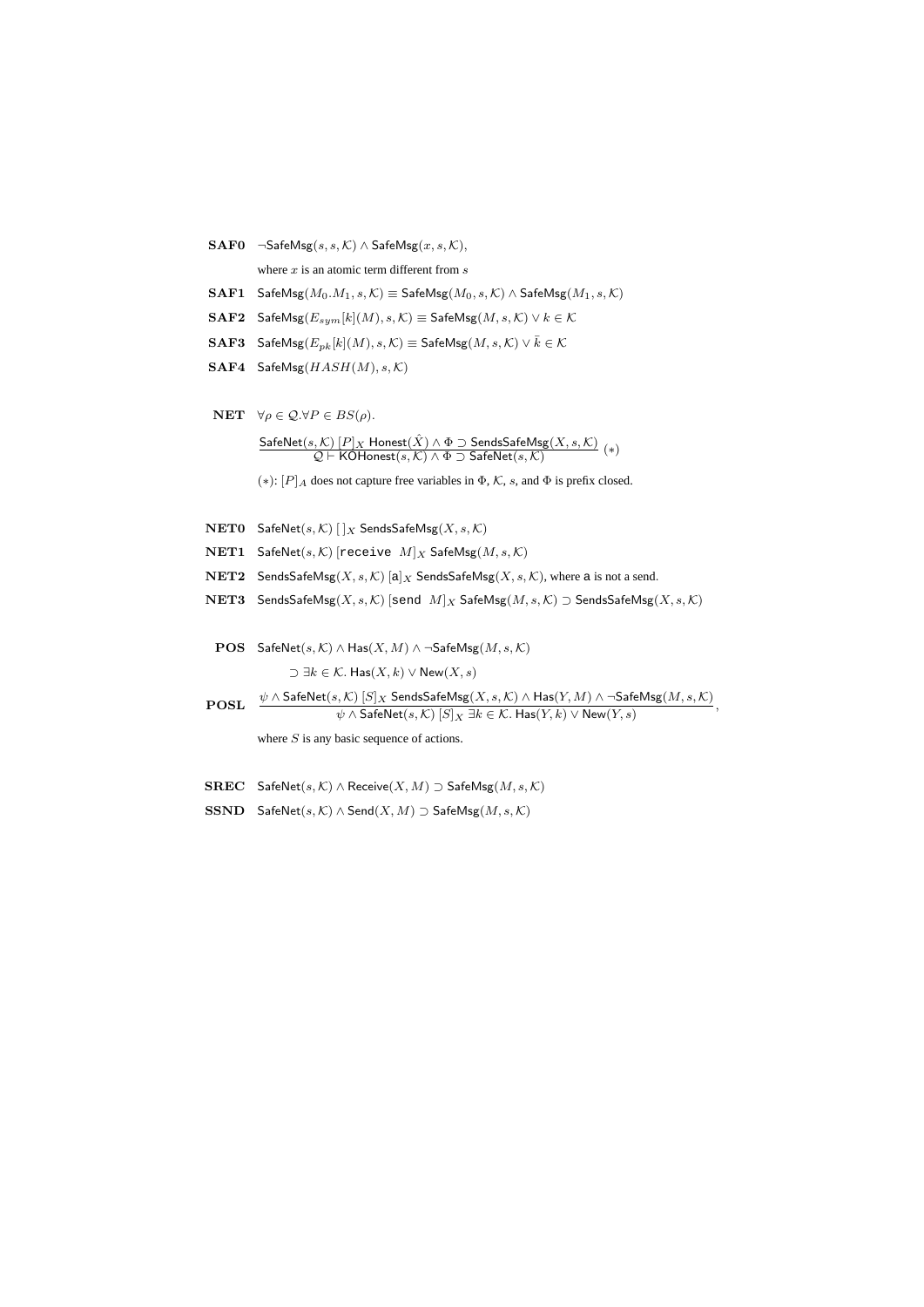## **C. PCL Proof of NSL Variant Secrecy**

As in the theorem,  $\tilde{\text{Init}}$  is the initial segment of the  $\text{Init}$  role excluding the last send action. To prove the secrecy property, we start off by proving an authentication property  $[\tilde{\mathbf{Init}}]_A$  Honest $(\hat{A}) \wedge$  Honest $(\hat{B}) \supset \Phi$ , where  $\Phi$  is the conjunction of the following formulas:

> $\Phi_1 : \forall X, \hat{Y}$ . New $(X, n_a) \wedge$  Send $(X, E_{nk}[k_Y](\hat{X}, n_a)) \supset \hat{Y} = \hat{B}$  $\Phi_2 : \forall X, \hat{Y}, n$ . New $(X, n_a) \supset \neg$ Send $(X, E_{pk}[k_Y](n.\hat{X}.n_a))$  $\Phi_3 : \forall X, e$ . New $(X, n_a) \supset \neg$ Send $(X, e, n_a)$  $\Phi_4$  : Honest $(\hat{X}) \wedge$  Send $(X, E_{sym}[k_0](m_0).n) \supset \mathsf{New}(X, n)$  $\Phi_5: {\sf{Honest}}(\hat X)\wedge {\sf PkEnc}(X, \hat{X'}.n, \hat Y)\supset \hat X'=\hat X$

In the next step we prove the antecedents of the NET rule. We take  $K =$  $\{\bar{k}_A,\bar{k}_B\}$  where the bar indicates private key which makes KeyHon(K) = Honest( $\hat{A}$ )  $\wedge$ Honest( $\hat{B}$ ). In addition, since thread A generates  $n_a$ , therefore KOHonest( $n_a, K$ )  $\equiv$ Honest( $\hat{A}$ ) ∧ Honest( $\hat{B}$ ). We show that all basic sequence of the protocol send "safe" messages, assuming that formula Φ holds and that the predicate SafeNet holds at the beginning of that basic sequence. Formally, for every basic sequence  $P \in$  $\{Init_1,Init_2, Resp_1, Resp_2\}$  we prove that:

$$
\mathsf{SafeNet}(n_a,\mathcal{K})[\mathbf{P}]_{A'}~\mathsf{Honest}(\hat{A'}) \wedge \Phi \supset \mathsf{SendsSafeMsg}(A',n_a,\mathcal{K})
$$

The variables used in the basic sequence we are inducting over are consistently primed so that we do not capture variables in  $\Phi$ ,  $n_a$  or K. Finally, we use the NET rule and **POS** axiom to show that  $n_a$  is a shared secret between A and B at a state where A has just finished executing  $\tilde{\text{Init}}$ .

Let, 
$$
[\text{Init}_1]_{A'} : [\text{new } n'_a;
$$
  
\n $enc'_{r1} := \text{pkenc } \hat{A}'.n'_a, \hat{B}';$   
\n $send \ enc'_{r1}; ]_{A'}$ 

Case  $1 : n'_c$  $a'_a \neq n_a$  (1)

- (1)  $[\text{Init}_1]_{A'}$  SafeMsg $(E_{pk}[k_{B'}](\hat{A}', n'_{a}), n_a, \mathcal{K})$  (2)
- $(2), \textbf{NET}$ ∗ SafeNet $(n_a, \mathcal{K})$ [Init<sub>1</sub>]<sub>A</sub>, SendsSafeMsg( $A', n_a, \mathcal{K}$ ) (3)

Case 2 :  $n'_c$  $a'_{a} = n_{a}$  (4)

 $[\textbf{Init}_1]_{A'}$  New $(A', n_a) \wedge \textsf{Send}(A', E_{pk}[k_{B'}](\hat{A}' \cdot n_a))$  (5)

- $\Phi_1$   $[\text{Init}_1]_{A'} \hat{B}' = \hat{B}$  (6)
- (6)  $[\text{Init}_1]_{A'}$  SafeMsg $(E_{pk}[k_{B'}](\hat{A}' \cdot n'_{a}), n_a, \mathcal{K})$  (7)

$$
(7), \textbf{NET} * \quad \textsf{SafeNet}(n_a, \mathcal{K})[\textbf{Init}_1]_{A'} \quad \textsf{SendsSafeMsg}(A', n_a, \mathcal{K}) \tag{8}
$$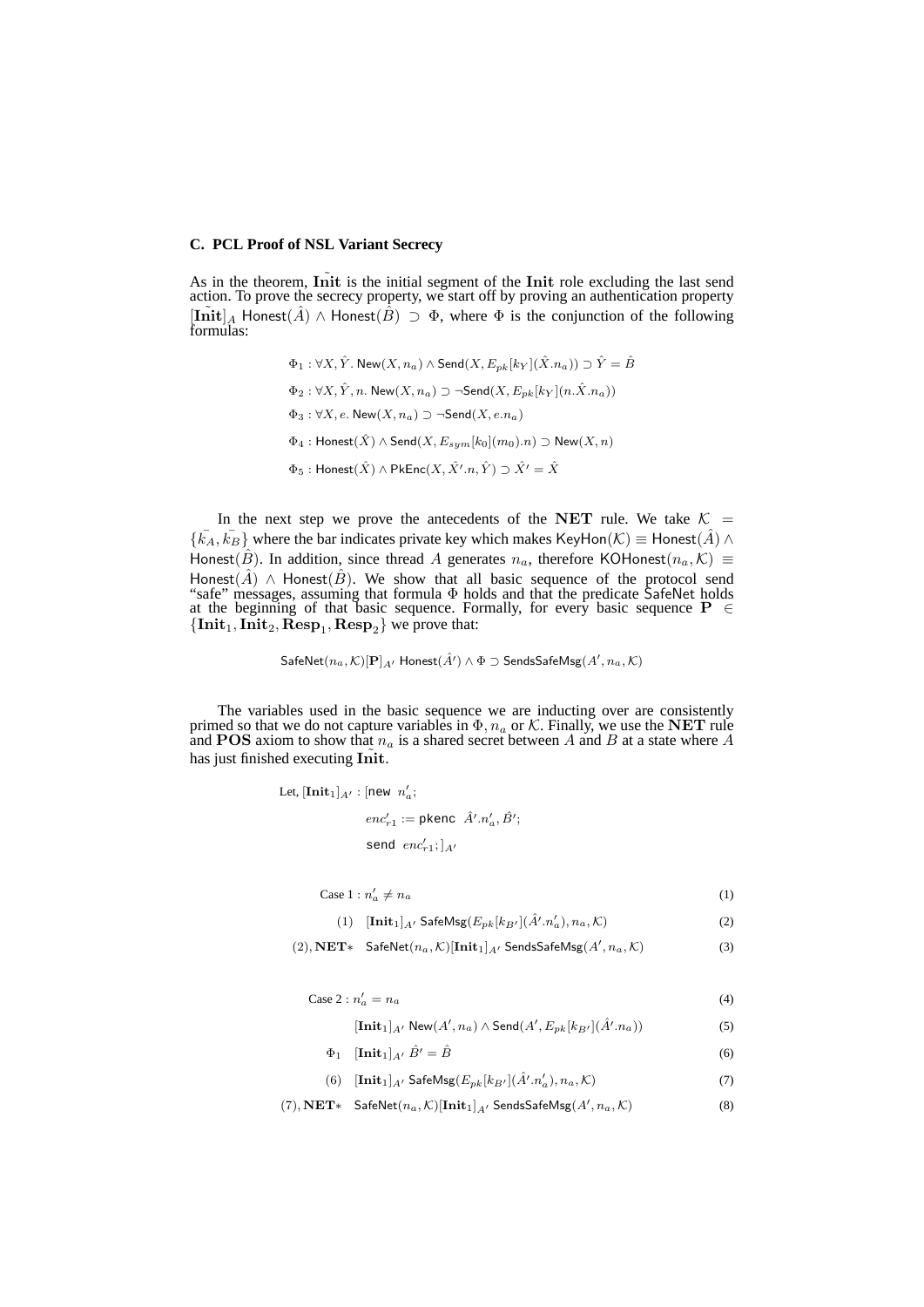| Let, $[\text{Init}_2]_{A'}$ : receive enc <sub>i</sub> ;                                                               |      |
|------------------------------------------------------------------------------------------------------------------------|------|
| $text'_i :=$ pkdec $enc'_i, \hat{A}'$ ;                                                                                |      |
| match $text'_i$ as $n'_a.\hat{B}'.k';$                                                                                 |      |
| $enc'_{r2} := \text{symenc } m', k';$                                                                                  |      |
| send $enc'_{r2}.n'_{a}; _{A'}$                                                                                         |      |
|                                                                                                                        |      |
| $[\text{Init}_2]_{A'}$ Send $(A', E_{sym}[k'](m').n'_a)$                                                               | (9)  |
|                                                                                                                        |      |
| $\Phi_4$ Honest $(\hat{X}) \wedge$ Send $(X, E_{sym}[k_0](m_0).n) \supset \mathsf{New}(X,n)$                           | (10) |
|                                                                                                                        |      |
| (9), (10) $[\text{Init}_2]_{A'}$ New $(A', n'_a) \wedge \text{Send}(A', E_{sym}[k'](m').n'_a)$                         | (11) |
| $\Phi_3$ , (11) $[\text{Init}_2]_{A'} n'_a \neq n_a$                                                                   | (12) |
| <b>SAF0</b> , (12) $[\text{Init}_2]_{A'}$ SafeMsg $(n'_a, n_a, \mathcal{K})$                                           | (13) |
| <b>SAF0</b> $[\text{Init}_2]_{A}$ , SafeMsg $(m', n_a, \mathcal{K})$                                                   | (14) |
| $\textbf{SAF*}, (13), (14) \quad \textbf{[Init}_2]_{A'}$ $\textsf{SafeMsg}(E_{sym}[k'] (m') . n_a', n_a, \mathcal{K})$ | (15) |
| (15) SafeNet $(n_a, \mathcal{K})$ [Init <sub>2</sub> ] $_{A'}$ SendsSafeMsg( $A', n_a, \mathcal{K}$ )                  | (16) |
|                                                                                                                        |      |

Let,  $[\mathbf{Resp}_1]_{B'}$  : [receive  $\mathit{enc}'_{r1};$ 

 $text{text}_{r1} := \text{pkdec} \text{enc}_{r1}', \hat{B}'.$ match  $text_{r1}$  as  $\hat{A}^{\prime}.n_{a}^{\prime};$ new  $k'$ ;  $enc'_i := \text{pkenc} \ n'_a.\hat{B}'.k', \hat{A}';$ send  $enc'_i; \, ]_{B'}$ 

 $[\mathbf{Resp}_1]_{B'}$   $\mathsf{New}(B',k') \wedge \mathsf{Send}(B',E_{pk}[k_{A'}](n_a'.\hat{B}'.k')$ )) (17)

|  | $\Phi_2$ , (17) [ <b>Resp</b> <sub>1</sub> ] <sub><i>B'</i></sub> $k' \neq n_a$ | (18) |
|--|---------------------------------------------------------------------------------|------|
|--|---------------------------------------------------------------------------------|------|

| Case 1 : $\mathsf{SafeMsg}(n'_a, n_a, \mathcal{K})$                                           | (19) |
|-----------------------------------------------------------------------------------------------|------|
| $\textbf{SAF*}, (18)$ Safe $\mathsf{Msg}(E_{pk}[k_{A'}](n_a'.\hat{B}'.k'), n_a, \mathcal{K})$ | (20) |

|  | NET*, (20) SafeNet $(n_a, K)$ [ $\text{Resp}_1]_{B'}$ SendsSafeMsg $(B', n_a, K)$ ] |  | (21) |
|--|-------------------------------------------------------------------------------------|--|------|
|--|-------------------------------------------------------------------------------------|--|------|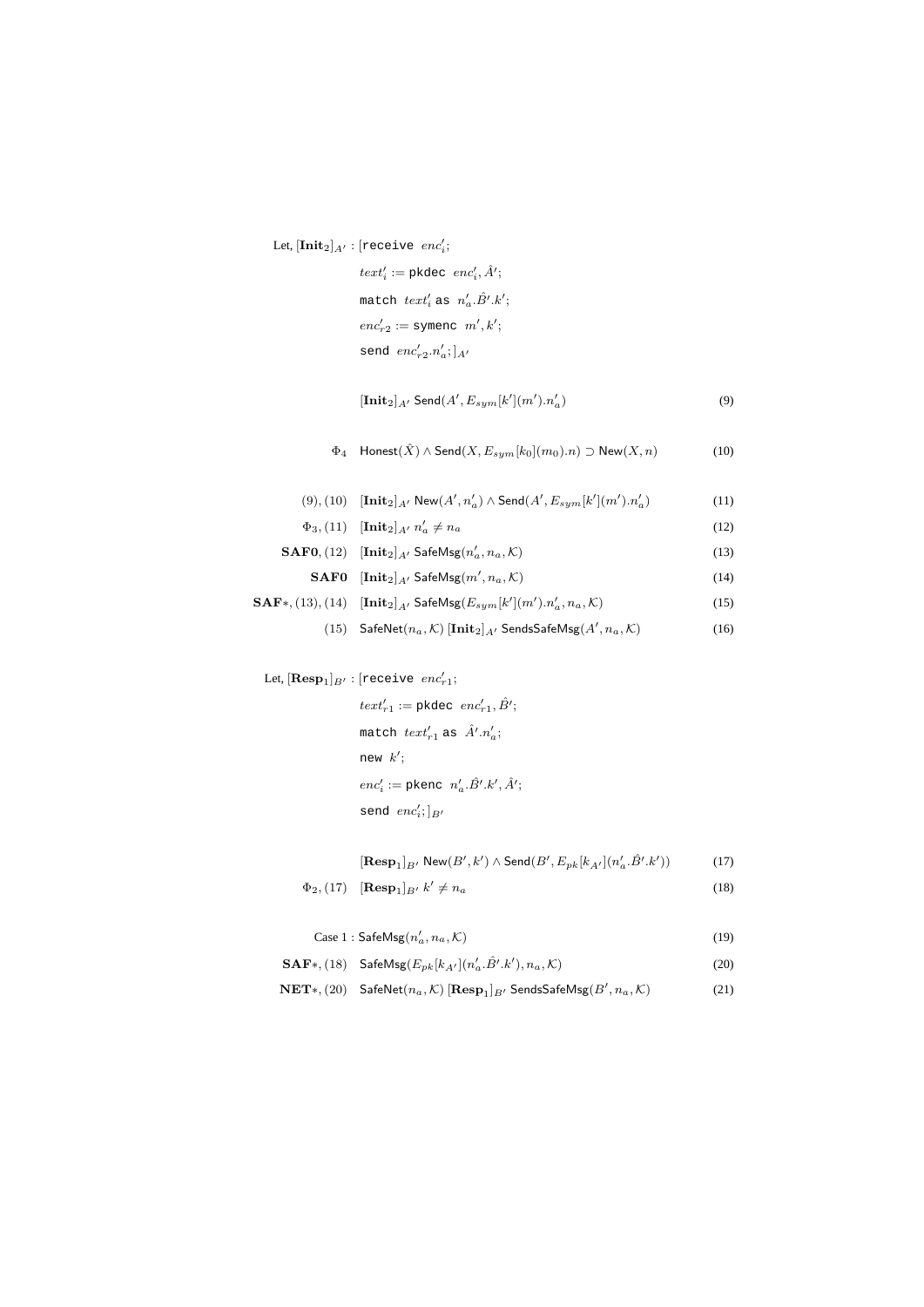|                       | Case 2 : $\neg$ SafeMsg $(n'_a, n_a, \mathcal{K})$                                                                                                     | (22) |
|-----------------------|--------------------------------------------------------------------------------------------------------------------------------------------------------|------|
|                       | <b>ENC4</b> [receive $enc'_{r1}$ ; match $enc'_{r1}$ as $E_{pk}[k_{B'}](\hat{A}', n'_{a});]_{B'}$                                                      |      |
|                       | $\exists X.$ PkEnc $(X, \hat{A}'.n'_a, \hat{B}')$                                                                                                      | (23) |
| Inst $X \mapsto X_0$  | [receive $enc'_{r1}$ ; match $enc'_{r1}$ as $E_{pk}[k_{B'}](\hat{A}'.n'_{a});$ ] $_{B'}$                                                               |      |
|                       | PkEnc $(X_0, \hat{A}', n'_a, \hat{B}')$                                                                                                                | (24) |
| (24)                  | [receive $enc'_{r1}$ ; match $enc'_{r1}$ as $E_{pk}[k_{B'}](\hat{A}'.n'_{a});$ ] $_{B'}$                                                               |      |
|                       | $\mathsf{Has}(X_0,n'_a)$                                                                                                                               | (25) |
| $\mathbf{NET*,}(25)$  | $\mathsf{SafeNet}(n_a, \mathcal{K})$                                                                                                                   |      |
|                       | [receive $enc'_{r1}$ ; match $enc'_{r1}$ as $E_{pk}[k_{B'}](\hat{A}', n'_{a});$ ] $_{B'}$                                                              |      |
|                       | $\mathsf{SendsSafeMsg}(B', n_a, \mathcal{K}) \wedge \mathsf{Has}(X_0, n_a') \wedge \neg \mathsf{SafeMsg}(n_a', n_a, \mathcal{K})$                      | (26) |
| $\textbf{POSL}, (26)$ | $\mathsf{SafeNet}(n_a, \mathcal{K})$                                                                                                                   |      |
|                       | $[\texttt{receive\_enc}'_{r1}; \texttt{match\_enc}'_{r1} \texttt{as\_} E_{pk}[k_{B'}](\hat{A}'.n'_{a});]_{B'}$                                         |      |
|                       | $\exists k \in \mathcal{K}$ . Has $(X_0, k) \vee \mathsf{New}(X_0, n_a)$                                                                               | (27) |
| (27)                  | $\hat{X_0} = \hat{A} \vee \hat{X_0} = \hat{B}$                                                                                                         | (28) |
| (28)                  | Honest $(X_0)$                                                                                                                                         | (29) |
| $\Phi_{5}$            | Honest $(\hat{X}) \wedge$ PkEnc $(X, \hat{X}', n, \hat{Y}) \supset \hat{X}' = \hat{X}$                                                                 | (30) |
|                       | $(24), (28),$ SafeNet $(n_a, \mathcal{K})$                                                                                                             |      |
|                       | (29), (30) [receive $enc'_{r1}$ ; match $enc'_{r1}$ as $E_{pk}[k_{B'}](\hat{A}', n'_{a});]_{B'}$                                                       |      |
|                       | $\hat{A}' = \hat{A} \vee \hat{A}' = \hat{B}$                                                                                                           | (31) |
| $\textbf{SAF3}, (31)$ | SafeNet $(n_a, \mathcal{K})$ $[\mathbf{Resp}_1]_{B}$ , SafeMsg $(E_{pk}[k_{A'}](n'_a.\hat{B}'.k'), n_a, \mathcal{K})$                                  | (32) |
| (32)                  | $\mathsf{SafeNet}(n_a, \mathcal{K})[\mathbf{Resp}_1]_{B'}\mathsf{SendsSafeMsg}(B', n_a, \mathcal{K})$                                                  | (33) |
|                       |                                                                                                                                                        |      |
|                       | Let, $[\mathbf{Resp}_2]_{B'}$ : [receive $enc'_{r2}.n'_a$ ;                                                                                            |      |
|                       | $m' :=$ symdec $enc'_{r2}, k'; _{B'}$                                                                                                                  |      |
| $NET*$                | SafeNet $(n_a, \mathcal{K})$ [ $\mathbf{Resp}_2$ ] $_B$ , SendsSafeMsg $(B', n_a, \mathcal{K})$                                                        | (34) |
| NET                   | $[\tilde{\mathbf{Init}}]_A$ Honest $(\hat{A}) \wedge$ Honest $(\hat{B}) \supset$ SafeNet $(n_a, \mathcal{K})$                                          | (35) |
| POS(35)               | $[\tilde{\mathbf{Init}}]_A$ Honest $(\hat{A}) \wedge$ Honest $(\hat{B}) \supset (\text{Has}(X, n_a) \supset \hat{X} = \hat{A} \vee \hat{X} = \hat{B})$ | (36) |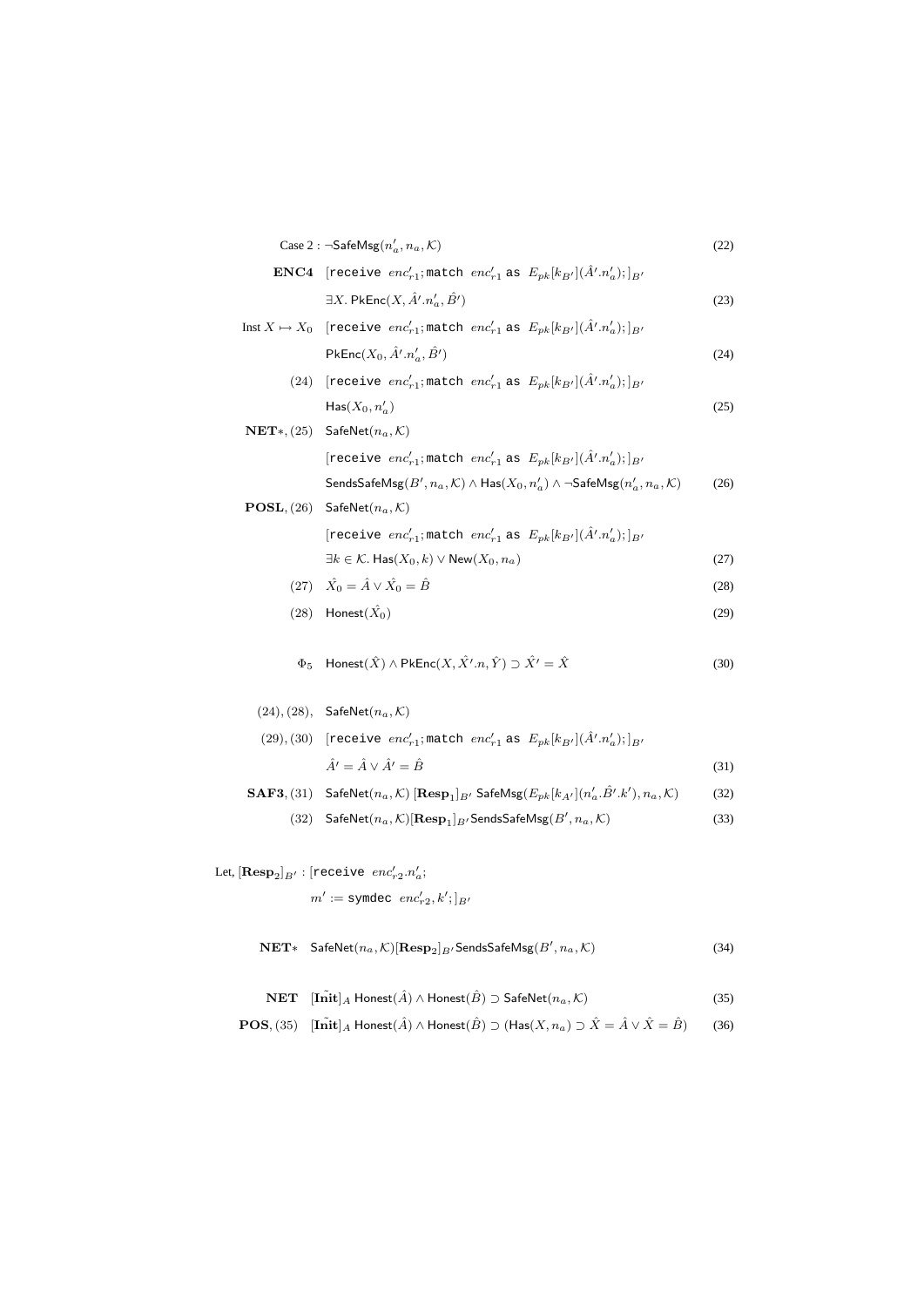# **D. Proof of Kerberos Security Properties**

## *D.1. Environmental Assumptions*

Long term symmetric keys possessed by pairs of honest principals are possessed by only themselves.

$$
\Gamma_0: \forall X,Y,Z,type.~\mathsf{Hon}(\hat{X},\hat{Y}) \wedge \mathsf{Has}(Z,k_{X,Y}^{type}) \supset (\hat{Z}=\hat{X} \vee \hat{Z}=\hat{Y})
$$

D.2. Proofs of  $AUTH_{kas}^{client}, AUTH_{kas}^{tgs}$  and  $AUTH_{tgs}^{server}$ 

Below we give a *template* proof of  $[\text{Role}]_X$  Hon $(\hat{X}, \hat{Y})$   $\supset \exists \eta$ . SymEnc $((\hat{Y}, \eta),$  $M_1, k_{X,Y}^{type}$ ), where Role receives the message  $M_0.E_{sym}[k_{X,Y}^{type}](M_1)$ .  $M_2$ .

Reference to equations by negative numbers is relative to the current equation - *e.g.*, (-1) refers to the last equation. Reference by positive number indicates the actual number of the equation.

$$
[\mathbf{Role}]_X \ \mathsf{SymDec}(X, E_{sym}[k_{X,Y}^{type}](M_1), k_{X,Y}^{type}) \tag{1}
$$

$$
\mathsf{Hom}(\hat{X},\hat{Y}),\Gamma_0 \quad [\mathbf{Role}]_X\ \exists \eta.\ \mathsf{SymEnc}((\hat{X},\eta),M_1,k_{X,Y}^{type})
$$

$$
\mathbf{ENC4}, (-1) \qquad \lor \ \exists \eta. \ \mathsf{SymEnc}((\hat{Y}, \eta), M_1, k_{X,Y}^{type}) \tag{2}
$$

Case 1: 
$$
\hat{X} = \hat{Y}
$$
 (3)

$$
(-2,-1) \quad [\text{Role}]_X \; \exists \eta. \; \text{SymEnc}((\hat{Y},\eta), M_1, k_{X,Y}^{type}) \tag{4}
$$

Case 2: 
$$
\hat{X} \neq \hat{Y}
$$
 (5)

**HON** Honest
$$
(\hat{X}_0) \wedge \hat{X}_0 \neq \hat{Y}_0 \supset \forall M. \neg \text{SymEnc}(X_0, M, k_{X_0, Y_0}^{type})
$$
 (6)

$$
\text{Hon}(\hat{X}), (-1) \quad [\text{Role}]_X \neg \exists \eta. \text{SymEnc}((\hat{X}, \eta), M_1, k_{X,Y}^{type}) \tag{7}
$$

$$
(-6,-1) \quad [\mathbf{Role}]_X \; \exists \eta. \; \mathsf{SymEnc}((\hat{Y},\eta), M_1, k_{X,Y}^{type}) \tag{8}
$$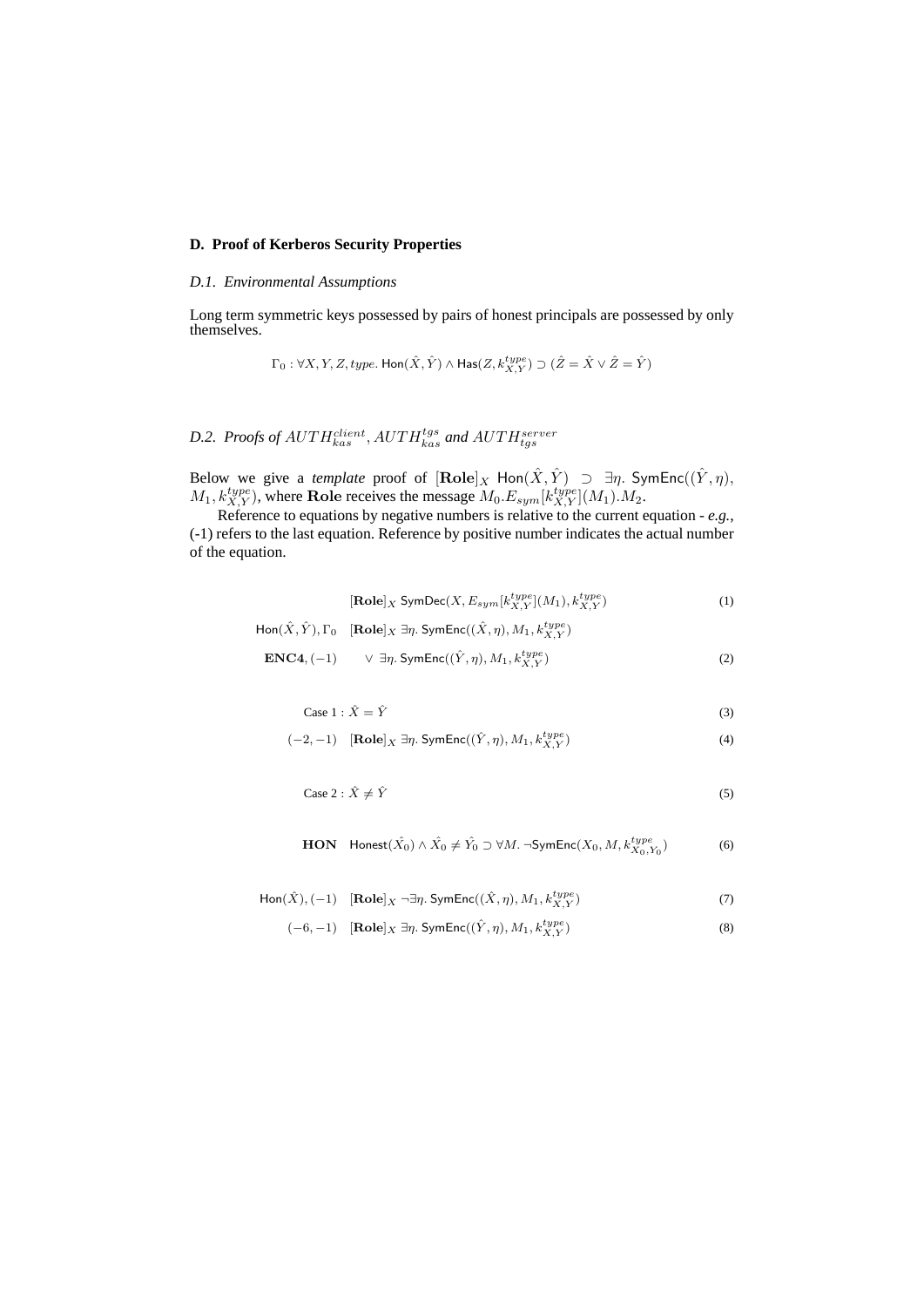Instantiating for  $AUTH_{kas}^{client}$ :

| $[\mathbf{Client}]_C \; \exists \eta. \; \mathsf{SymEnc}((\hat{C}, \eta), \mathit{AKey}.n_1.\hat{T}, k_{C.K}^{c \rightarrow k})$                                                                                                       | (9)  |
|----------------------------------------------------------------------------------------------------------------------------------------------------------------------------------------------------------------------------------------|------|
| <b>HON</b> Honest $(\hat{X}) \wedge$ SymEnc $(X, Key.n.\hat{T}_0, k_{C_0,X}^{c \rightarrow k})$<br>$\supset \mathsf{Send}(X, \hat{C}_0. E_{sym}[k_{T_0. X}^{t\to k}](Key. \hat{C}_0). E_{sym}[k_{C_0. X}^{c\to k}](Key. n.\hat{T}_0))$ | (10) |
| $\textsf{Hom}(\hat{K}), \quad [\textbf{Client}]_C \; \exists \eta. \; \textsf{Send}((\hat{K},\eta), \hat{C}.E_{sym}[k_{T,K}^{t \to k}](AKey.\hat{C}).$                                                                                 |      |
| $(-2,-1)$ $E_{sym}[k_{C,K}^{c\rightarrow k}](AKey.n_1.\hat{T}))$                                                                                                                                                                       | (11) |

$$
(-1) \quad AUTH_{kas}^{client} \tag{12}
$$

Instantiating for  $AUTH_{kas}^{tgs}$ :

$$
[\mathbf{TGS}]_T \exists \eta. \mathsf{SymEnc}((\hat{K}, \eta), AKey. \hat{C}, k_{T,K}^{t \to k})
$$
\n(13)

HON Honest(
$$
\hat{X}
$$
)  $\land$  SymEnc(X, Key.  $\hat{C}_0, k_{Y,X}^{t \to k}$ )

\n $\exists n. \text{Send}(X, \hat{C}_0. E_{sym}[k_{Y,X}^{t \to k}](Key. \hat{C}_0). E_{sym}[k_{C_0,X}^{c \to k}](Key. \hat{Y}))$ 

\n(14)

$$
\text{Hon}(\hat{K}), \quad [\mathbf{TGS}]_T \exists \eta, n. \text{ Send}((\hat{K}, \eta), \hat{C}.E_{sym}[k_{T,K}^{t \to k}](AKey.\hat{C}).
$$
\n
$$
(-2, -1) \qquad E_{sym}[k_{C,K}^{c \to k}](AKey.n_1.\hat{T}))
$$
\n
$$
(-1) \quad AUTH_{kas}^{tgs}
$$
\n
$$
(16)
$$

Instantiating for  $AUTH_{tgs}^{server}$ :

$$
[\text{Server}]_S \ \exists \eta. \ \text{SymEnc}((\hat{T}, \eta), E_{sym}[k_{S,T}^{s \to t}](SKey.\hat{C})) \tag{17}
$$

 $\mathbf{HON}\quad \mathsf{Honest}(\hat{X})\wedge \mathsf{SymEnc}(X, Key.\hat{C_0}, k_{Y,X}^{s\rightarrow t})$  $\supset \exists n, Key'.$  Send $(X, \hat{C}_0.E_{sym}[k_{Y,X}^{s\to t}](Key.\hat{C}_0).E_{sym}[Key'] (Key.n.\hat{Y}))$  (18)

 $\mathsf{Hom}(\hat{T}), \ \ \ [\mathbf{Server}]_S \ \exists \eta, n, Key'.\ \mathsf{Send}((\hat{T},\eta), \hat{C}.E_{sym}[k^{s \to t}_{S,T}](SKey.\hat{C}).$  $(-2, -1)$   $E_{sym}[Key'](SKey.n.\hat{S}))$  (19)  $(-1)$   $AUTH<sub>tgs</sub><sup>server</sup>$ tgs (20)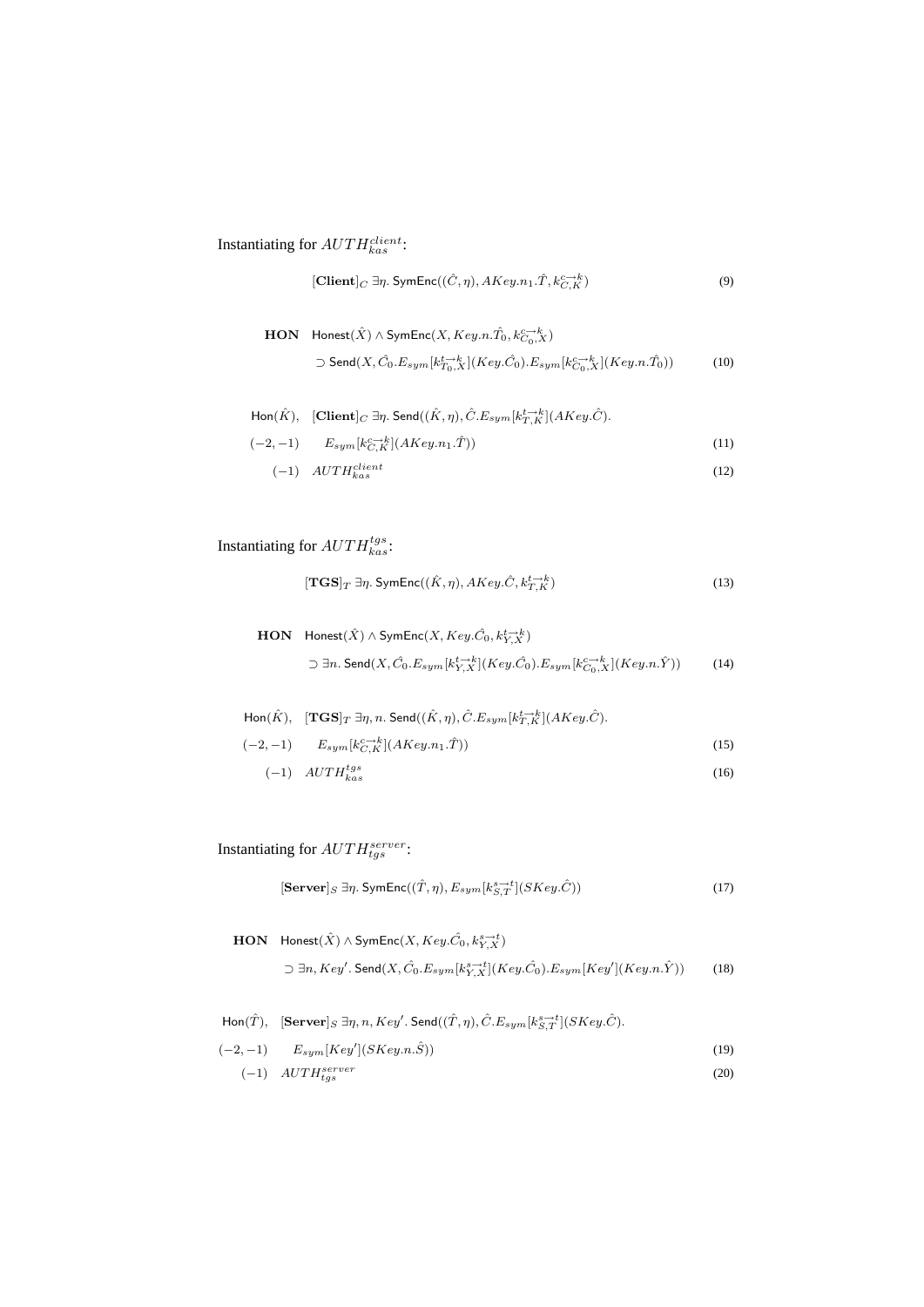# $D.3. \ \ Proof of SEC_{akey}^{client}, SEC_{akey}^{kas}, SEC_{akey}^{tgs}$

In this section we formally prove the secrecy of the session key  $AKey$  with respect to the key-set  $\mathcal{K} = \{k_{C,K}^{c \to k}, k_{T,K}^{t \to k}\}.$ 

The assumed condition  $\Phi$  is the conjunction of the following formulas where the predicate ContainsOpen $(m, a)$  asserts that a can be obtained from m by a series of unpairings only - no decryption required.

$$
\begin{aligned} \Phi_1:&\forall X,M.\ \textsf{New}(X, AKey)\supset \neg(\mathsf{Send}(X,M)\wedge \mathsf{containsOpen}(M,AKey))\\ \Phi_2:&\forall X,\hat{C_0},\hat{K_0},\hat{T_0},n.\ \textsf{New}(X,AKey)\wedge \mathsf{SymEnc}(X,AKey.n.\hat{T_0},k_{C_0,K_0}^{c\rightarrow k})\\ &\supset \hat{X}=\hat{K}\wedge \hat{C_0}=\hat{C}\wedge \hat{T_0}=\hat{T}\\ \Phi_3:&\forall X,\hat{S_0},\hat{C_0}.\ \textsf{New}(X,AKey)\supset \neg \mathsf{SymEnc}(X,AKey.\hat{C_0},k_{S_0,X}^{s\rightarrow t})\\ \end{aligned}
$$

Observe that  $\Phi$  is prefix closed. The only principals having access to a key in K are  $\hat{C}, \hat{K}$  and  $\hat{T}$ . In addition,  $\Phi_2$  assumes that some thread of  $K$  generated  $AKey$ . Therefore, we have KOHonest( $AKey, K$ )  $\equiv$  Hon( $\hat{C}, \hat{K}, \hat{T}$ ). As the form of the secrecy induction suggests, we do an induction over all the basic sequences of *KERBEROS*.

Let,  $[\mathbf{Client}_1]_{C'}: [\text{new} \enskip n'_1; \text{send} \enskip \hat{C'}. \hat{T'}.n'_1;]_{C'}$ 

 $[\mathbf{Client}_1]_{C'}$   $\mathsf{New}(C', n_1') \wedge \mathsf{Send}(C', \hat{C}'.\hat{T}'.n_1')$ ) (1)

- $\Phi_1$ , (1) [Client<sub>1</sub>]<sub>C'</sub>  $n'_1 \neq AKey$  (2)
	- (2)  $[\mathbf{Client}_1]_{C'}$  SafeMsg $(\hat{C}', \hat{T}', n'_1, AKey, \mathcal{K})$  (3)
- **NET2**, (3) SafeNet $(AKey, K)$  [Client<sub>1</sub>]<sub>C</sub>, SendsSafeMsg(C',  $AKey, K$ ) (4)

Let,  $[\mathbf{Client}_2]_{C'}: [\text{receive } \hat{C'}.tgt'.enc'_{kc};$ 

 $textmathit{text}'_{kc} := \texttt{symdec}\_enc'_{kc}, k^{c \rightarrow k}_{C', K'};$ match  $textmathit{text}'_{kc}$  as  $\mathit{AKey}'.n'_1.\hat{T'}; ]_{C'}$ 

**NET**∗ SafeNet $(AKey, K)$  [Client<sub>2</sub>]<sub>C</sub>, SendsSafeMsg( $C', AKey, K$ ) (5)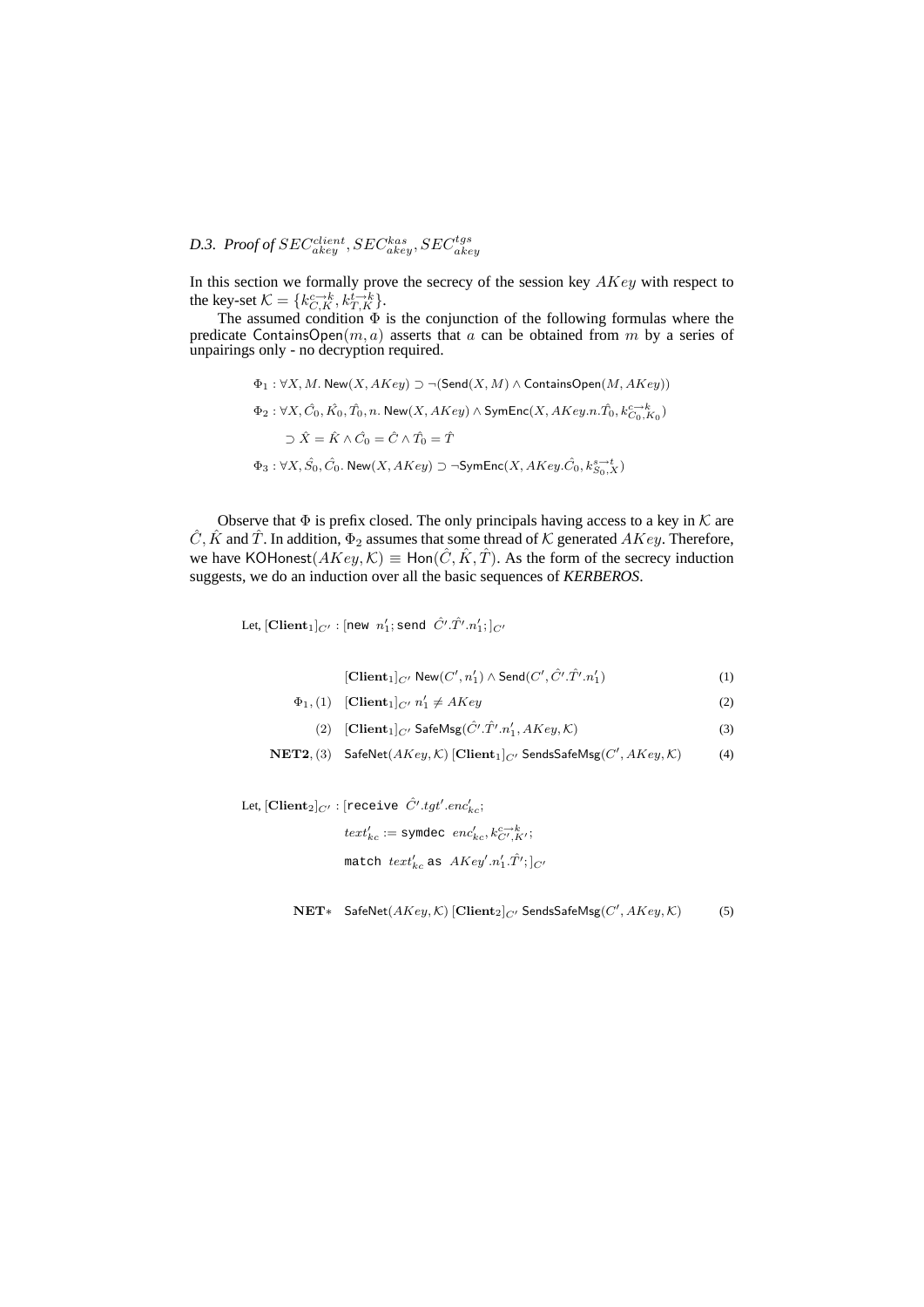Precondition  $\theta_3$ : Receive $(C', \hat{C}'.tgt'. E_{sym}[k_{C',K'}^{c\rightarrow k}](AKey'.n'_1.\hat{T'}))$ 

Let,  $[\text{Client}_3]_{C'} : [\text{new } n_2';$ 

 $enc'_{ct} :=$  symenc  $\hat{C'}$ ,  $AKey'$ ; send  $tgt'.enc'_{ct}.\hat{C}'.\hat{S}', n'_{2}; ]_{C'}$ 

|      | <b>SREC</b> SafeNet( $AKey, K$ ) $\land \theta_3$ $\supset$                                                                                               |      |
|------|-----------------------------------------------------------------------------------------------------------------------------------------------------------|------|
|      | SafeMsg( $\hat{C}' . tgt' . E_{sym}[k_{C'}^{c \to k}] (AKey'.n'_1.\hat{T}'), AKey, \mathcal{K})$                                                          | (6)  |
| SAF1 | SafeMsg( $\hat{C}' . tgt'. E_{sym}[k_{C',K'}^{c \rightarrow k}](AKey'.n'_1.\hat{T}'), AKey, \mathcal{K})$ )                                               |      |
|      | $SafeMsg(tqt', AKey, \mathcal{K})$                                                                                                                        | (7)  |
|      | (7) $\theta_3 \wedge$ SafeNet( $AKey, K$ ) [Client <sub>3</sub> ] <sub>C'</sub> SafeMsg(tgt', $AKey, K$ )                                                 | (8)  |
|      | $[\mathbf{Client}_3]_{C'}$ New $(C', n'_2) \wedge \mathsf{Send}(C', tgt'.E_{sym}[AKey'](\hat{C}').\hat{C}'.\hat{S}'.n'_2)$                                | (9)  |
|      | $\Phi_1$ , (9) [Client <sub>3</sub> ] <sub>C'</sub> $n'_2 \neq AKey$                                                                                      | (10) |
|      | $(8), (10)$ $\theta_3 \wedge$ SafeNet $(AKey, \mathcal{K})$ [Client <sub>3</sub> ] <sub><i>C'</i></sub>                                                   |      |
|      | SafeMsg $(tgt', AKey, K) \wedge$ SafeMsg $(n'_2, AKey, K)$                                                                                                | (11) |
|      | (11) $\theta_3 \wedge$ SafeNet( $AKey$ , K) [Client <sub>3</sub> ] <sub>C'</sub>                                                                          |      |
|      | SafeMsg(tgt'.E <sub>sum</sub> [AKey']( $\hat{C}'$ ). $\hat{C}'$ . $\hat{S}'$ .n' <sub>2</sub> , AKey, K)                                                  | (12) |
|      | $\mathbf{NET}*, (12) \quad \theta_3 \wedge \mathsf{SafeNet}(AKey, \mathcal{K})$ $[\mathbf{Client}_3]_{C'}$ $\mathsf{SendsSafeMsg}(C', AKey, \mathcal{K})$ | (13) |
|      |                                                                                                                                                           |      |
|      | $\cdots$ proof for following BS similar to $(5) \cdots$                                                                                                   |      |
|      | SafeNet( $AKey, K$ ) [receive $\hat{C}' . st'. enc'_{ts};$                                                                                                |      |
|      | $text'_{tc} :=$ symdec $enc'_{tc}, AKey';$                                                                                                                |      |
|      | match $text_{tc}$ as $SKey'.n'_2.\hat{S'}; _{C'}$                                                                                                         |      |
|      | SendsSafeMsg( $C', AKey, K$ )                                                                                                                             | (14) |

Precondition  $\theta_5$  : Receive $(C', \hat{C}'.st'.E_{sym}[AKey'] (SKey'.n'_2.\hat{S}'))$ 

| $\cdots$ proof for following BS similar to (13) $\cdots$                                |      |
|-----------------------------------------------------------------------------------------|------|
| $\theta_5 \wedge$ SafeNet( $AKey, K$ ) [ $enc'_{cs}$ := symenc $\hat{C}'$ t', $SKey'$ ; |      |
| send $st'.enc'_{cs}; _{C'}$                                                             |      |
| SendsSafeMsg( $C', AKey, K$ )                                                           | (15) |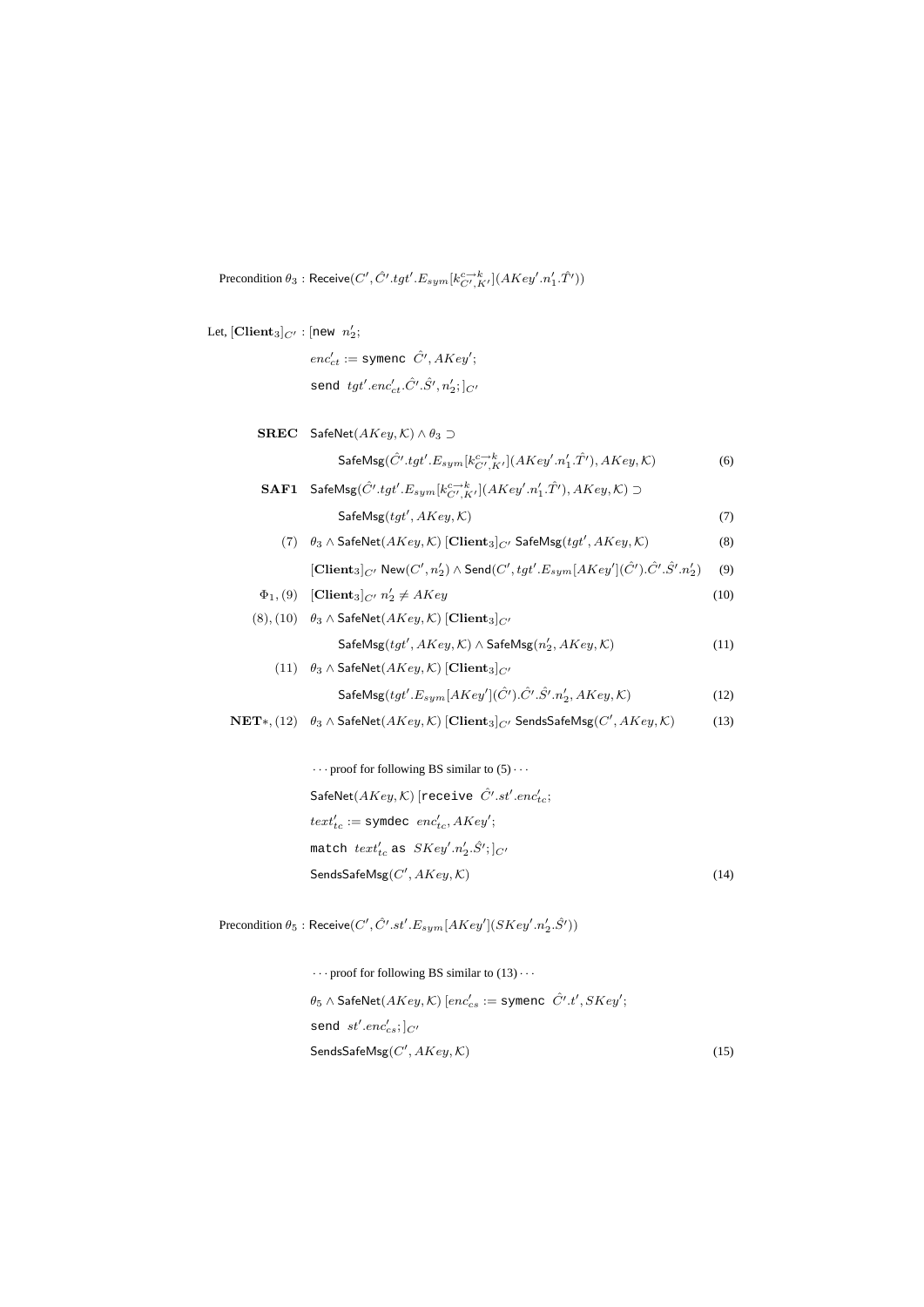```
\cdots proof for following BS similar to (5) \cdots\mathsf{SafeNet}(AKey, \mathcal{K}) [receive \mathit{enc}_{sc}^{\prime};text_{sc} := symdec enc_{sc}',SKey';match text_{sc} as t'; ]_{C'}SendsSafeMsg(C', AKey, \mathcal{K}) (16)
```
Let,  $[\mathbf{KAS}]_{K^{\prime}}:$  [receive  $\hat{C^{\prime}}.\hat{T^{\prime}}.n_{1}^{\prime};$ 

new  $AKey';$  $tgt' := \text{symenc } AKey'.\hat{C'}, k_{T',K'}^{t\rightarrow k};$  $enc^{\prime}_{kc} := \hbox{symenc } AKey'.n'_1.\hat{T'}, k_{C',K'}^{c \rightarrow k};$ send  $\hat{C'}.tgt'.enc'_{kc};]_{K'}$ 

Case 1 :  $AKey' = AKey$ 

| $[\textbf{KAS}]_{K'}$ New $(K', AKey) \wedge$ SymEnc $(K', AKey.n'_1 \cdot \hat{T'}, k_{C', K'}^{c \rightarrow k})$ | (17) |
|---------------------------------------------------------------------------------------------------------------------|------|
| $\Phi_2$ , (17) $[\mathbf{KAS}]_{K}$ , $\hat{C}' = \hat{C} \wedge \hat{K}' = \hat{K} \wedge \hat{T}' = \hat{T}$     | (18) |

$$
2, (11) \quad [\mathbf{I} \mathbf{A} \mathbf{B}] K^{\prime} \mathbf{C} = \mathbf{C} \wedge \mathbf{A} = \mathbf{A} \wedge \mathbf{I} = \mathbf{I} \tag{10}
$$

$$
(18)\quad[\mathbf{KAS}]_{K'}k_{C',K'}^{c\to k}\in\mathcal{K}\wedge k_{T',K'}^{t\to k}\in\mathcal{K}
$$
\n
$$
(19)
$$

- SAF<sup>\*</sup>, (19) SafeNet( $AKey$ ,  $K$ ) [KAS] $_{K'}$  SafeMsg(
	- $\hat{C}' \cdot E_{sym}[k_{T',K'}^{t\to k'}](AKey'.\hat{C}') \cdot E_{sym}[k_{C',K'}^{c\to k'}](AKey'.n'_1.\hat{T}'),$  $AKey, \mathcal{K})$  (20)

Case 2 :  $AKey' \neq AKey$ 

|                        | <b>NET1</b> SafeNet( $AKey, K$ ) [receive $\hat{C}' \cdot \hat{T}' \cdot n_1';$ ] $_{K'}$ SafeMsg( $\hat{C}' \cdot \hat{T}' \cdot n_1', AKey, K$ ) |      |
|------------------------|----------------------------------------------------------------------------------------------------------------------------------------------------|------|
|                        |                                                                                                                                                    | (21) |
| (21)                   | SafeNet( $AKey$ , $K$ ) [receive $\hat{C}' \cdot \hat{T}' \cdot n_1';$ ] $_{K'}$ SafeMsg( $n_1', AKey$ , $K$ )                                     | (22) |
| $\mathbf{SAF}$ *, (22) | SafeNet( $AKey, K$ ) [ $KAS$ ] $_{K'}$ SafeMsg(                                                                                                    |      |
|                        | $\hat{C}'E_{sym}[k_{T',K'}^{t\to k}](AKey'.\hat{C}')E_{sym}[k_{C',K'}^{c\to k}](AKey'.n'_1.\hat{T}')),$                                            |      |
|                        | AKev, K                                                                                                                                            | (23) |
|                        | $(20), (23), \textbf{NET}*$ SafeNet $(AKey, \mathcal{K})$ $[\textbf{KAS}]_{K'}$ SendsSafeMsg $(K', AKey, \mathcal{K})$                             | (24) |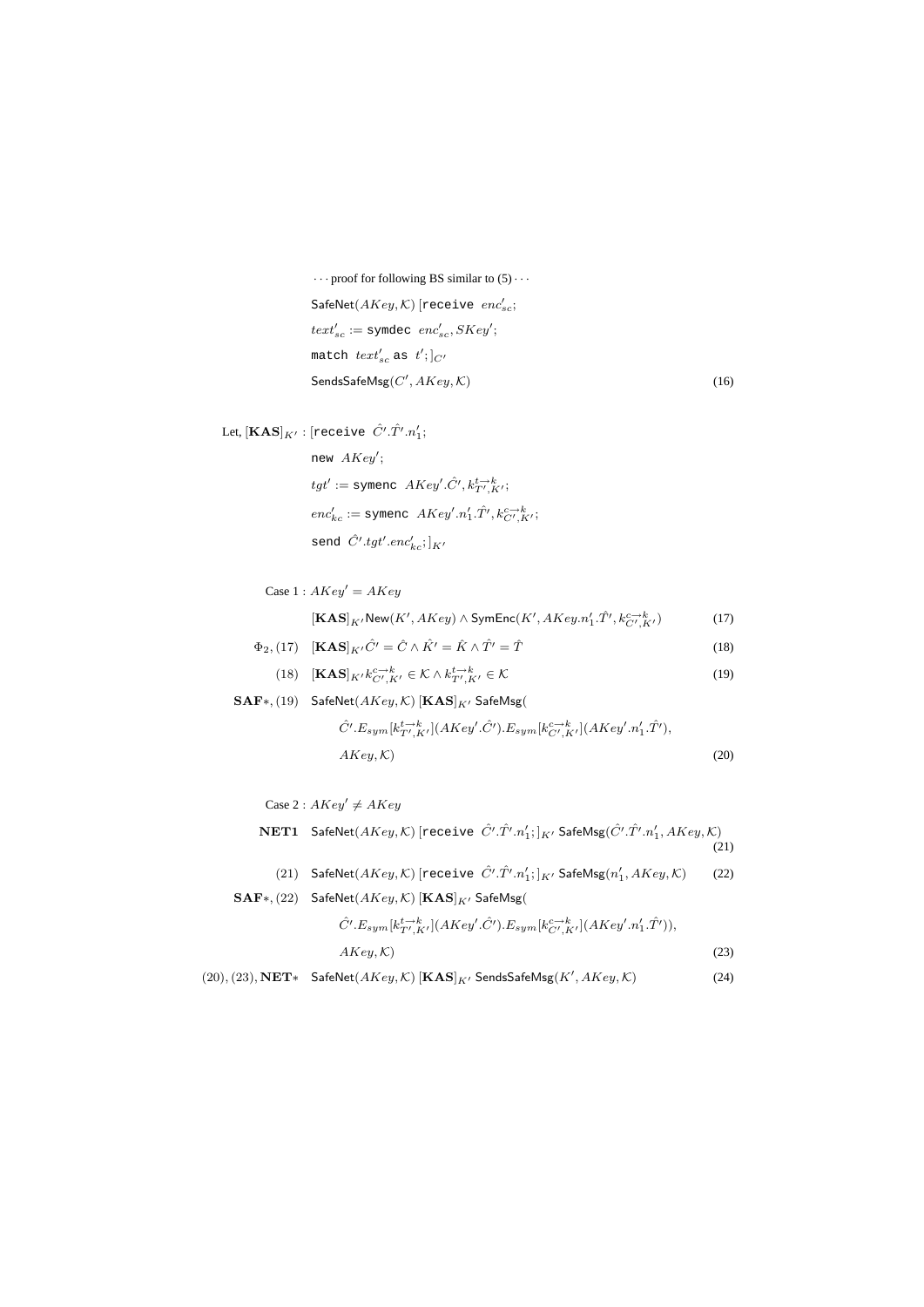Let,  $[{\bf TGS}]_{T^\prime}$  : [receive  $\mathit{tgt}'.\mathit{enc}'_{ct}.\hat{C^\prime}.\hat{S^\prime}.\mathit{n}'_2;$  $text_{tgt}':=$  symdec  $tgt', k_{T,K}^{t\rightarrow k};$ match  $text_{tgt}$  as  $AKey'.\hat{C'};$  $text_{ct} := \text{symdec } enc'_{ct}, AKey';$ match  $text_{ct}$  as  $\hat{C'};$ new  $SKey';$  $st' := \text{symenc } SKey'.\hat{C'}, k^{s \rightarrow t}_{S,T};$  $enc'_{tc} := \text{symenc } SKey'.n'_2.\hat{S}', AKey';$ send  $\hat{C}'$ .st'.en $c'_{tc}; ]_{T'}$ 

|        | $\mathbf{NET1},\mathbf{SAF1}$ $\quad$ SafeNet $(AKey,\mathcal{K})$ [receive $\mathit{enc}'_{ct1}.\mathit{enc}'_{ct2}.\hat{C'}. \hat{S'}.n'_2; _{K'}$ |      |
|--------|------------------------------------------------------------------------------------------------------------------------------------------------------|------|
|        | SafeMsg $(n'_2, AKey, \mathcal{K})$                                                                                                                  | (25) |
|        | $[\textbf{TGS}]_{T'}$ New $(T',SKey') \wedge \textsf{SymEnc}(T',SKey'.\hat{C}',k^{s\rightarrow t}_{S',T'})$                                          | (26) |
|        | $\Phi_3$ , (26) $[\text{TGS}]_{T}$ SKey' $\neq A$ Key                                                                                                | (27) |
|        | $(25), (27),$ SafeNet $(AKey, K)$ $[\text{TGS}]_{T'}$ SafeMsg(                                                                                       |      |
| $SAF*$ | $\hat{C}'E_{sym}[k_{S',T'}^{s\to t}](SKey'.\hat{C}')E_{sym}[AKey'](SKey'.n'_{2}.\hat{S}'), AKey,\mathcal{K})$ (28)                                   |      |
|        | NET*, (28) SafeNet( $AKey$ , $K$ ) $[{\mathbf{TGS}}]_{T}$ , SendsSafeMsg(T', $AKey$ , $K$ )                                                          | (29) |

Let,  $[\mathbf{Server}]_{S'}: [\texttt{receive } st'.enc'_{cs};$ 

 $text_{st}':=\text{symdec } st',k_{S,T}^{s\rightarrow t};$ match  $text_{st}$  as  $SKey'.\hat{C'};$  $text_{cs} :=$  symdec  $enc_{cs}',SKey';$ match  $text_{cs}$  as  $\hat{C^{\prime}}.t^{\prime};$  $enc'_{sc} :=$  symenc  $t', SKey';$ send  $enc'_{sc}$ ; |s

| $\mathbf{NET1},\mathbf{SAF0} \quad \mathsf{SafeNet}(AKey,\mathcal{K}) \left[\mathbf{Server}\right]_{S'} \mathsf{SafeMsg}(E_{sym}[SKey'](\hat{C}'.t'), AKey, \mathcal{K})$ | (30) |
|---------------------------------------------------------------------------------------------------------------------------------------------------------------------------|------|
| <b>SAF</b> *, (30) SafeNet( $AKey$ , K) [Server] $\ltimes$ SafeMsg(t', $AKey$ , K) $\vee$ SKey' $\in$ K                                                                   | (31) |
| <b>SAF1</b> , (31) SafeNet( $AKey, K$ ) [Server] $S$ SafeMsg( $E_{sum}$ [ $SKey'$ ]( $t'$ ), $AKey, K$ )                                                                  | (32) |
| <b>NET2</b> SafeNet( $AKey, K$ ) [Server] $S$ SendsSafeMsg( $S'$ , $AKey, K$ )                                                                                            | (33) |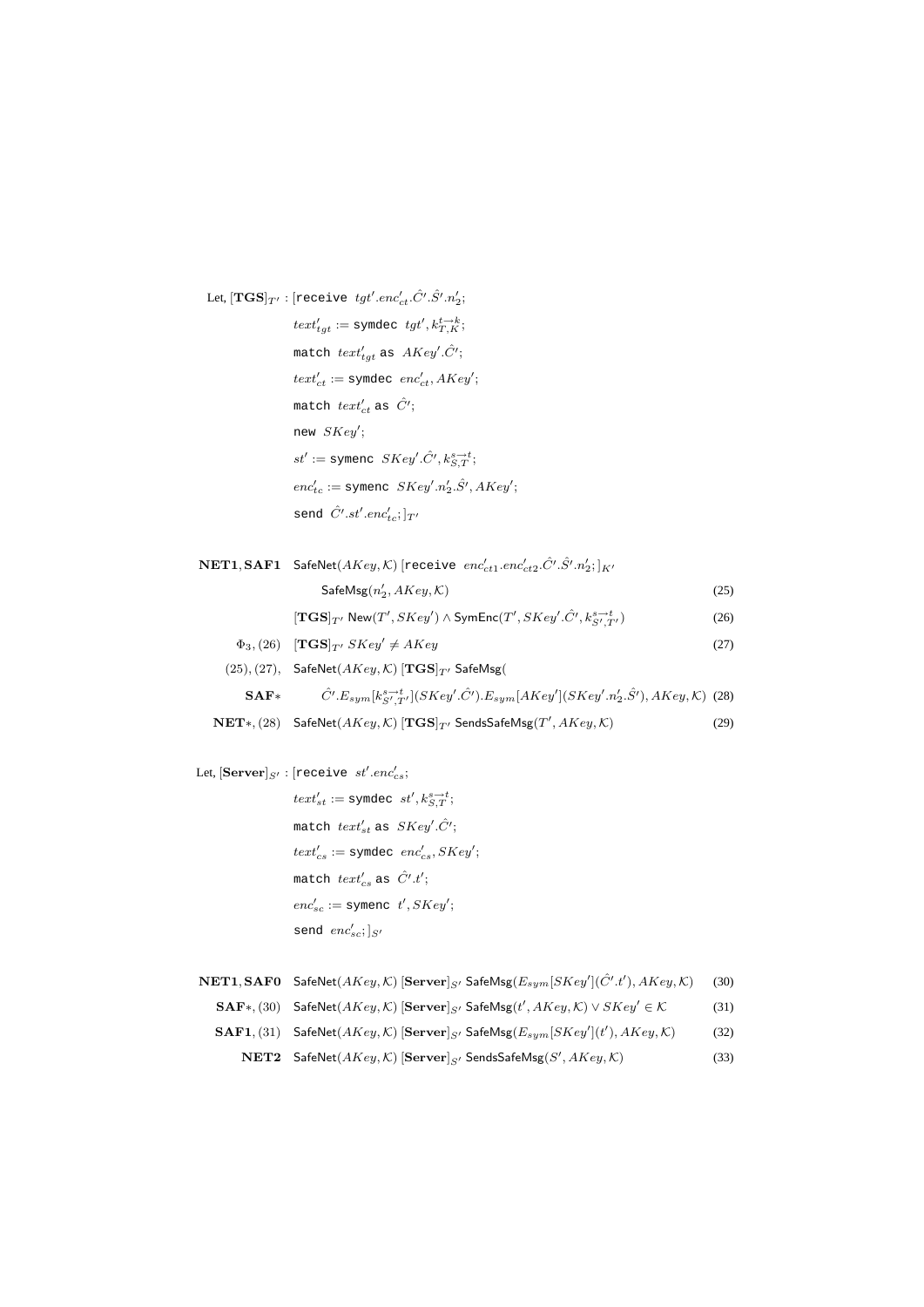Theorem 6 
$$
\Phi \wedge \text{Hom}(\hat{C}, \hat{K}, \hat{T}) \supset \text{SafeNet}(AKey, \mathcal{K})
$$
 (34)  
\n $\text{POS}, (34) \Phi \wedge \text{Hom}(\hat{C}, \hat{K}, \hat{T}) \supset$   
\n $(\text{Has}(X, AKey) \supset (\hat{X} = \hat{C} \vee \hat{X} = \hat{K} \vee \hat{X} = \hat{T}))$  (35)

Based on  $AUTH_{kas}^{client}$ , the actions in  $[KAS]_K$ ,  $AUTH_{tgs}^{client}$  and a few additional steps, we can infer that:

$$
\begin{aligned} \mathit{KERBEROS}\vdash [\mathbf{Client}]_C \; \mathsf{Hon}(\hat{C}, \hat{K}, \hat{T}) \supset \Phi \\ \mathit{KERBEROS}\vdash [\mathbf{KAS}]_K \; \mathsf{Hon}(\hat{C}, \hat{K}, \hat{T}) \supset \Phi \\ \mathit{KERBEROS}\vdash [\mathbf{TGS}]_T \; \mathsf{Hon}(\hat{C}, \hat{K}, \hat{T}) \supset \Phi \end{aligned}
$$

Combining these with the secrecy derivation (35) we have:

 $\textit{KERBEROS}\vdash \textit{SEC}_\textit{akey}^\textit{client}, \textit{SEC}_\textit{akey}^\textit{kas}, \textit{SEC}_\textit{akey}^\textit{tgs}$